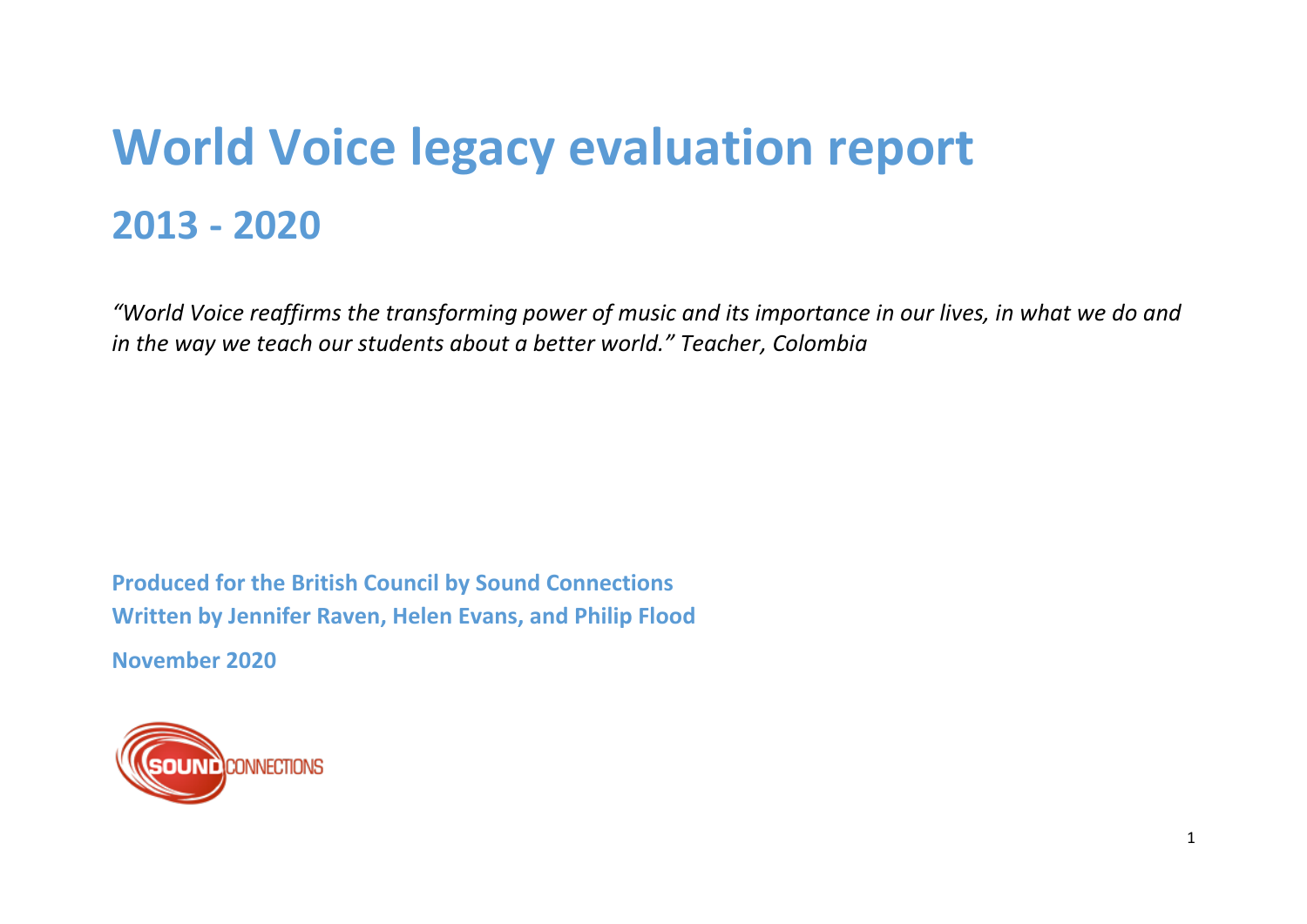## **Contents**

|                                                                    | Page 3               |
|--------------------------------------------------------------------|----------------------|
| 2. Context                                                         | Page 9               |
| 2.1. Introduction to World Voice                                   |                      |
| 2.2. Introduction to the evaluation                                |                      |
| 2.3. Research context - what we know about the benefits of singing |                      |
| 3. Evaluation themes across five countries                         | Page 15              |
| <b>3.1. Outcomes</b>                                               |                      |
| <b>3.2. Successes and challenges</b>                               |                      |
| 4. Country portraits                                               | Page 35              |
| 4.1. Colombia                                                      |                      |
| 4.2. Ethiopia                                                      |                      |
| 4.3. Greece                                                        |                      |
| 4.4. Nepal                                                         |                      |
| 4.5. Palestine                                                     |                      |
| 5. The future of World Voice                                       | Page 53              |
| 5.1. Programme-wide recommendations                                |                      |
| <b>6.</b> Appendices                                               | Page 56              |
| <b>6.1. Evidence sources</b>                                       |                      |
| <b>6.2. Research report references</b>                             |                      |
|                                                                    | 1. Executive Summary |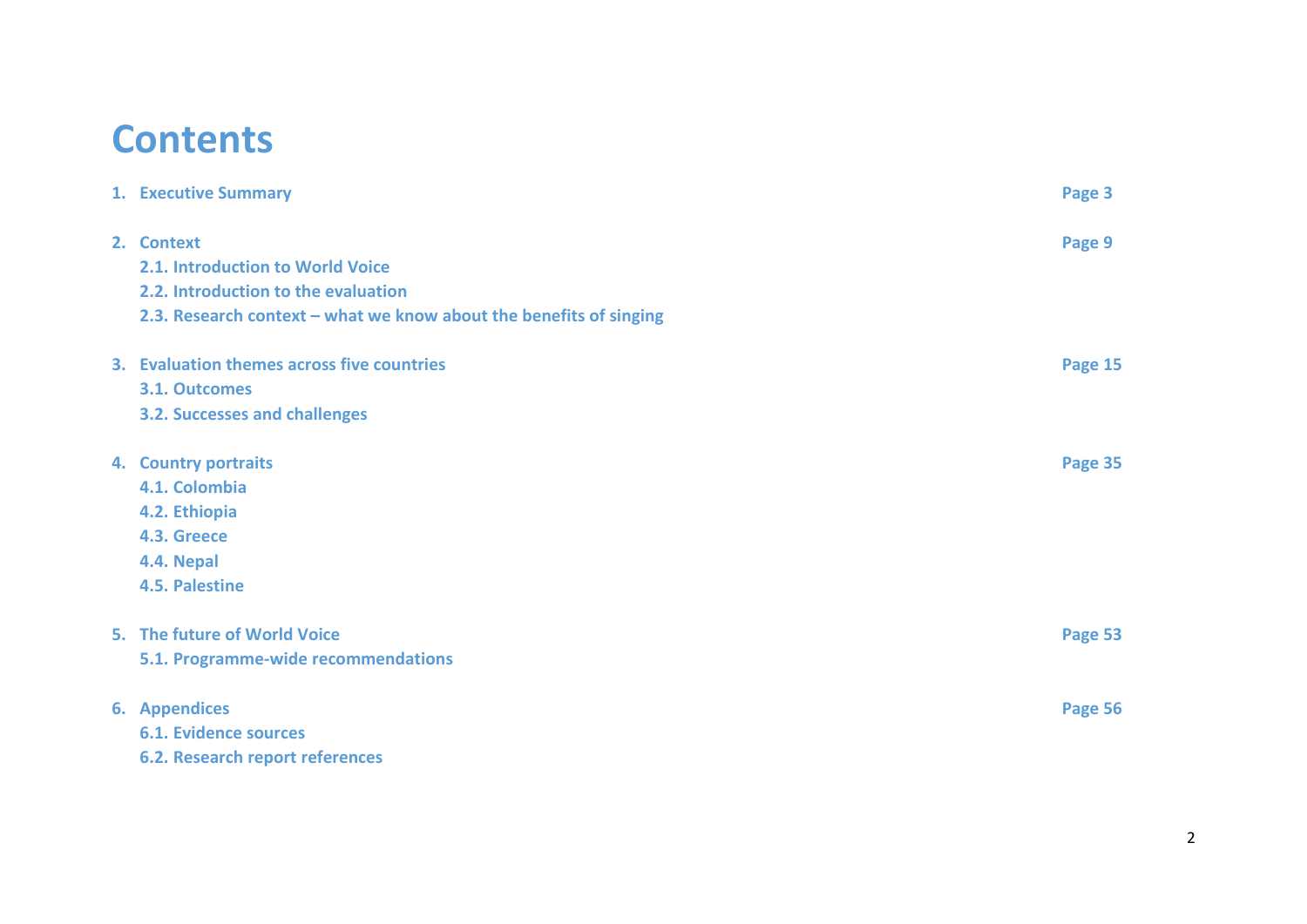## **World Voice legacy evaluation report**

## **1. Executive Summary**

## **Introduction to World Voice**

March 2020 marked the end of the British Council's World Voice Programme after seven years in 23 countries. In partnership with governments, Non-Governmental Organisations (NGOs), United Nations (UN) agencies, arts organisations, and schools, the programme - which trains teachers to use singing to develop musicality and as a tool for learning in the classroom - has enriched the lives of over 1.5 million children worldwide. It started modestly in 2013 with two pilots, in India and Senegal. In the beginning the British Council team had little idea that the success of the pilots would lead to seven inspiring years during which time the programme would develop and expand into many more countries.

The World Voice methodology was developed by the programme's Artistic Director Richard Frostick and was built on a cascade model:

- 1. Experienced singing leaders from the UK (World Voice Trainers) led singing workshops with children in schools and would then train their teachers in the World Voice methodology
- 2. Subsequently they would train some of the teachers to become trainers themselves (Master Trainers) to cascade the method further

The aim was to create a flexible programme of singing training that could be applied to a wide variety of contexts and trainees of all levels, adapted to support a range of outcomes for children. These outcomes ranged from using songs to support language learning or fostering a sense of community in refugee camps, to using the content of songs to teach all aspects of the curriculum, as a tool for positive behaviour management, or to build confidence and self-esteem. The programme was underpinned by World Voice resources, including the online World Voice Songbook and the World Voice Teachers Handbook.

The legacy of World Voice is being handed to the Sing Up Foundation, which is taking ownership of World Voice Intellectual Property and resources to further develop the programme.

## **Introduction to the evaluation**

In January 2020, the British Council commissioned Sound Connections to evaluate the impact of World Voice and to provide recommendations for the programme's future. The brief was to focus on five countries with interesting and insightful World Voice stories to tell: Colombia,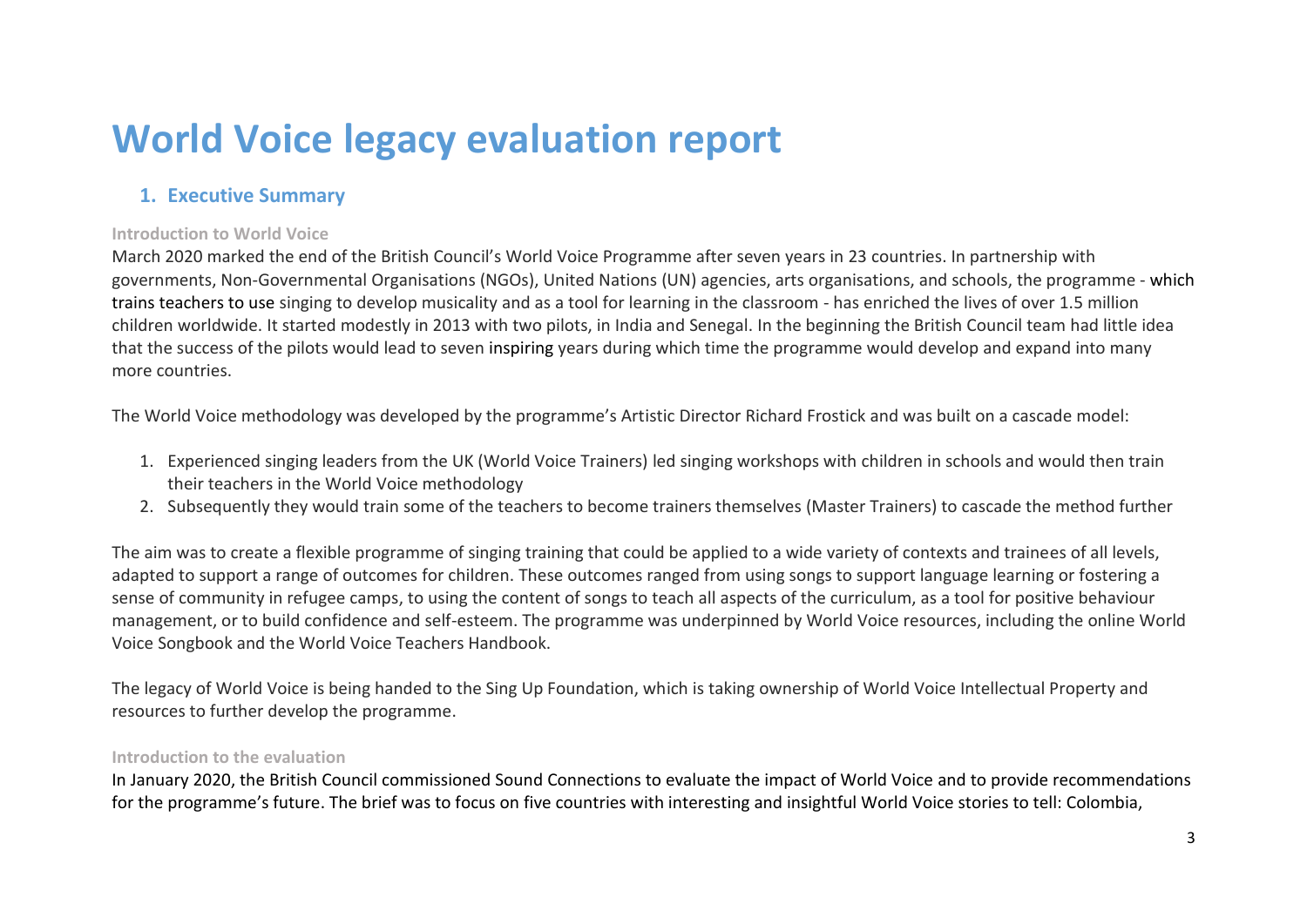Ethiopia, Greece, Nepal, and Palestine. We used a mixed methodology that combined reviewing evaluation reports from the last seven years with questionnaires and 'depth interviews' conducted by Sound Connections in 2020. World Voice had an established outcomes framework on which to base the evaluation. The report that follows is a summary of all outcomes, successes, and challenges across five countries; portraits of each country; and programme-wide recommendations.

## **Summary of outcomes across five countries**

Outcomes for children:

- 1. **Wellbeing:** in every country, improved wellbeing was the most profound and celebrated outcome for children. 100% of teachers thought children's wellbeing increased and 99% of children said that they feel "the best I ever feel" or "better than normal when singing.
- 2. **Awareness of other cultures and global issues:** celebrating songs from different countries and heritages is at the heart of the World Voice ethos. Through the experience of sharing songs from all corners of the globe, children became more connected to other countries and cultures, and many became more curious about how other children live in different parts of the world. 96% of teachers reported that children have greater awareness of other cultures and global issues, 59% of children said they have learnt about other cultures, and 51% of children said they have learnt about global issues.
- 3. **Sense of achievement:** there was strong consensus that World Voice has increased children's sense of achievement and pride in what they are capable of. 98% of teachers reported that children have a greater sense of achievement, and 99% of children felt that they achieve more through singing.
- 4. **Language skills:** survey data suggests increases in language skills and acquisition are slightly lower than with other outcomes for children. Nonetheless World Voice has enabled children to develop their English language skills and become familiar with other languages through learning songs in a variety of languages from different World Voice countries. 90% of teachers reported that children understood a new language because of World Voice, 46% of teachers reported that children speak a new language, 93% of children said they learnt about English language, and 67% said they have learnt about another language different to their own.
- 5. **Musical skills:** World Voice is first and foremost an inclusive programme giving children the opportunity to sing regardless of musical experience, skill, or ability. Nonetheless tracking and evidencing musical skill development was an important indicator that the programme was of high quality and effectively delivered. 90% of teachers reported that children have increased musical skills, and 75% of children said they found new talent as singers.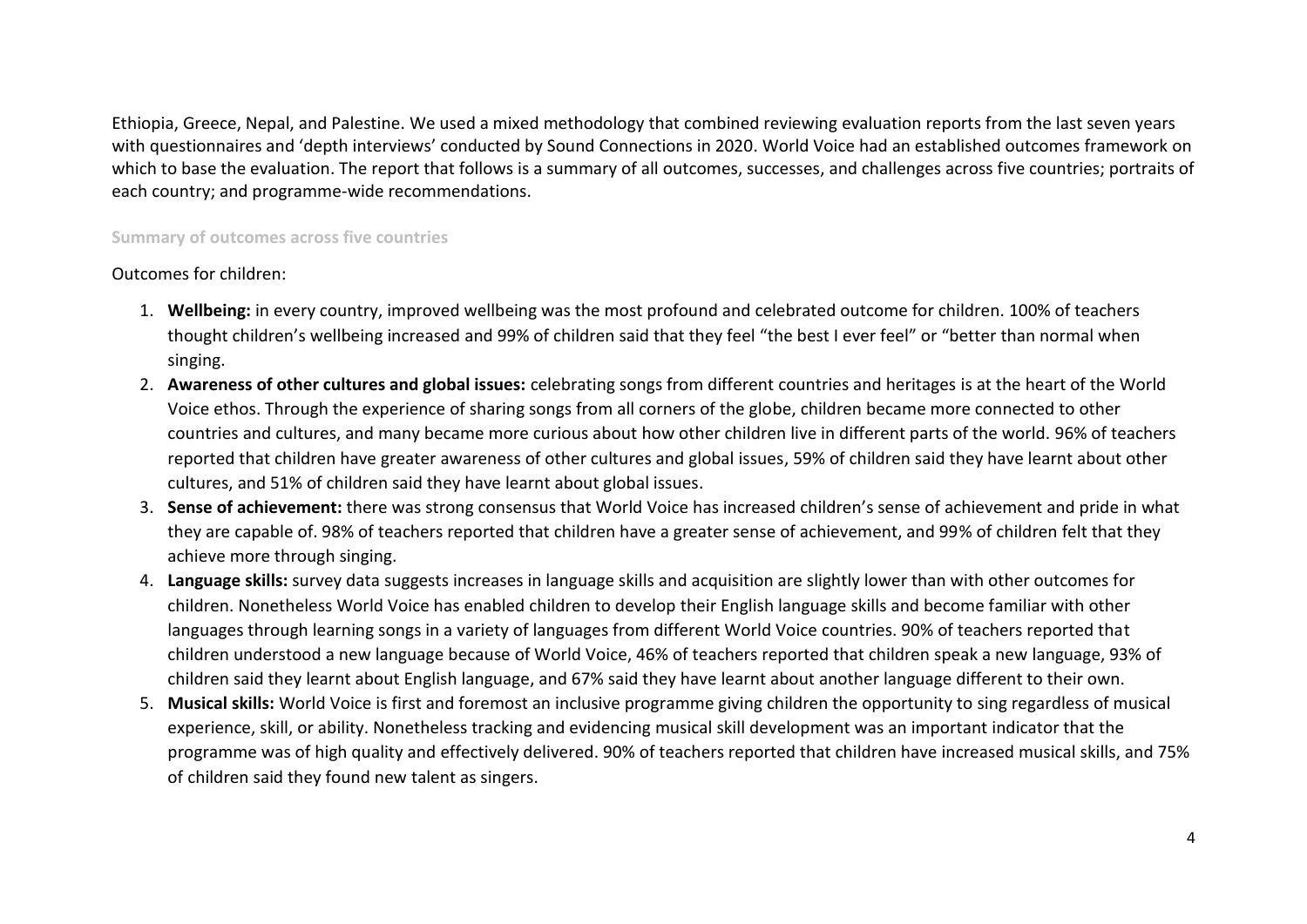6. **Additional outcomes for children:** we also found evidence of positive changes in school engagement and behaviour (greater motivation, enthusiasm, interest, and more positive attitudes towards learning), and positive developments in children's social skills and relationship building.

## Outcomes for teachers:

- 1. **Leading singing as a generalist teacher:** World Voice was designed as a teacher development programme so that it could have global impact: equipping teachers across the world with the understanding, knowledge, and skills to incorporate singing in their everyday teaching practice. Through World Voice teachers learnt about and understood the power of singing as an educational tool, and they gained confidence and self-belief that they could lead singing activities. 99% of teachers reported that their confidence and belief in themselves to lead singing activities increased, 51% of teachers believe they are a singing leader now, and 49% of teachers believe they can lead some activities but aren't a singing leader yet.
- 2. **Knowledge and skills to deliver singing activities:** Teachers described how their knowledge increased through accessing a new toolkit: they learnt new skills, exercises, songs, activities, and games to make their lessons more dynamic. 100% of teachers reported that their knowledge and skills to deliver singing activities increased.
- 3. **Singing is normalised:** for World Voice to achieve long-term impact, singing becoming normalised, embedded, and regularly used in schools was paramount. 99% of teachers said they were using singing in the classroom, 55% said singing became very normal and they now "use it every day", and 44% said it is quite normal and "I use it sometimes".
- 4. **Singing in support of other curriculum areas:** in addition to supporting English language learning, teachers have learnt to use singing in support of a wide range of subjects and curriculum areas. 98% said that they now use singing in other curriculum areas: this breaks down into 63% of teachers sometimes using singing to support other areas of the curriculum, and 35% regularly using singing to support other areas of the curriculum.
- 5. **Teacher wellbeing:** as much as World Voice had a positive impact on children's wellbeing, it has helped teachers deal with challenges, find joy in their classrooms, and improve their own mental health. 100% of teachers said World Voice made them feel better.

## Outcomes for policy:

World Voice sought to have strategic, national impact in each of its host countries by influencing changes in governmental policy—particularly changes to education policy leading to greater inclusion of singing and other cultural activities.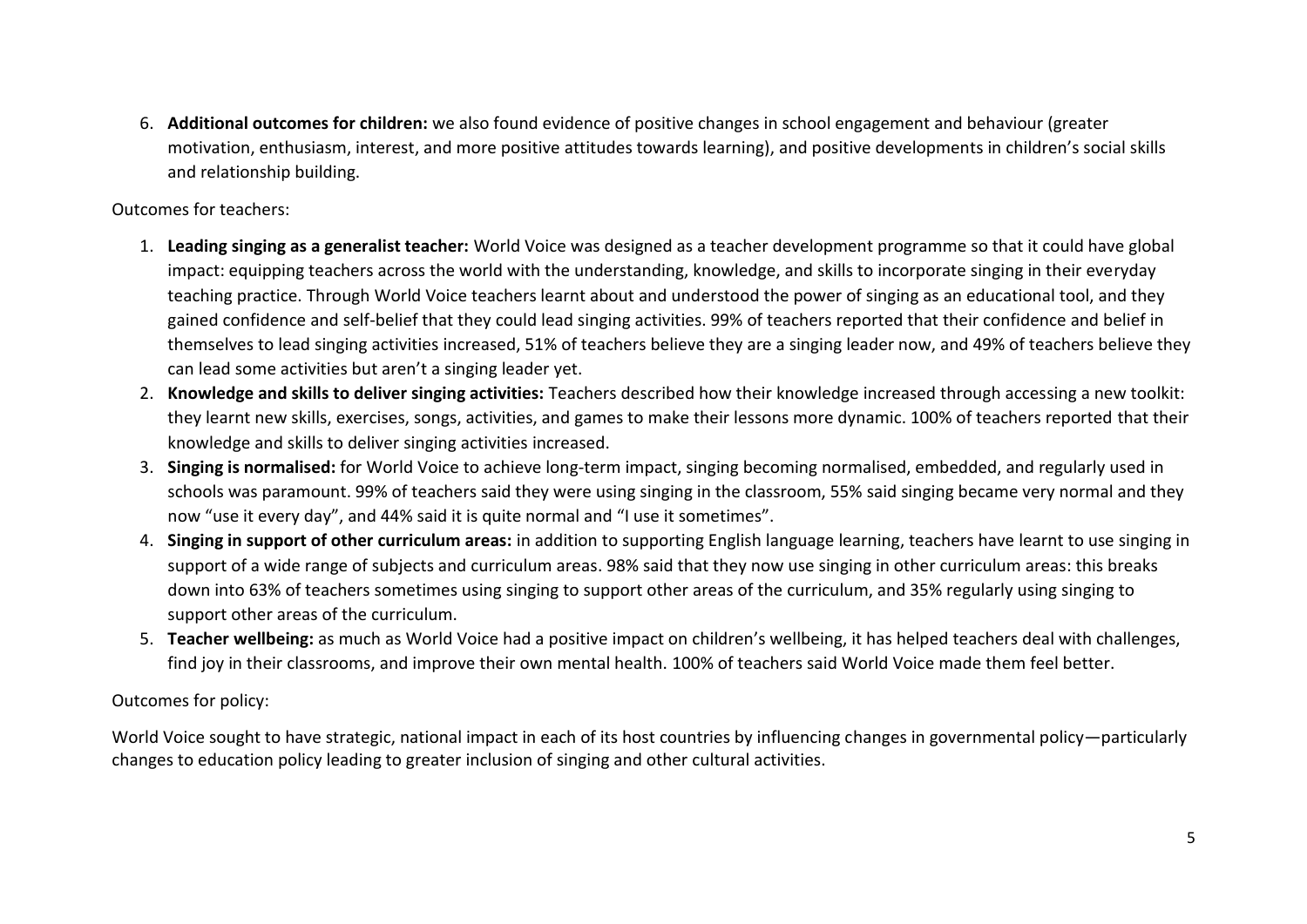Policy change is challenging to influence; it was agreed early on that policy level change was beyond the threshold of direct accountability for the World Voice programme. The British Council's ability to affect changes in policy is significant and unique, particularly given how the organisation is positioned to develop strong relationships and partnerships (for example with Ministries of Education) —it is unlikely that World Voice would have had such strong global impact had it not been administered by the British Council.

The outcomes relating to policy change varied greatly from country to country. National sustained legacy is apparent in four out of five countries (Greece is the one exception), and the significant government-level changes seen in some countries are a bonus and beyond expectations. Policy change is a long-term ambition and process, so it is possible that further developments will be seen in future years because of seeds sown through World Voice.

## **Success and challenges across five countries**

We tracked common successes and challenges across all five countries and the findings fell into six categories, of which you can read more in the full report:

- Participants the experiences of World Voice participants
- Place the importance of the programme being rooted in the specific context of each country and locality
- Partnerships the involvement of partner organisations
- Profile how World Voice has been profiled, communicated, and celebrated
- Personnel the teams and individuals involved in delivering World Voice
- Training and resources the effectiveness of World Voice as a teacher training programme that uses a 'cascade' model to spread training and resources more widely

## **Programme-wide recommendations**

We identified recommendations both for Sing Up as they take ownership of World Voice and for teams in existing World Voice countries who are continuing to develop the programme.

## **Partnership working**

- 1. Engage with all existing World Voice countries as soon as possible to learn about and support their legacy planning where possible.
- 2. When beginning to work in new countries take time to understand the unique context and complexities. Develop the programme based on local need. Whilst working to the World Voice methodology is important, do not be too rigid or prescriptive; listen to local voice, form good relationships, be flexible and make no assumptions. Identify the key issue to address through singing early on (for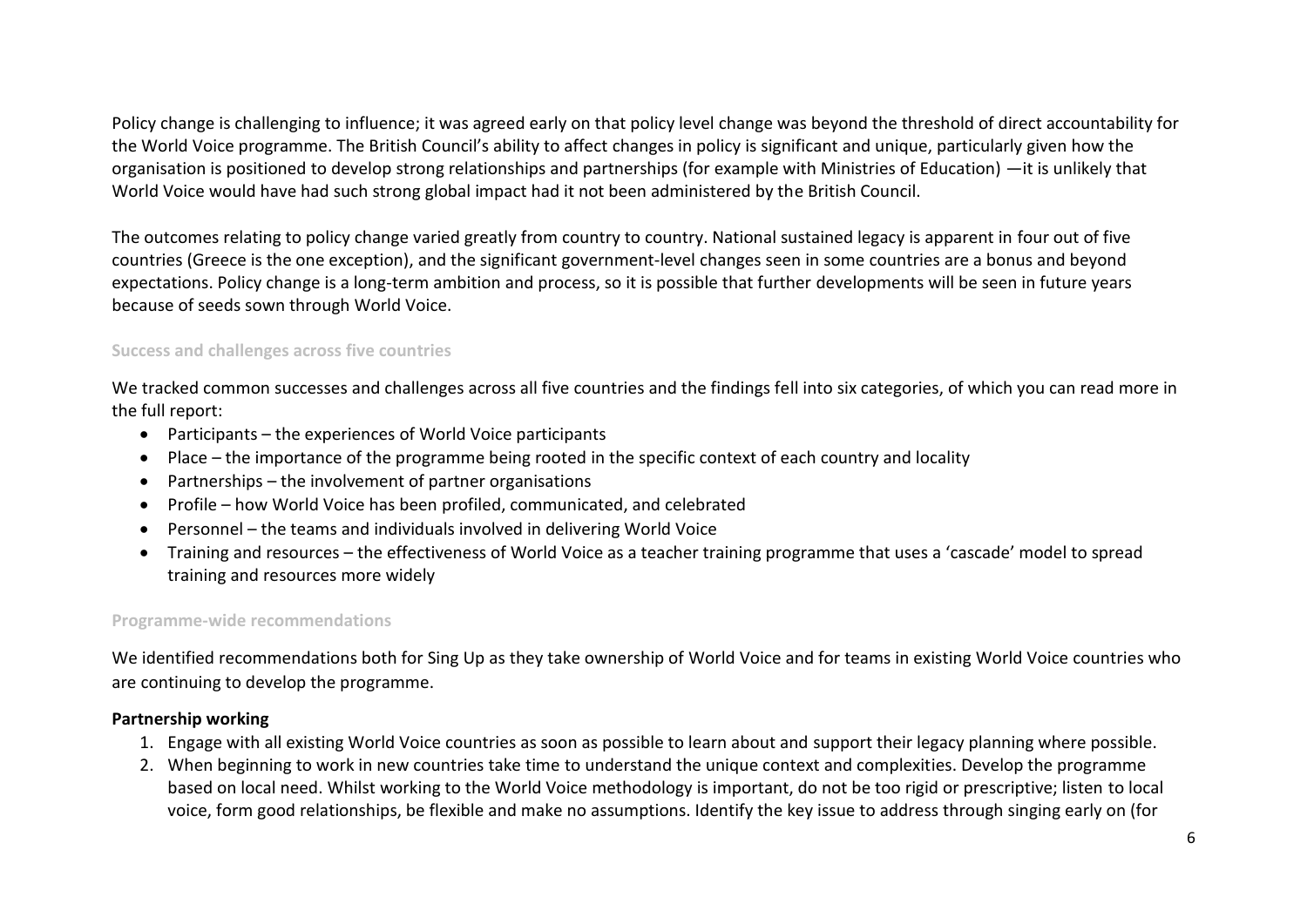example in Palestine it quickly became clear that using singing to enhance English language learning was the key strategic priority). Where possible identify an issue that is a strategic priority at policy/government level (as this enables the programme to become more embedded in the long-term).

- 3. Connect with national agencies, governmental and Non-Governmental Organisations as early in the process of establishing new World Voice countries as possible.
- 4. Find a strong ally at the highest level in each country and ideally someone who is well embedded and likely to become a long-term collaborator.

## **Methodology and resources**

- 5. Continue to establish and embed robust structures and processes for cascading World Voice training and resources.
- 6. Research and develop a blended learning model that includes remote/online training and engagement.
- 7. Celebrate the songs that have been collected. Understand where songs are from, what language they are in and what they are about. Ensure translations are accurate and that contextual information is provided. Continue to build the World Voice Songbook so that it draws upon songs from all countries and communities involved, with songs contextualised in a deep, respectful, and authentic way.
- 8. Get to know the limitations of each country in terms of disseminating resources, particularly resources like the online World Voice Songbook that require Internet access and reliable connectivity.
- 9. Explore the potential for developing more songs about health, social and environmental issues as there is an opportunity to contribute to health and social change priorities across the world.
- 10. Training should be age/setting specific across primary, secondary, and special schools. There is positive testimony about the impact of World Voice on the very few disabled children and children with special educational needs that were involved in the programme. Sing Up should aim to involve more disabled children in the future and develop accessible resources.
- 11. Research and develop the use of technology, for example a World Voice app and use of YouTube, Zoom and cloud technology.
- 12. Continue to focus on the joyful, playful, and interactive aspects of World Voice teaching and learning.

## **Personnel**

- 13. Continue to work with the existing UK World Voice Trainer team but also seek to diversify Trainers to better reflect the diversity of children involved in World Voice across the world (particularly in terms of ethnicity and disability).
- 14. Create more 'community of practice' opportunities for the UK World Voice Trainers to come together and share practice.
- 15. Create opportunities for people across the international World Voice network to come together, connect, collaborate, and share practice.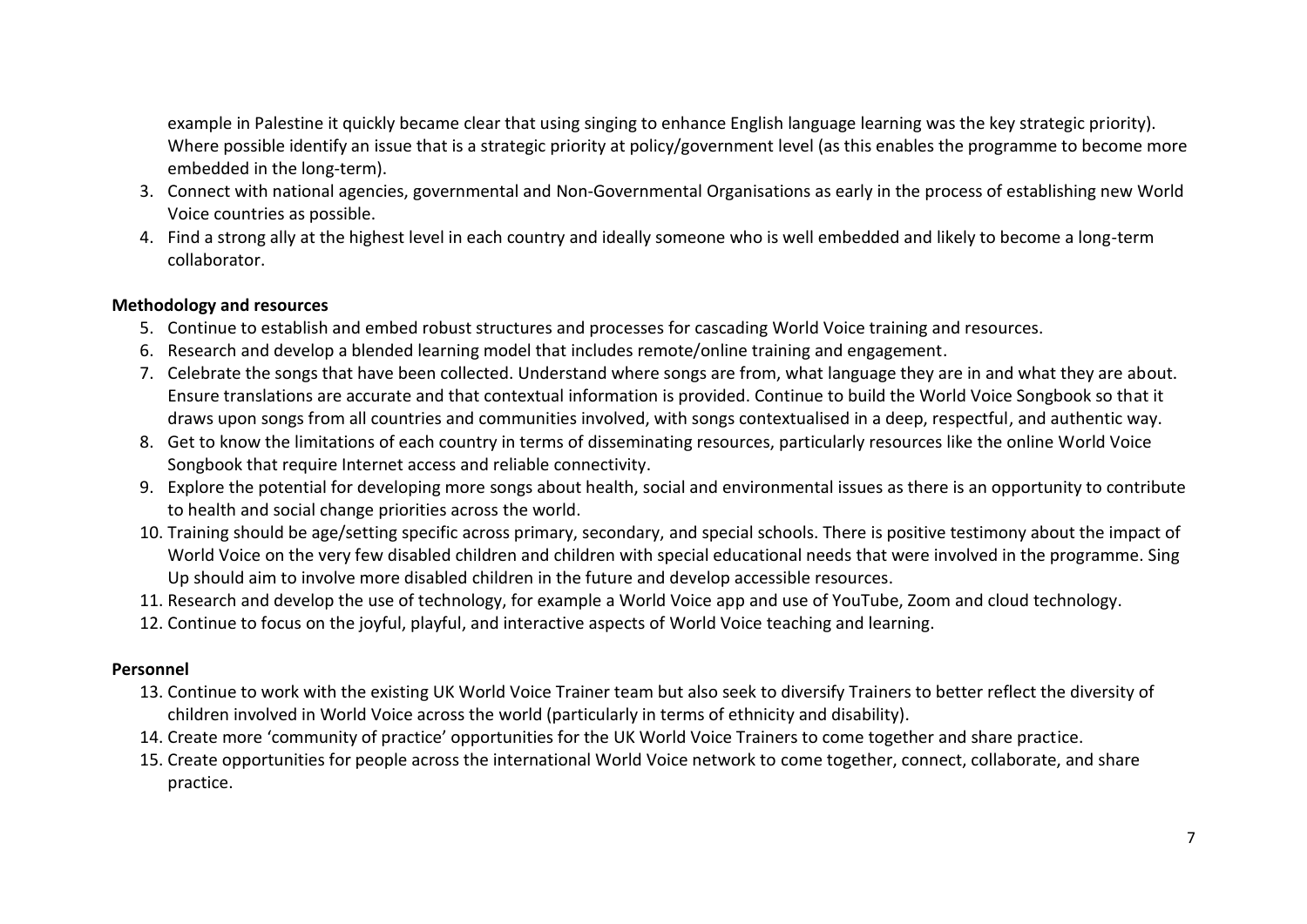- 16. *"The programme is all about the people."* Use the existing knowledge of those involved to date and continue to build connections and collaboration with World Voice personnel and participants across the world.
- 17. Ensure that both generalist teachers and music specialists (and other specialist teachers, for example English teachers) are included in the training where possible. Nurture and grow networks of teachers in each country.
- 18. Consider engaging families in the programme. Parents/carers are important allies and advocates for World Voice.
- 19. Continue to develop a deeply empathetic and reflective team who are highly committed to developing World Voice.

## **Funding and sustainability**

- 20. Explore new financial and fundraising models including social enterprise models and the opportunity for commercial income from wealthier countries to potentially subsidise the programme in ODA (Official Development Assistance) countries.
- 21. Identify a strategic and financial partner early on when developing a new country relationship.

## **Profiling and celebrating World Voice**

- 22. Develop international promotional materials that celebrate the varied outcomes and impact of World Voice.
- 23. Develop the social media presence of World Voice.

## **Attitude and ethos**

- 24. Consider what the UK can learn from World Voice and be humble about the UK's involvement—the UK is an equal partner and collaborator to other countries.
- 25. Value local expertise in each country and combine this with the unique skills and experience of UK World Voice Trainers.
- 26. Build trust through valuing music of the host country. Respect the traditions of the host country and show respect and interest in learning new songs from each country.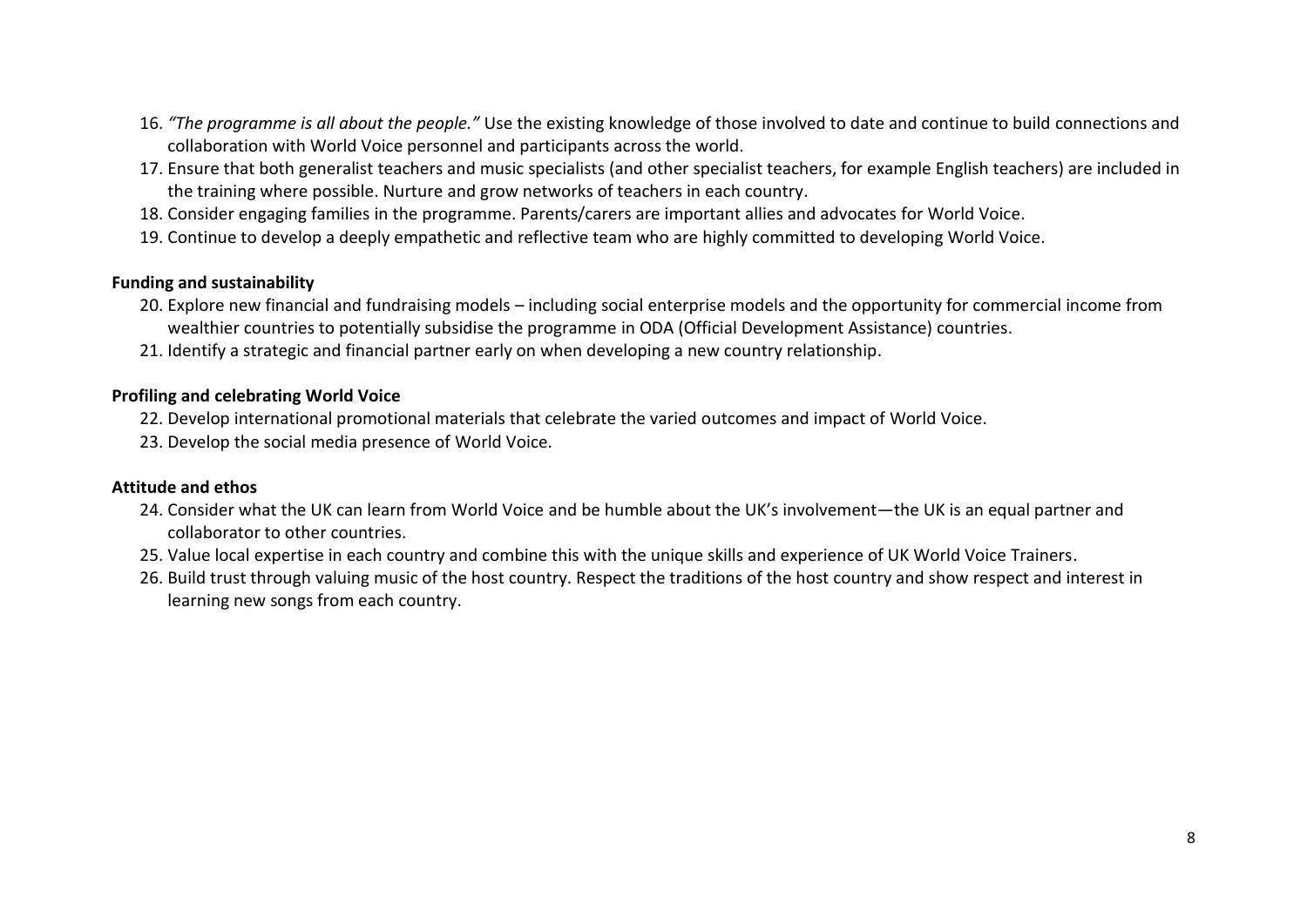## **2. Context**

## **2.1. Introduction to World Voice from Cathy Graham OBE, Director of Music, British Council**

March 2020 marked the end of the British Council's World Voice Programme after seven years in operation in over 23 countries. In partnership with governments, Non-Governmental Organisations (NGOs), United Nations (UN) agencies, arts organisations, headteachers, schools and some remarkable individuals, the programme - that trains teachers to use singing to develop musicality and as a tool for learning in the classroom - has enriched the lives of over 1.5 million children worldwide. It started modestly in 2013 with two pilots, in India and Senegal. In the beginning, we had little idea that the success of the pilots would lead to seven inspiring years during which time the programme would constantly develop, responding to the varying needs of the different countries in which we worked.

The inspiration for World Voice came from a realisation that in many countries there was no creative element to the school day, and from the huge success of two earlier international singing projects we had delivered in partnership with Youth Music Voices and Sing Up around the time of the Cultural Olympiad. International Voices saw children and teachers from Bangladesh, Bulgaria, India, Kenya, the UK and Vietnam sharing their lives and cultures through singing; and some of the most talented young singers from Bulgaria and Brazil joined Youth Music Voices for high-profile performances in the lead-up to the Olympic Games in 2012. Another constant source of inspiration was, of course, the powerful success of the National Singing Programme which was introduced in England in 2007. There was a desire to encourage a global cultural awareness in children around the world through singing songs from other countries in the original language, informed about their origin, context and meaning, and also to bring that rich experience to children in the UK through special events. For an organisation whose brief is to create friendship and understanding around the world, this was an important element.

The original World Voice methodology was developed by the programme's inspirational Artistic Director Richard Frostick in 2013 and was built on a cascade model: first experienced singing leaders (World Voice trainers) would work with children; then train their teachers - music specialists or lay teachers; then train some of the teachers to become trainers (Master Trainers) themselves to cascade the method further. The aim was to create a flexible programme of singing training that could be applied to a wide variety of contexts and trainees of all levels, adapted to support a range of outcomes for children. These outcomes could range from using songs to support language learning or fostering a sense of community in refugee camps, to using the content of songs to learn about all aspects of the curriculum, as a tool for positive behaviour management, or to build confidence and self-esteem. The programme was underpinned by World Voice resources, including the online World Voice Songbook and the World Voice Teachers Handbook.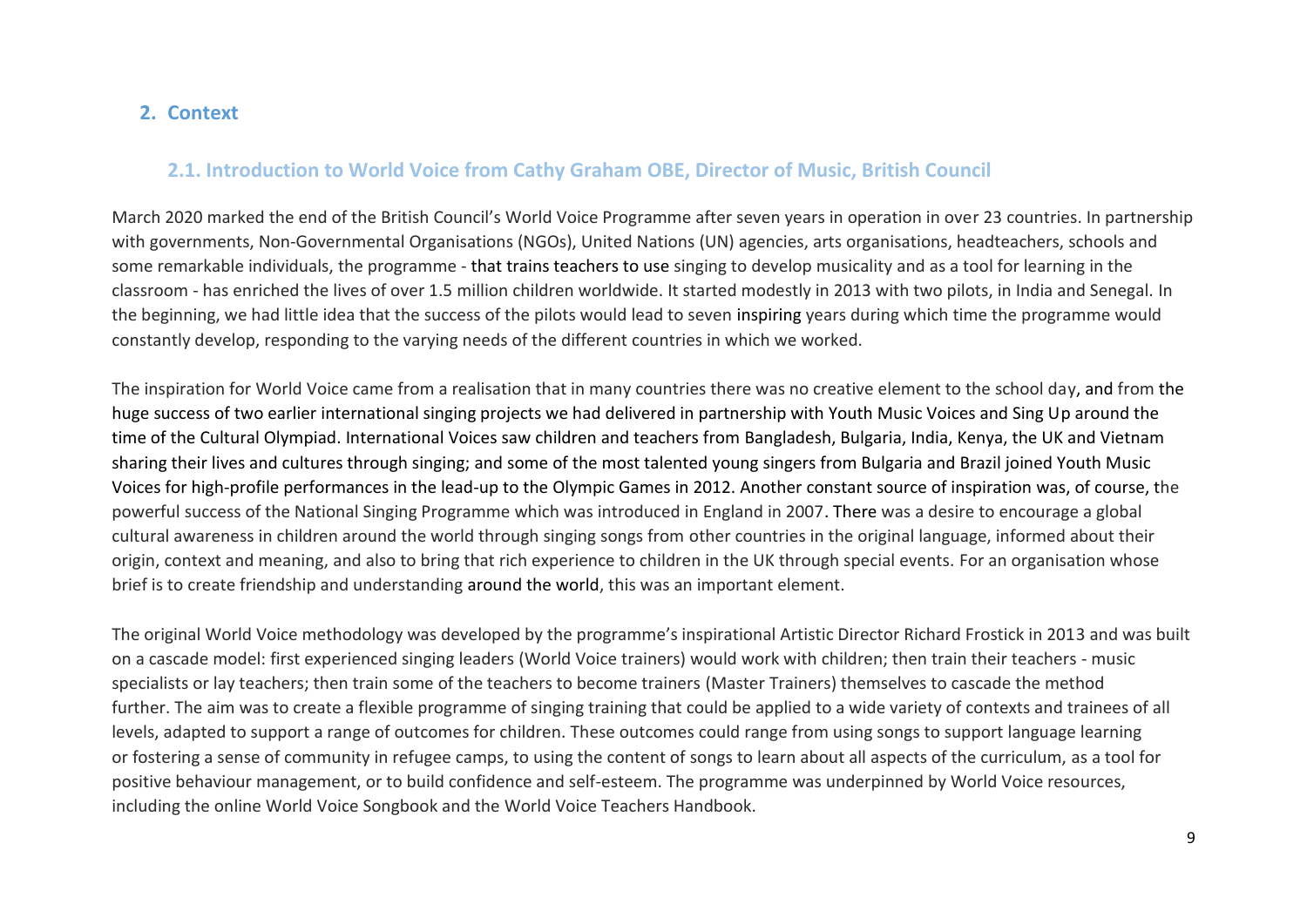In total, during the seven years of the programme, we worked in 23 countries (Argentina, Bangladesh, Brazil, Chile, Colombia, Cyprus, Ethiopia, Greece, Hong Kong, India, Jordan, Kenya, Lebanon, Morocco, Nepal, Palestine, Russia, Rwanda, Senegal, Sierra Leone, Sudan, United Kingdom and Zimbabwe); trained 12,023 teachers; and reached 1.55 million children. The joy it has generated for everyone who has been associated with it across the world is truly inspirational, and a ringing endorsement of the power of singing to improve lives. It is with joy that I invite you to read this external evaluation which has been carried out by Sound Connections.

We decided that an in-depth evaluation of five countries representing different contexts and ways of working would serve us well in better understanding the impact of the work, and also seeing what had worked well and what could be improved upon. As we hand over the Intellectual Property and resources from the programme to the Sing Up Foundation for further development, we hope that this evaluation with lessons learned will be a useful aid for the journey. It could be said that World Voice is returning home, to the organisation that was originally responsible for the National Singing Programme I mentioned earlier. We are so grateful to the Foundation for welcoming World Voice back into the fold.

Cathy Graham OBE, Director of Music, British Council

## **2.2. Introduction to the evaluation**

In January 2020, the British Council commissioned Sound Connections to evaluate the impact of World Voice from 2013 to 2020. The brief was to focus on five countries with interesting and insightful World Voice stories to tell: Colombia, Ethiopia, Greece, Nepal, and Palestine.

The evaluation process began by reviewing data and evidence provided by British Council country teams and the UK music team. To build on this, and dig deeper into some key themes and questions, we interviewed 44 people: the British Council music team and World Voice Trainers in the UK; and British Council staff, Master Trainers, teachers and partners in Colombia, Ethiopia, Greece, Nepal, and Palestine. You can find a full list of interviewees in the appendix. We also planned to collect survey responses from children and teachers in all five countries; whilst unfortunately COVID-19 meant that this wasn't possible in all cases, surveys were completed in Colombia, Ethiopia, and Palestine.

This report is a complete analysis of the evaluation data and findings. The combined evidence is incredibly rich and valuable, and we are grateful for the time, commitment, and energy of all who contributed.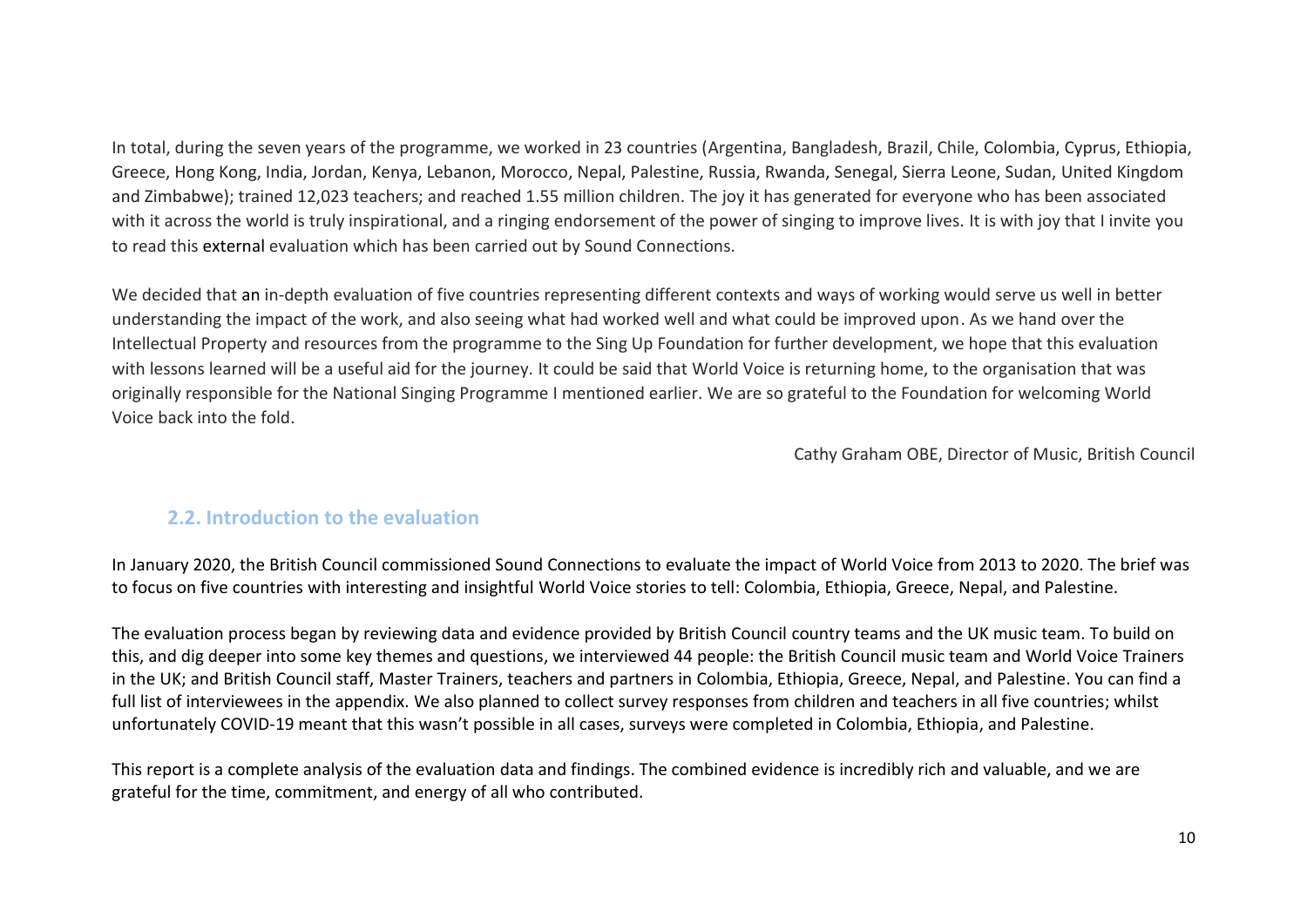## **2.3. Research context – what we know about the benefits of singing**

In this section, we highlight previous research into the benefits of singing for children and teachers. This research provides a foundation of evidence in support of singing programmes, on which to build a deeper picture of the impact of World Voice. See appendix 2 for a full list of reports referenced.

In 'The Benefits of Singing', a report by Sing Up, there are five main areas of reported outcomes: physical, psychological, social, musical, and educational (often overlapping). The report concludes that the combined benefits suggest that "singing is one of the most positive forms of human activity, supporting physical, mental, emotional and social health, as well as individual development in the same areas. Successful singing is important because it builds self-confidence, promotes self-esteem, always engages the emotions, promotes social inclusion, supports social skills development, and enables children of different ages and abilities to come together successfully to create something special in the arts."

Below we will highlight some of the themes that are relevant to the World Voice programme, with a sample of supporting evidence from several research reports.

## **Singing supports wellbeing and has shown to have a positive effect on the wellbeing of children and teachers**

"There were strong links between participating in singing and wellbeing – enhanced self-confidence, engagement and motivation, particularly for vulnerable and SEN [Special Educational Needs] children… After sustained involvement in singing, children were happier, enjoyed being in school more and were more willing to have a go at things. Teachers similarly felt more confident in giving singing a go and singing with their pupils, leading to an increase in singing activity." *Sing Up: Health and Wellbeing*

"An enhanced sense of social inclusion - Singing with others enhances the possibilities of empathic relationships with those around us. Collective singing... generates a positive group identity, as well as physical and psychological benefits." *Sing Up: Health and Wellbeing*

"Singing provides an outlet for our feelings.... singing can allow us to feel better about ourselves and about the world around us" *Sing Up: The Benefits of Singing*

"Successful singing promotes self-esteem, general confidence and also self-efficacy" *Sing Up: The Benefits of Singing*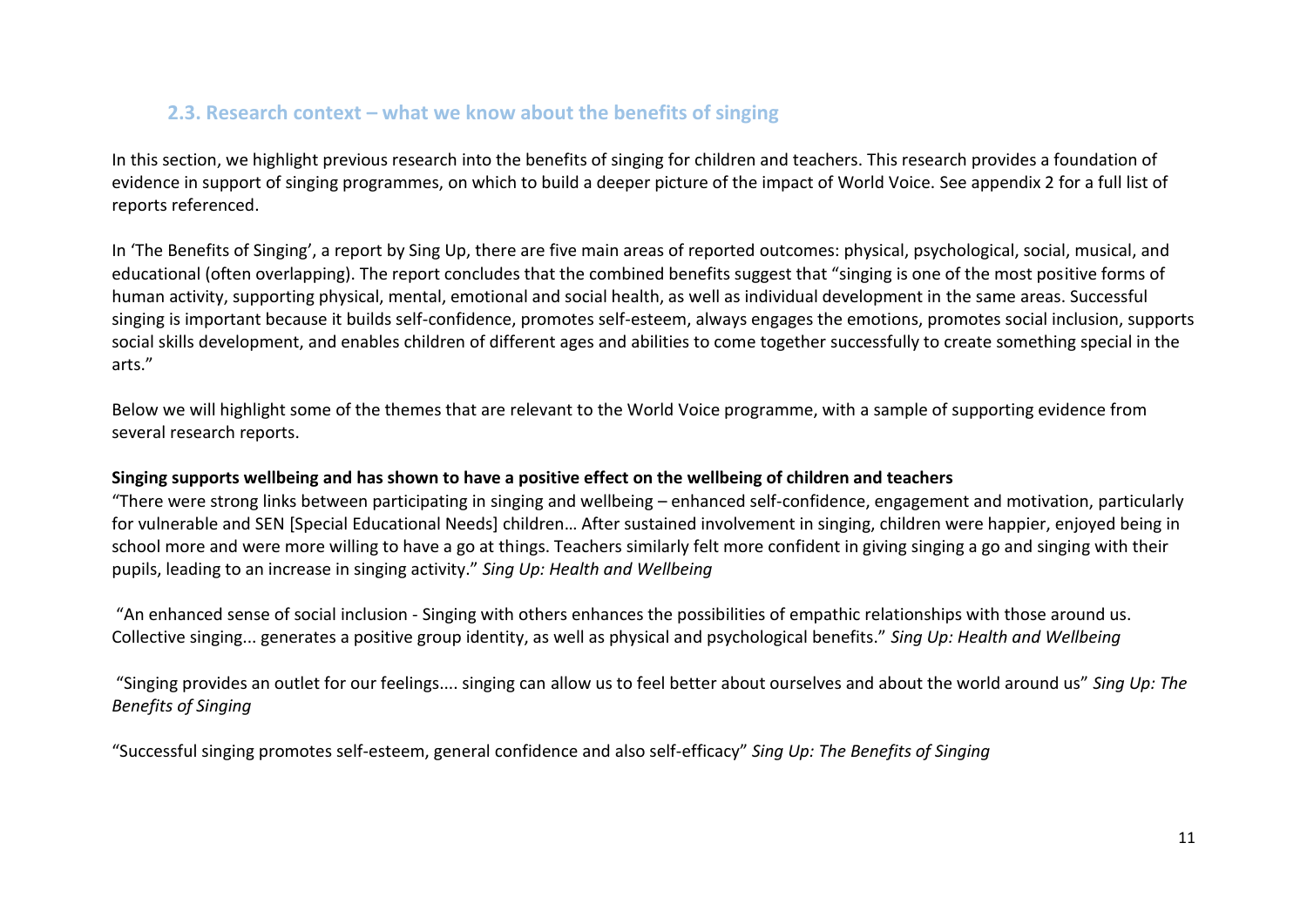## **Singing helps to develop confidence**

"When children begin to find their voices in the safe comfort of singing with others; and when they learn about the strength of good singing posture, and how to project and be clear about the words of the songs they are singing, their confidence increases." *Jane Wheeler, British Council Voices Magazine article 'How Teachers Can Help Children'*

"Teachers and leaders also commented that as the children's confidence improved, so did behaviour; the children had become more resilient and more willing to have a go at things." *Sing Up: Health and Wellbeing*

## **Providing professional development for teachers helps to develop teacher confidence and promote a singing culture within schools**

"Analyses of the Sing Up workforce development data suggest that providing primary school teachers with professional development in the teaching of singing leads to increasing positive self-confidence as a vocal leader, as well as a strong appreciation of the benefits of being part of a peer support network." *Sing Up: The Benefits of Singing*

**"**90% of teachers in the [Find Your Voice](https://www.musicalfutures.org/resource-type/find-your-voice) pilot in 2013 felt their students were more confident overall in music lessons due to the increased participation in singing. Furthermore 70% of teachers also felt their own confidence with singing had improved." *Musical Futures: 10 Reasons Why Music Should be in the Classroom*

## **Singing supports language learning, and speech and language development.**

"Singing behaviour is multi-sited neurologically and networked across many different brain areas. These include the development and interaction between parts of the brain that are dedicated to aspects of music (such as pitch, rhythm, timbre), language (lyrics and speech), fine motor behaviour, visual imagery and emotion." *Sing Up: The Benefits of Singing*

"Singing will likely make you more competent in your own language, including an improvement in reading skills. Reading lyrics and reading music are processed in the same neurocortical regions for symbol decoding." *Sing Up: The Benefits of Singing*

"A study by [Northwestern University](http://www.theatlantic.com/health/archive/2013/10/using-music-to-close-the-academic-gap/280362) has proven a link between learning music and the development of language and reading skills…. Singing naturally leads onto songwriting, which has links to literacy and language development" *Musical Futures: 10 Reasons Why Music Should be in the Classroom*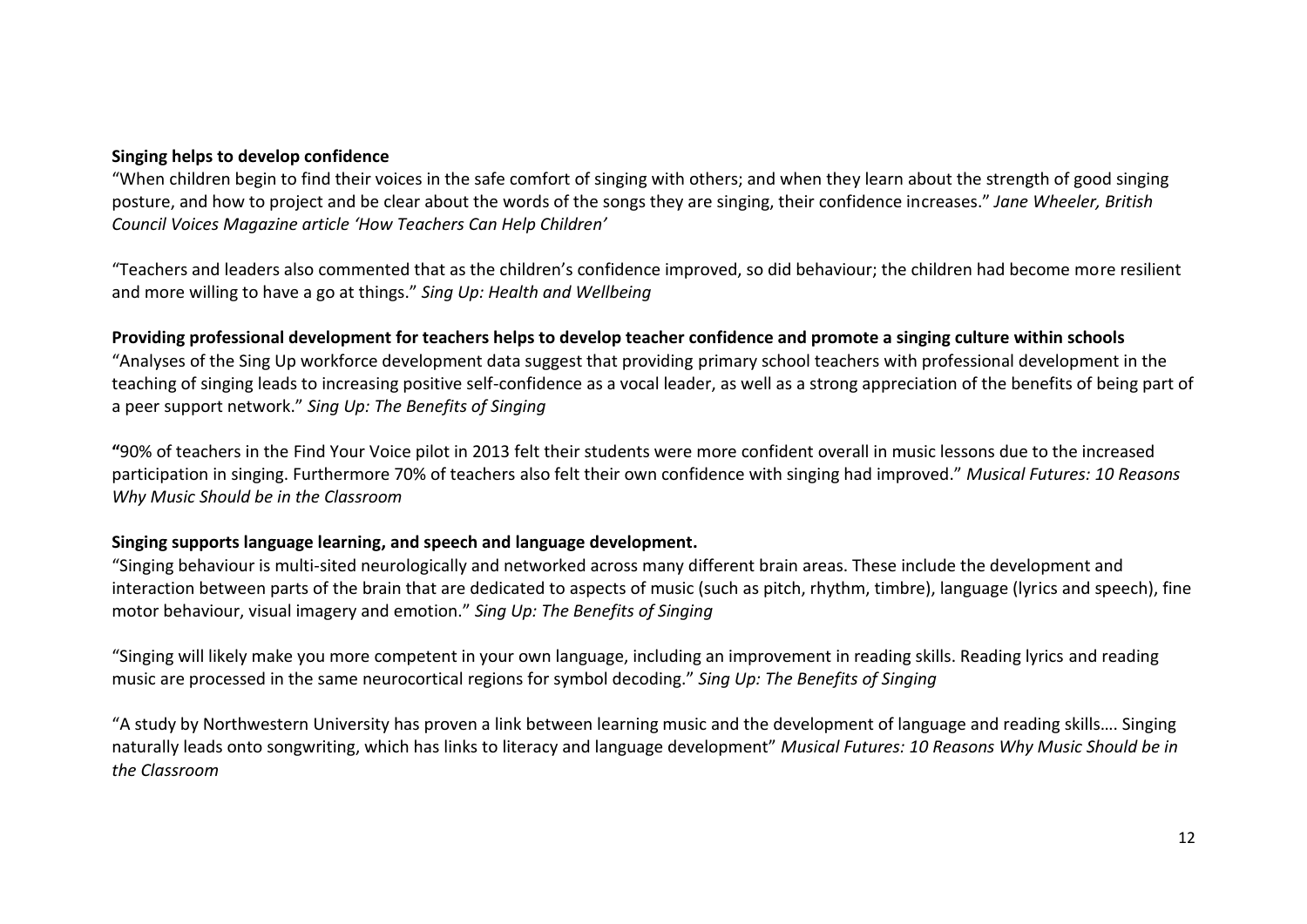"For language learners, singing is used to help students learn pronunciation features in English, specifically word stress and intonation patterns." *Chris Brown: The Relationship Between Singing and Learning*

"Singing in a different language… helps everyone discover the challenges and joys of learning a few phrases in a new language. This can help foster respect between children who have different languages as their first language…" *Jane Wheeler: How Teachers Can Help Children*

"For English language learners, especially students learning English as a Second Language [now more commonly referred to as English as an Additional Language, EAL] music and song can speed up the language learning process." *Grape Seed English for Children: Singing in the Classroom leads to Successful Learning*

## **Singing promotes global cultural awareness. Singing songs from other cultures, in different languages increases knowledge and understanding about the world**

"Increasing knowledge, understanding and skills about the world around us, both in music and through music" *Sing Up: The Benefits of Singing*

"Singing in different languages also fosters an understanding of geography and different cultural contexts, in order to interpret the songs with as much authenticity as possible. So developing singing skills also helps with maths and literacy, not to mention subject knowledge across the curriculum." *Jane Wheeler: How Teachers Can Help Children*

## **Singing helps children feel a greater sense of achievement - a sense of achievement is especially evident when children take part in group singing performances**

"Any opportunity to follow up with a well-planned performance allows children to receive tangible acknowledgement and encouragement, as they see the audience enjoy their singing. Their increased confidence naturally spills across into the rest of their lives in school, helping them shine all the more." *Jane Wheeler: How Teachers Can Help Children*

## **Singing helps overall musical development and when learning to sing, children develop a wide range of musical skills**

"Singing activity fosters our intellectual engagement with music. This includes an understanding of musical structure, phrasing, the development of musical memory (including music's repetition and variation) and tone colouring, as well as other musical building blocks (such as pitch, rhythm, loudness)." *Sing Up: The Benefits of Singing*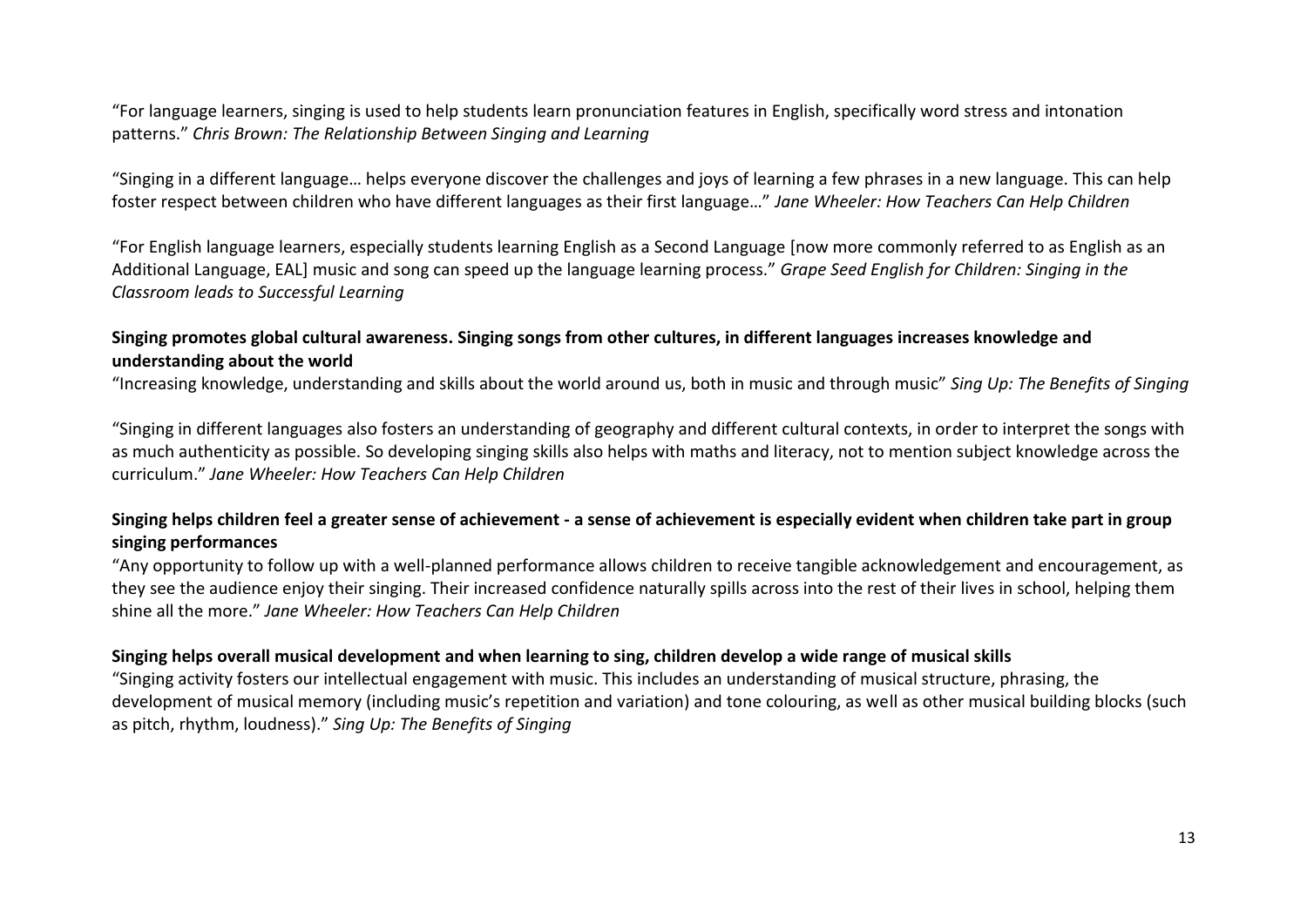## **Singing helps students to remember and recall information**

When teachers were asked about the effectiveness of singing as a teaching tool one teacher said "I hear students use the melody to recall information they learned during the lesson. Not only does the music help them remember...but hand motions, along with the melody works even better!" *Chris Brown: The Relationship Between Singing and Learning*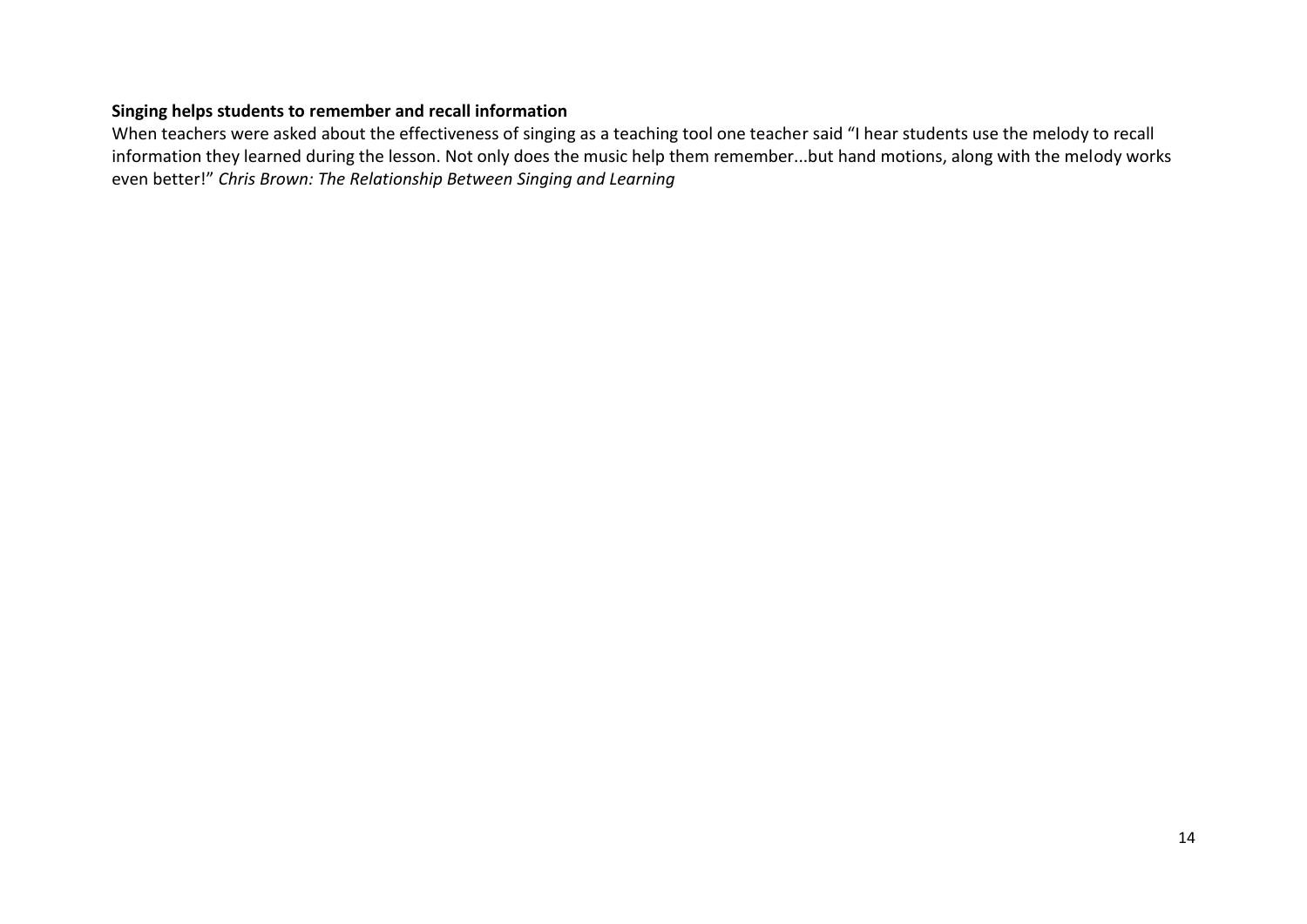## **3. Evaluation themes across five countries**

## **3.1. Outcomes**

The World Voice programme was designed around a Theory of Change<sup>1</sup>, the outcomes from which provided the evaluation framework. Across all countries a wide range of outcomes have been evidenced, including unexpected or unplanned outcomes that go beyond the Theory of Change. World Voice is seen as a resource through which to tackle a multitude of issues – it has been used flexibly to address different needs and contexts.

"World Voice was one of my most favourite projects of the British Council – learning, new techniques, new skills, health and wellbeing. Can't separate out the outcomes, they are all interconnected to make one powerful thing. I feel the impact on me, I feel proud when I speak about it." British Council staff, Palestine

The evidence for each outcome presented in this section is underpinned by quantitative survey data (which we introduce in more detail shortly) and enhanced by a wealth of qualitative evidence and stories collected through interviews, case studies and reports from British Council country staff.

The effectiveness and success of World Voice has shone throughout the evaluation. Interviewees spoke to us passionately about their experience and often of the way it has touched them personally; for many recounting their experience was emotional and powerful. The evidence collected so far demonstrates overwhelmingly that World Voice has had significant impact on children and teachers, and there has also been policy level impact or significant national legacy in most countries.

## **Introduction to the survey data**

Between June and August 2020 World Voice surveys were completed by teachers and children in Colombia, Ethiopia, and Palestine. Due to the COVID-19 pandemic it was not possible to gather survey responses in Greece and Nepal. In total 162 teachers and 224 children completed surveys:

 $1$  Theory of Change is an evaluation and planning framework used to show the logic behind how a programme hopes to achieve social impact. It includes an ultimate goal, outcomes, activities and enablers.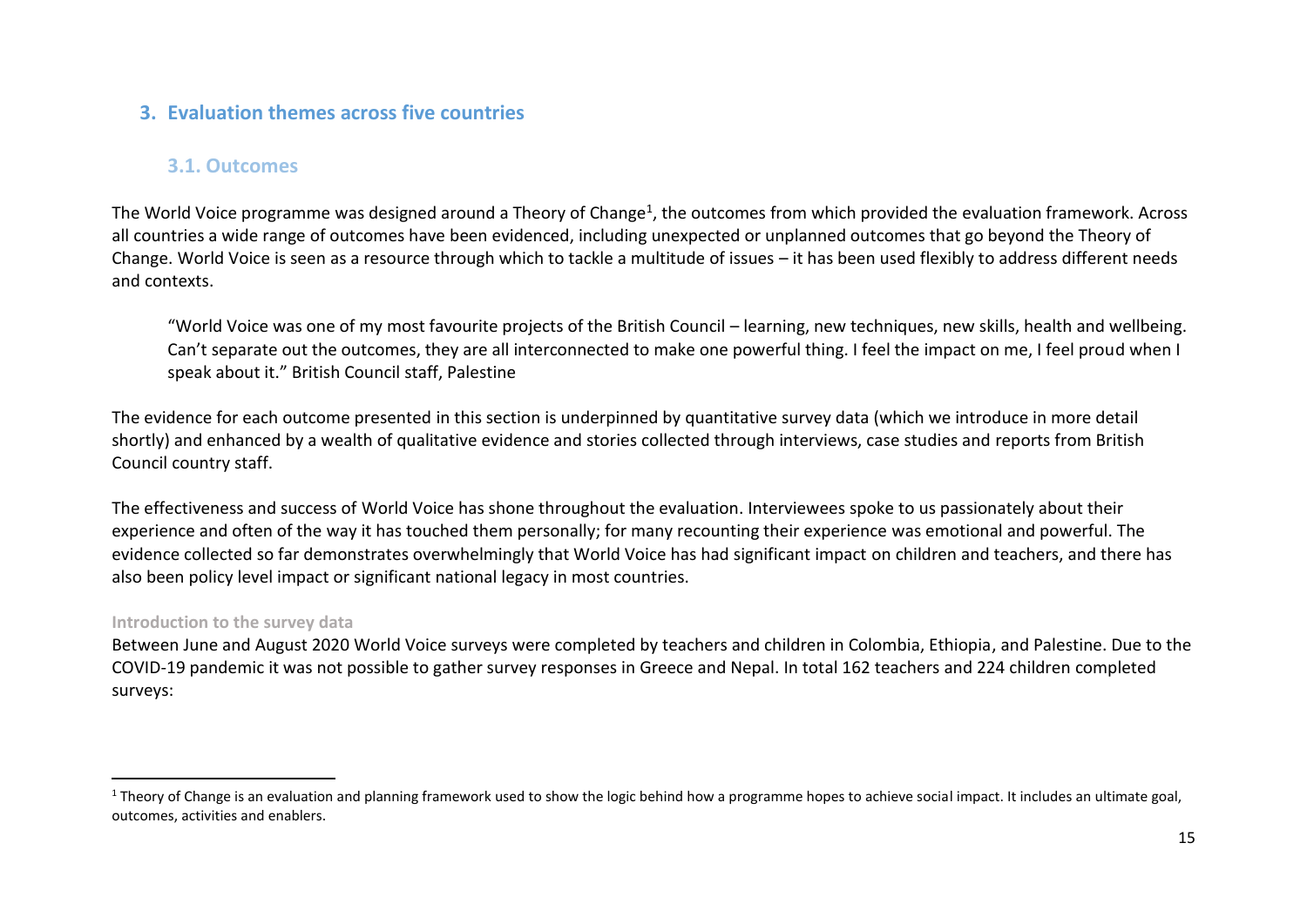

- The 162 teachers were from four schools in Colombia, 43 schools in Ethiopia and approximately 38 schools in Palestine
- Teachers told us that before World Voice they had varying levels of singing experience:
	- o Colombia: 45% of teachers were confident singers, 46% had vocal training and 9% were professional singers
	- o Ethiopia: 52% of teachers rarely sang, 25% sang occasionally but not in the classroom, 15% were confident singers
	- o Palestine: 45% teachers rarely sang, 26% sang occasionally but not in the classroom, 27% were confident singers
- Teachers had a mix of experiences through World Voice:
	- o 40% had attended one World Voice training session
	- o 19% had attended more than one training session
	- o 7% had attended more than one training session and had trained others to use World Voice techniques
	- o 28% would like to train others in future
	- o 6% had not attended any training but had still used World Voice techniques and activities
- Children in Ethiopia who completed surveys were from 11 different schools and were between the ages of 10 and 15 years old
- In Palestine it was difficult to gather accurate information about survey respondents, but it seems that the age range was around 7 to 14 and they attended a wide range of schools (approximately 76 schools were listed). 35 of the children's surveys were completed in English and 86 were completed in Arabic.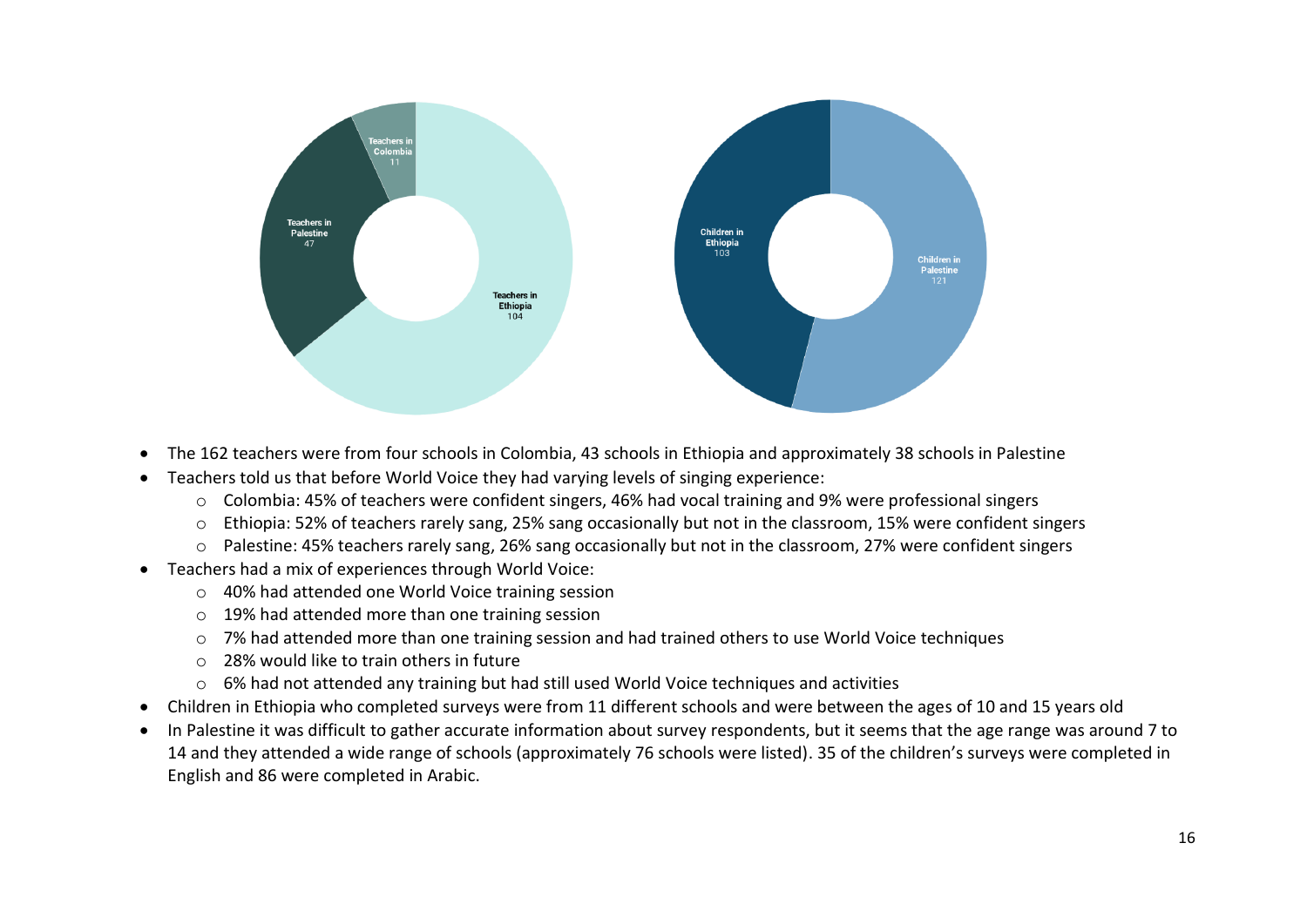## **Outcome one for children - Wellbeing**

In every country, improved wellbeing for children was the most profound and celebrated outcome. There is plentiful evidence of the enjoyment, happiness and inspiration World Voice has brought about for children and teachers. For children living in particularly challenging or traumatic situations (such as living as a refugee, amongst conflict, in extreme poverty or in the aftermath of a natural disaster) World Voice provides emotional and psychological support.

"It's [about] the psychosocial support for them. They are refugees, living in refugee camps… stress is everywhere. This learning opportunity, the skills they have learnt, it gave them the opportunity to have relief, to be relaxed. Parents have relief because their children become less hyperactive. Singing is a way to relieve them from stress." British Council staff, Palestine



"They have become very happy and their interest become high." Teacher, Ethiopia

> "I feel good and I have elevated mood." "Happy and forget the worries." Children, Palestine

A common theme across all countries was that through World Voice, classrooms became more joyful and creative places and children found learning more fun and uplifting.

"Before the training the children are learning in a traditional way. When we start the training the teachers are making joyful learning, clapping, dancing, singing – then they don't think about the fact they are learning, reading, studying, they are enjoying. The children and teachers are happy! The learning is a very different style." Master Trainer, Nepal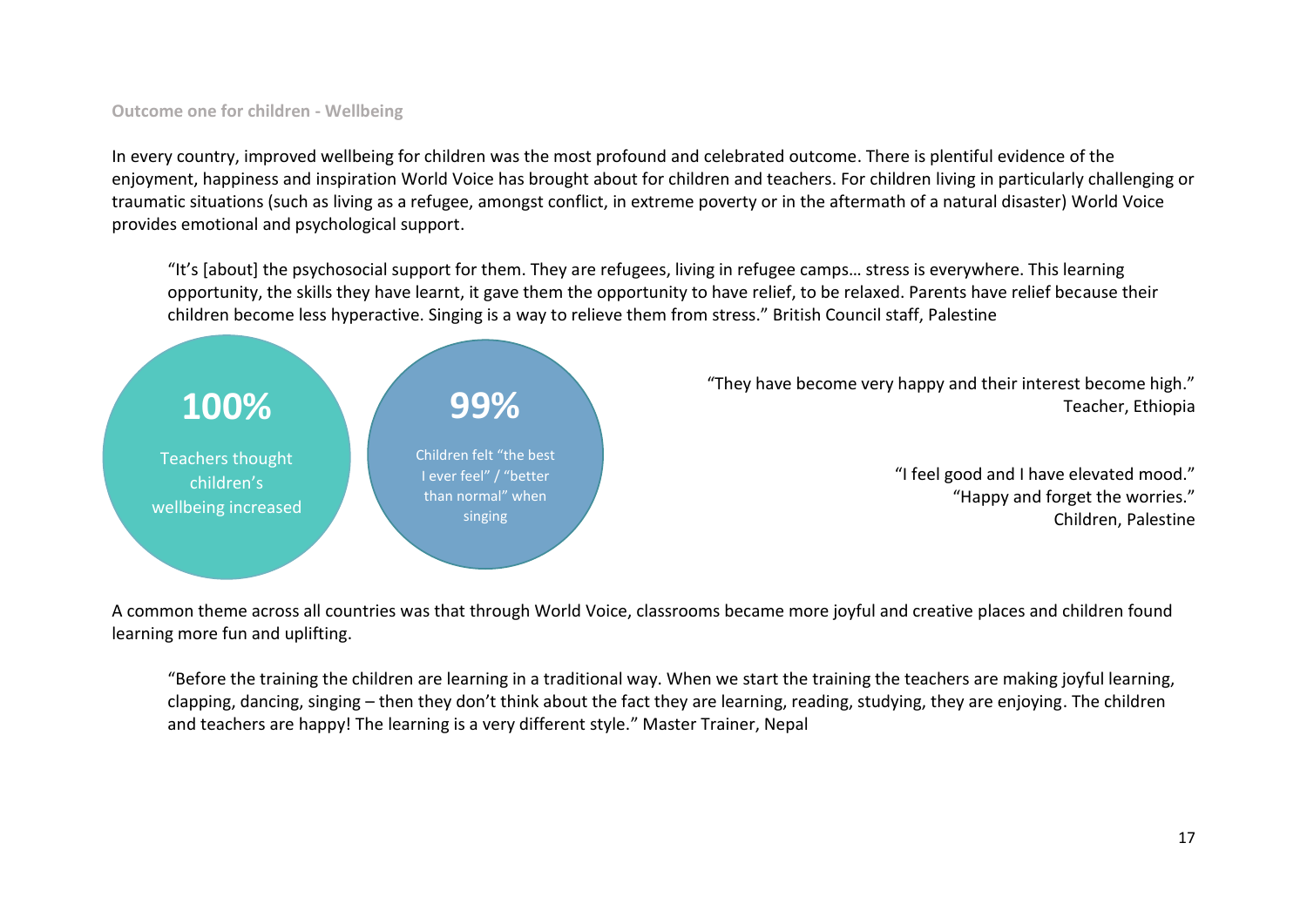**Outcome two for children - Awareness of other cultures and global issues**

Celebrating songs from different countries and heritages is at the heart of the World Voice ethos. Through the experience of sharing songs from all corners of the globe, children became more connected to other countries and cultures, and many became more curious about how other children live in different parts of the world.



This outcome was particularly apparent and powerful in Greece given World Voice participants were young refugees from different countries learning about each other and learning to live together in difficult circumstances.

"They brought together their cultures in a music class but they were also introduced to a whole new other culture. You had 15 kids from Syria, Afghanistan, Pakistan, Northern Iraq singing in Swahili. Very eager to know what does it mean, where does this song come from? Connecting children through songs and English language - English was the place they could meet, common ground. It facilitated their introduction to other cultures in a great way - they were interested and curious to know who does this language come from, where is this, how do children live there?" British Council staff, Greece

World Voice also supported children's learning about local and global issues – this was particularly apparent in Colombia where children connected to their natural environment through singing and in Nepal where a new song was written to raise awareness about the perilous conditions faced by children in mountainous regions. In Nepal they also have ambitions to raise awareness of prevalent national issues such as child marriage through World Voice, and in Ethiopia they continue to introduce children to problematic health and safety issues like traffic safety through song. Children cited specific examples of changes they have made in their lives because of World Voice, from drinking more water to using the traffic light to cross the road and protecting the environment by growing new plants at home.

"There are three regions in or near to the jungle. World Voice made the children think about the biodiversity… the way they interact with that environment. The way they could really dedicate a song to a bird or a tree - that was important for them. Song signified those things for them - it was so beautiful. Great to see how music helped them engage with what they are and what they identify with." British Council staff, Colombia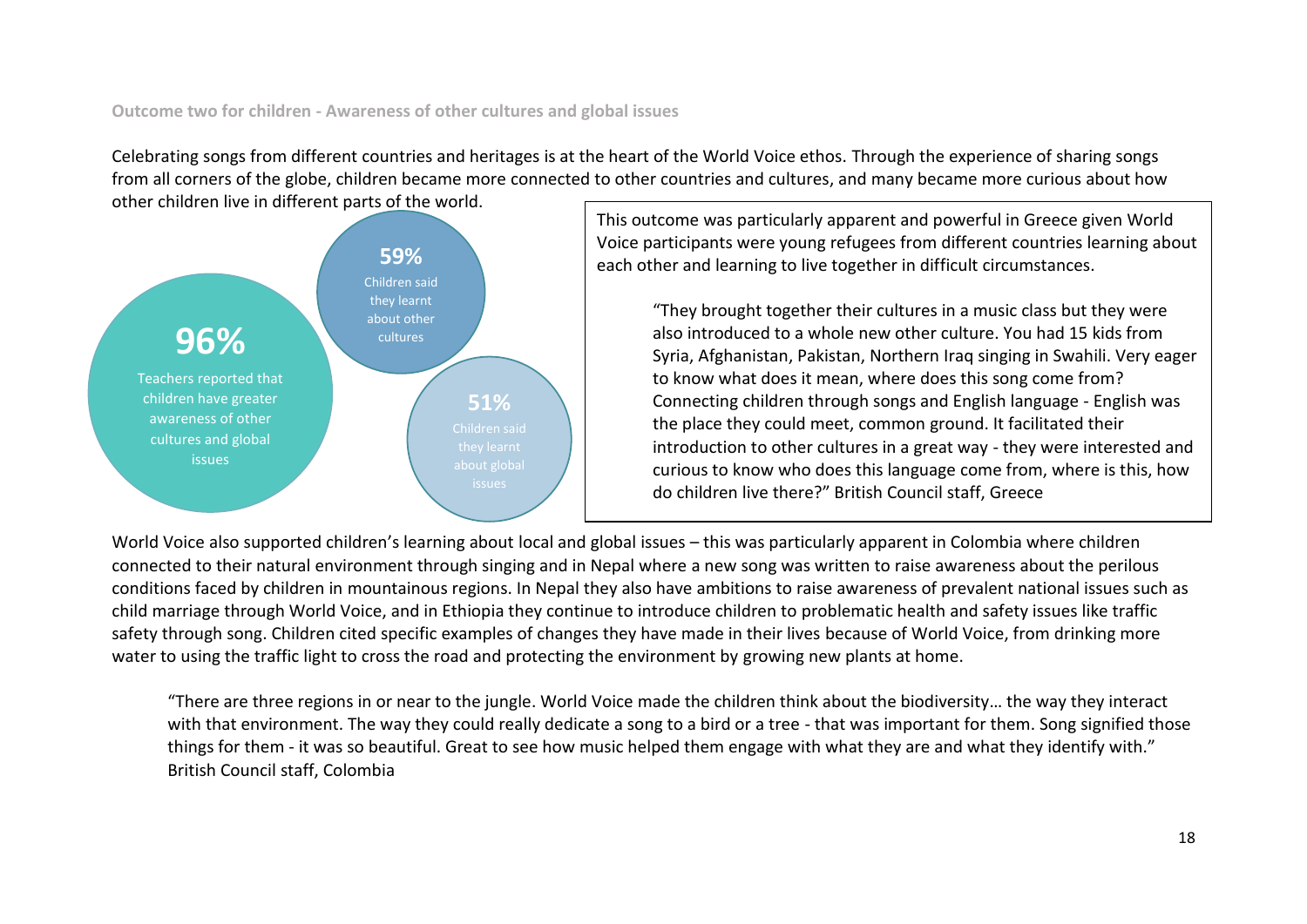#### **Outcome three for children - Sense of achievement**



There is strong consensus that World Voice has increased children's sense of achievement and pride in what they are capable of.

"I learned to sing with confidence and stand up for the audience." Child, Palestine

"My children love to learn and present what they sing in public confidently." Teacher, Ethiopia

World Voice has also become a platform for children to be heard and to develop confidence to lead. This has been celebrated as a particular strength of the programme in Ethiopia where there are many examples of children becoming young leaders.

"Misikir's performance at the World Voice Ethiopia concert in 2017 was memorable. As a group of students came onto the stage to perform a song about road safety Misikir came to the front to lead them wearing a luminous yellow traffic police jacket. The audience delighted in his confidence and pure happiness of leading his peers singing, 'stop, look, listen!' to an engaging steady beat. Through the use of song Misikir has found his voice and discovered his natural comfort in the role of leader." Case study report, Ethiopia

It was also felt to be important in Greece where the voices of children navigating the asylum system were at risk of being lost or ignored:

"The World Voice concert was an overwhelming experience... Students enjoyed participating, teaming up with peers - a step forward to being accepted, recognised and heard." UK Trainer, Greece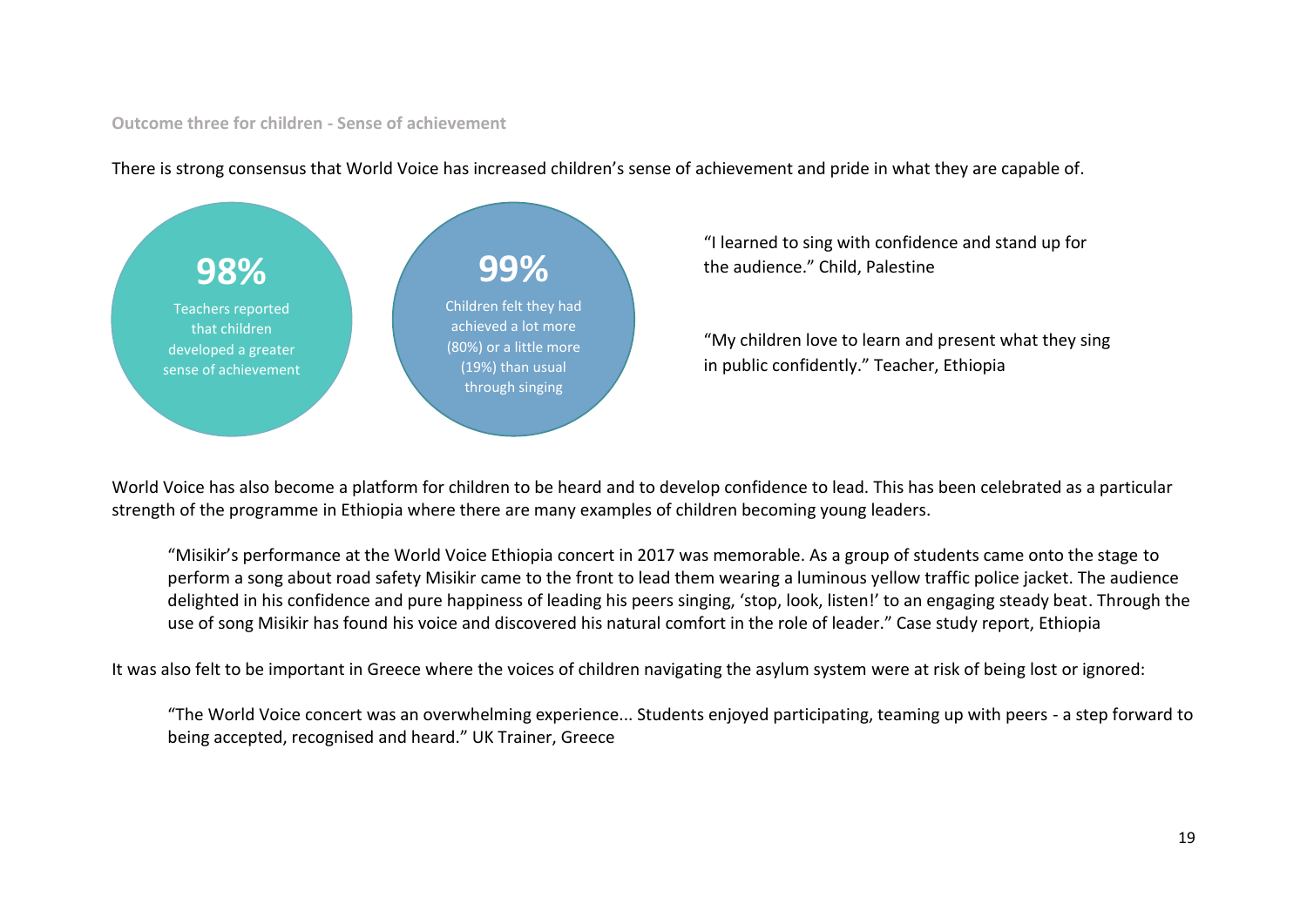## **Outcome four for children - Language skills**

Survey data suggests increases in language skills and acquisition were slightly lower than with the other outcomes for children. Nonetheless there is compelling evidence that World Voice enabled children to develop their English language skills and become familiar with other languages through learning songs in a variety of languages from different World Voice countries.



"Definitely, it helped with their language skills. English improved across two levels in two months. Developing their skills a lot and constantly performing in English, and they even presented at the concert in English." Partner organisation, Greece

In Palestine, World Voice became widely accepted and valued because of its success as a tool for teaching English:

"Learning English through melodies has a positive effect on my students' performance in English Language. I noticed that the children who received music training scored higher in reading, spelling, reading comprehension, listening tasks. They learn to be attentive listeners, which is a skill that helps their phonological awareness, phonemic awareness and overall fluency." Teacher, Palestine

Beyond English, whilst it was unusual for children to develop the ability to speak confidently in other languages, awareness did increase:

"Then in the learning of foreign languages I don't know if it was permanent but at least they were exposed to other languages - for them to say I spoke in French or English, or the dialect of Senegal or Portuguese it's enriching. It boosts curiosity and that's a key thing for children." British Council staff, Colombia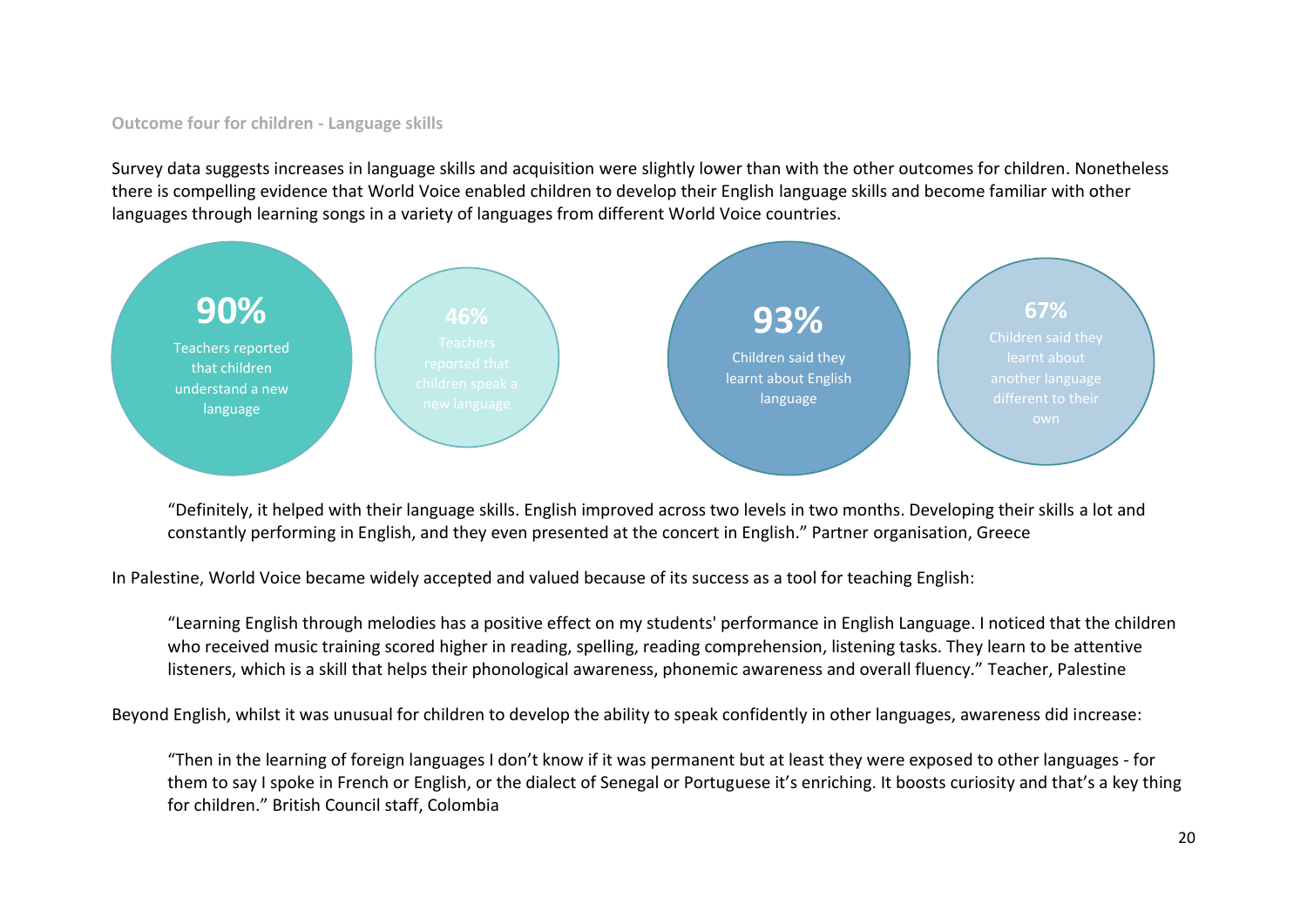## **Outcome five for children - Musical skills**

World Voice is about a multitude of personal and social outcomes that stem beyond musical skill – it is first and foremost an inclusive programme giving children the opportunity to sing regardless of musical experience, skill, or ability. Nonetheless musical skill was part of the Theory of Change, and tracking and evidencing children's musical development was an important indicator that the programme was of high quality and effectively delivered.

Children's musical development looked different from country to country, and the baseline level of musical skill varied greatly depending on the extent to which music was already embedded within the culture and education system.



"They have very limited musical skills at the beginning but at the end of World Voice they did develop a better sense of rhythm and pitch." British Council staff, Ethiopia

"The skills related to music - they have developed a lot because they get close to the music. They develop their singing and listening skills. Now they sing with a proper voice, proper intonation." Partner organisation, Colombia

World Voice trainers observed that children developed "their knowledge and skill of healthy singing, articulation, keeping a pulse, rhythm, sharing ideas, and performing together." UK Trainer, Nepal

There are several examples of specific ways in which musical skill development has been notable:

- Enhancing children's musical skills was particularly apparent in Colombia given the programme was delivered in partnership with Batuta, a national music education organisation, and because music is so deeply part of Colombian culture
- Teachers saw development in musical skill and ability amongst children with special educational needs
- Children who had a musical background already, or had untapped musical talent, were given the chance to shine: "Of course for the children who wanted and had some musical background - it enhanced and showed their skills." British Council staff, Greece
- The use of songs from many different cultures meant that children became comfortable and confident with varied and complex rhythms and time signatures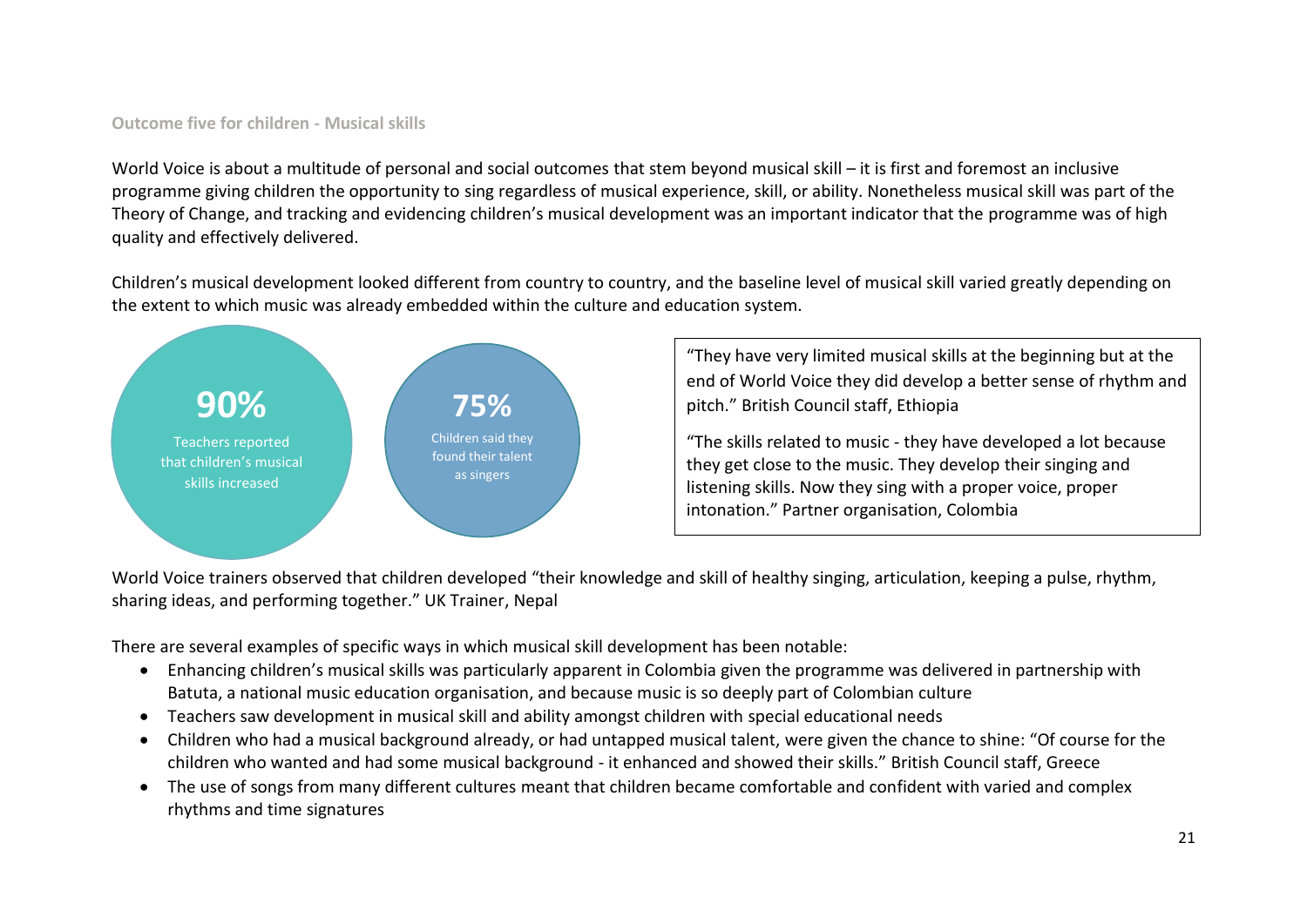**Additional outcomes for children – Engagement, behaviour, and social skills**

The impact of World Voice on children's engagement and behaviour at school were not part of the original framework but have emerged as additional outcomes of the programme.

"Their behaviour in many cases changed often in very complex contexts - many were impoverished, surrounded by complicated situations and environments and school was the safe place where they could interact in a way different to the codes of the street. You felt that when the singing and these dynamics were not there, there were parts of discipline or tough behaviours it was difficult to digest... With the programme their whole behaviour and way of interacting was different." British Council staff, Colombia

Teachers offered several examples of how students' behaviour changed to show positive developments in motivation, enthusiasm, interest, and attitudes towards learning. Some reported a reduction in latecomers and absences.

"My students' interest to learn and being alert are significant change after World Voice." Teacher, Ethiopia

Lastly, World Voice has also had an impact on social skills and relationships with others:

"My interaction with other students has increased by working as a team." Child, Palestine

"I build good relationship with my teachers." Child, Ethiopia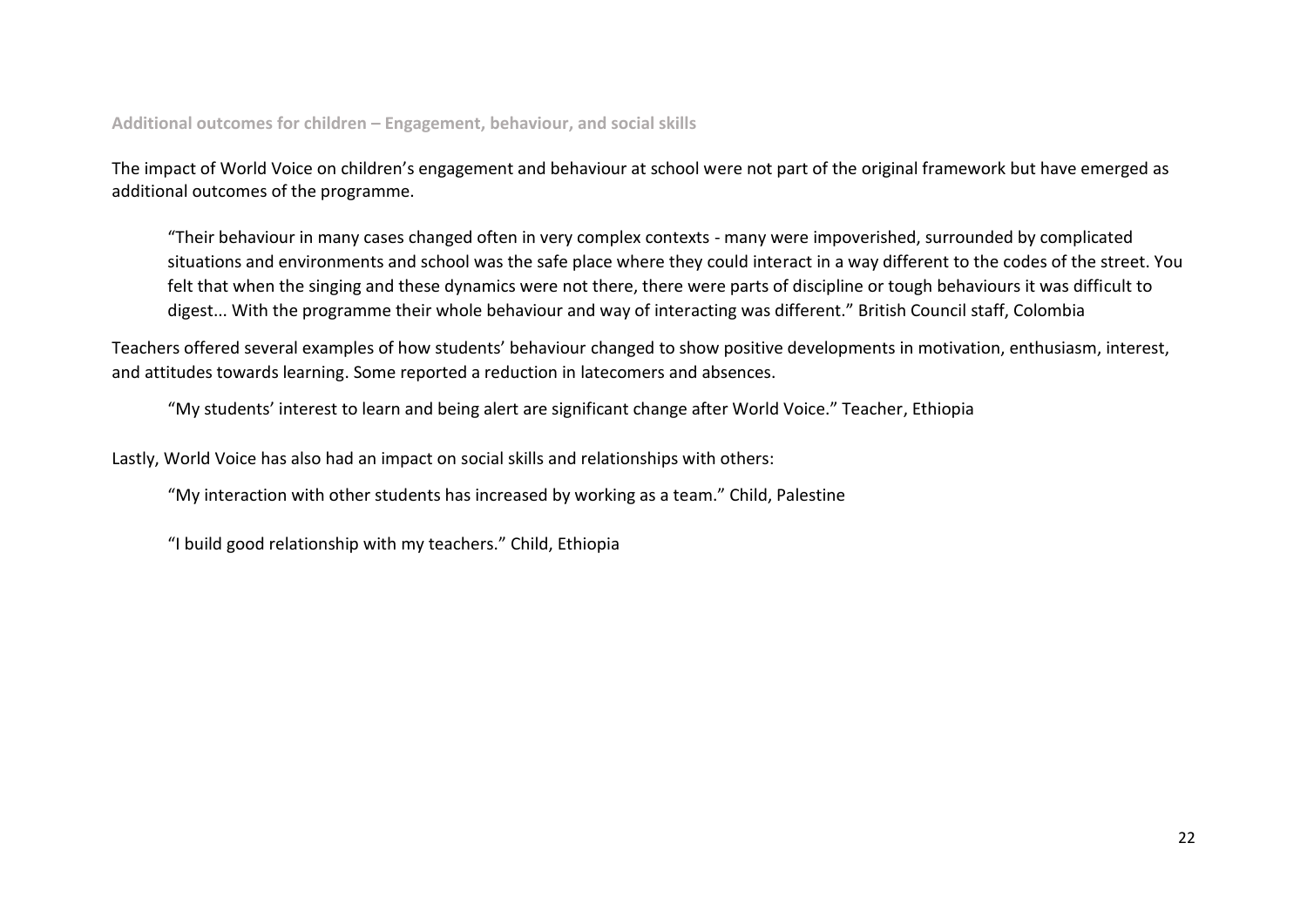## **Outcome one for teachers – Leading singing as a generalist teacher**

World Voice was designed as a teacher development programme so that it could have global impact: equipping teachers across the world with the understanding, knowledge, and skills to incorporate singing in their everyday teaching practice.

In many countries, music wasn't valued as part of the school curriculum prior to World Voice, and there was very little awareness of how and why to use singing in the classroom. The evidence shows that through World Voice teachers learnt about and understood the power of singing as an educational tool. Generalist teachers also gained confidence and self-belief that they could lead singing activities.



Teachers' confidence increased through trying new teaching techniques; discovering how singing can be an effective teaching tool; motivation and support from World Voice trainers and colleagues; children's positive reactions to the new teaching methods; and witnessing first-hand the improvements in children's learning.

"Several of the delegates had expressed feeling nervous about leading musically as they had never done this before, but they were soon reassured at how much the children enjoyed it and began flowing with their own ideas." UK Trainer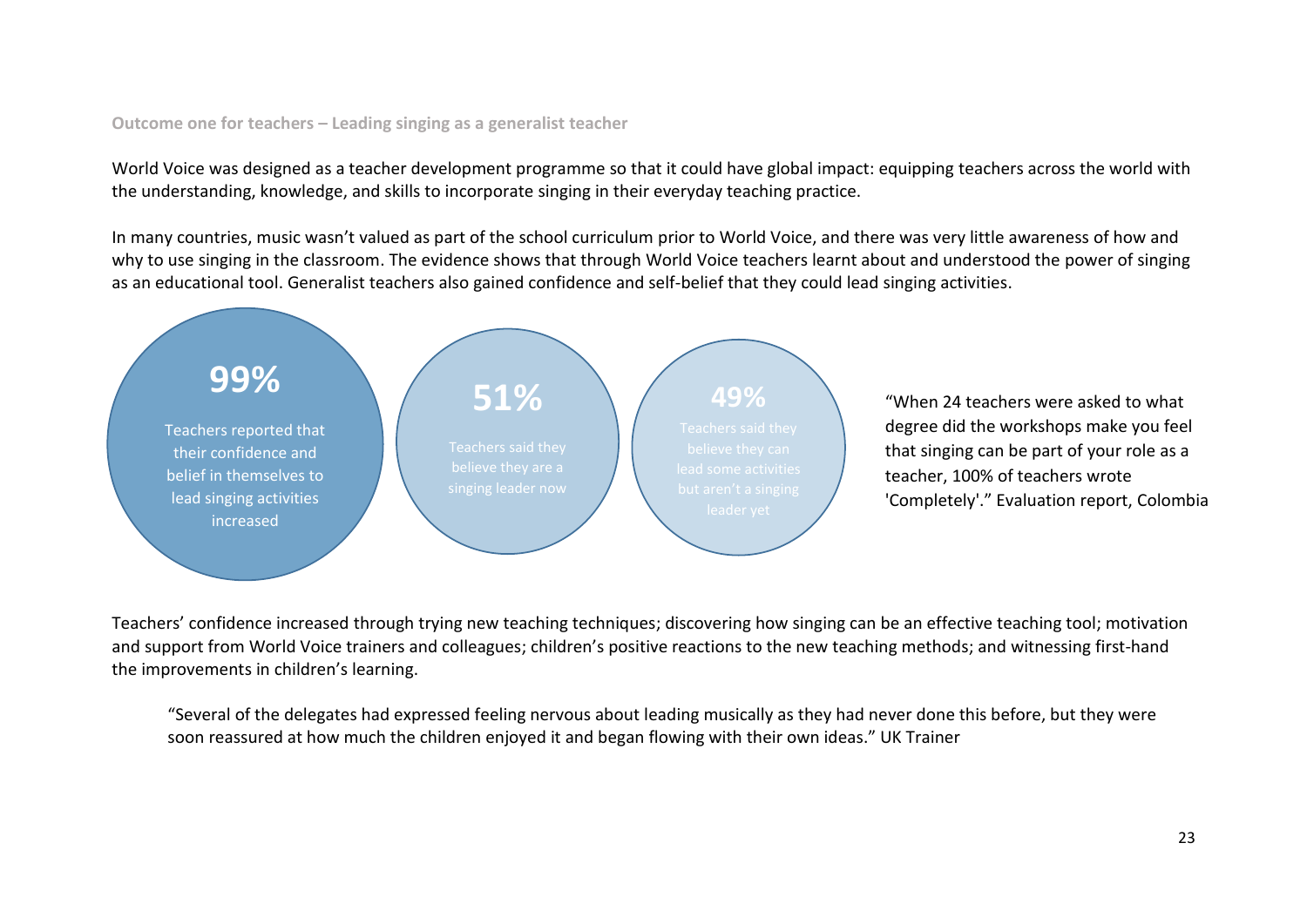**Outcome two for teachers – Knowledge and skills to deliver singing activities**

## **100%**

Teachers reported that their knowledge and skills to deliver singing activities increased

"World Voice has given me incredibly important tools. It makes us, the teachers, the first to be transformed, we change. That tool that I received allows me to gain confidence and be able to transfer this transformative power to the girls and boys in these urban contexts who are truly in need of that change." Teacher, Colombia

"They all expressed new insights into their innate musicianship and how they can bring it into the classroom to engage children in learning music and all subjects. All participants said they had already begun to put some of the simpler, more immediate activities into practice with their children to positive effect." UK Trainer, Nepal

Teachers described how their knowledge increased through accessing a new toolkit: they learnt new skills, exercises, songs, activities, and games to make their lessons more dynamic. They have more knowledge of other cultures, more detailed understanding of singing in English and other languages, and new vocal techniques for diction, pitch, and intonation.

"My knowledge and skills increased because it went beyond the traditional way of delivering lessons for children. It became more suitable for them." Teacher, Palestine

"World Voice has been one of the best experiences for me, personally, the growth and knowledge of new techniques and new horizons of how to work in the classroom has been fundamental in the process." Teacher, Colombia

"I've learnt so many things from the World Voice but in addition I've got so many ideas about how to finish my class with full energy without losing my students' attention. That is a big success to me." Teacher, Ethiopia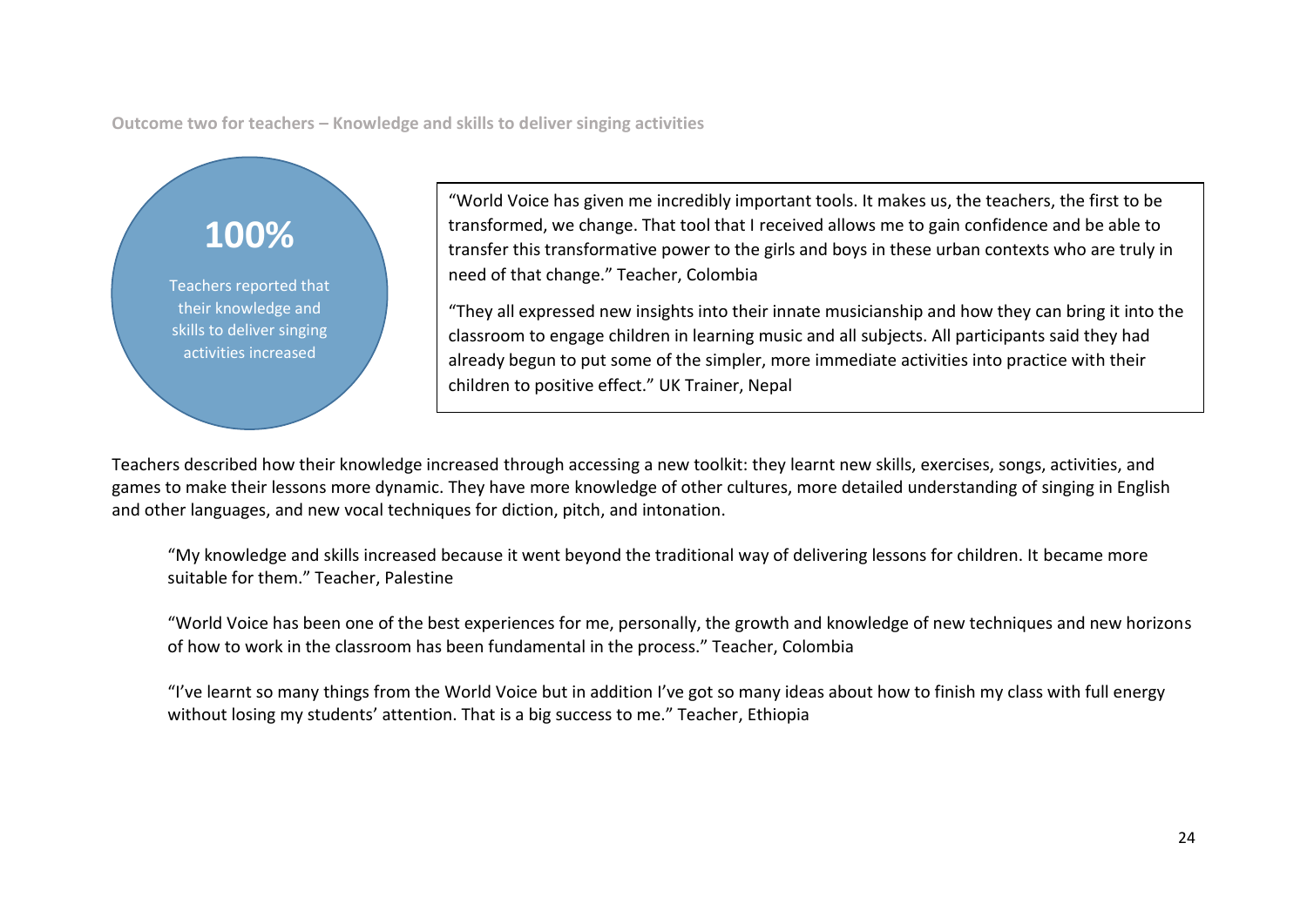## **Outcome three for teachers – Singing is normalised**

World Voice has undoubtedly been successful in raising awareness of the benefits of singing in the classroom, and equipping teachers with skills and knowledge. For the programme to achieve long-term impact, singing becoming normalised, embedded, and regularly used in schools was paramount.



"Though Binyam is an English teacher he has always had an enthusiasm and natural comfort with singing and dancing. This training supported this natural way of teaching for him and backed it up with formal techniques of teaching and learning through song. Binyam has now widened the scope of his teaching to always include this style of educating in his classroom and it has now become normality for him." Case study, Ethiopia

Some teachers said they were using singing every day, and others that they were using it several times a week, or on a more ad hoc basis when it felt appropriate. Teachers use World Voice resources, such as songs and warm up exercises to start and finish lessons, and to reinforce topics and vocabulary. Many regularly access the online World Voice Songbook.

"I like the strategies, repertoire, exercises that I apply and use daily on each of my classes." Teacher, Colombia

"Singing and the different strategies I received from World Voice have become routine in all my classes." Teacher, Palestine

Whilst the survey figures above are positive, interviewees were less certain about how widespread normalised use of singing has become. In most cases this is because they have struggled to stay in contact with schools and would like to develop stronger, sustained communication across their networks of teachers. Interviewees were also emphatic that many teachers need continued support and training in to use World Voice techniques and resources regularly and reliably.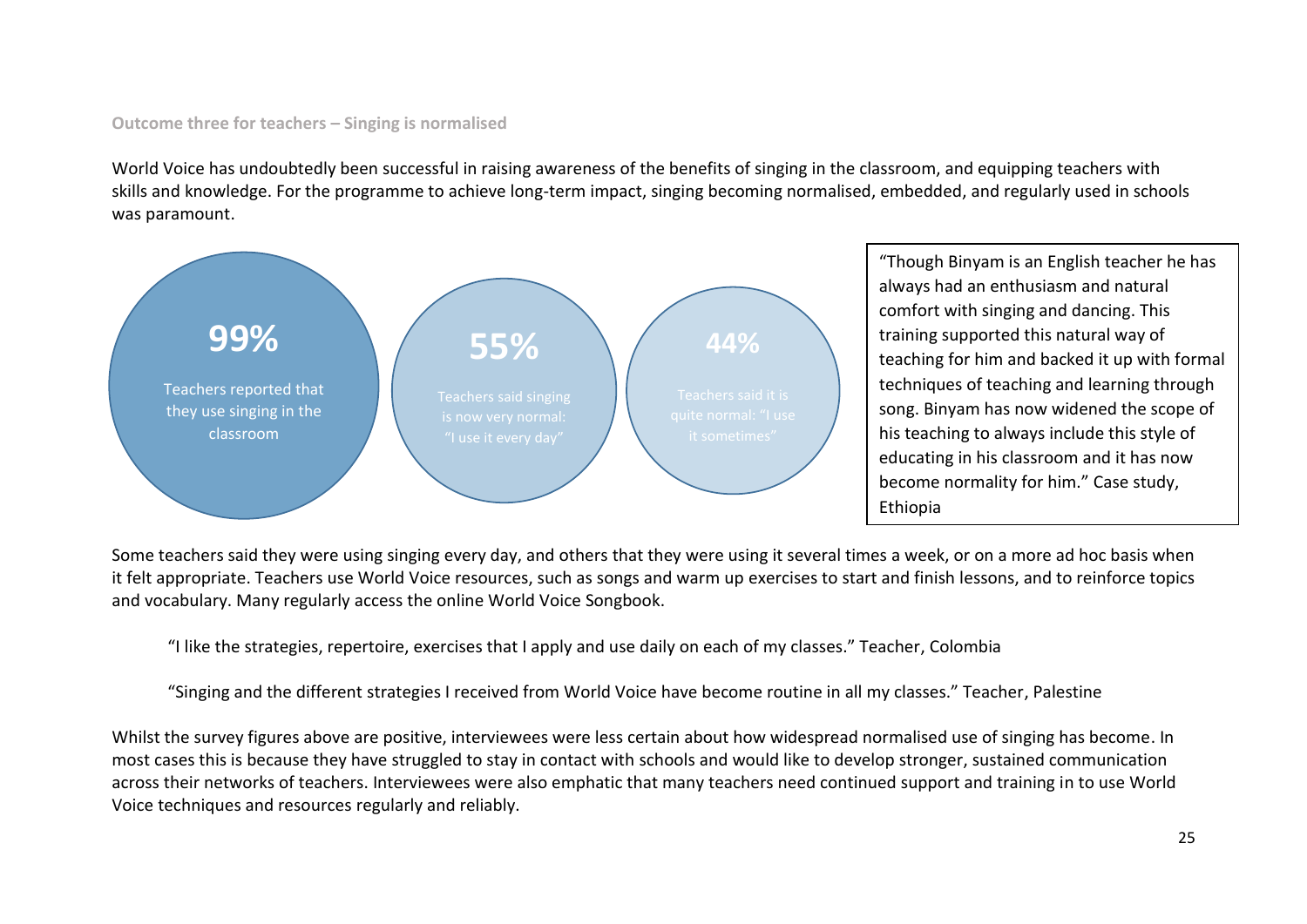## **Outcome four for teachers – Singing in support of other curriculum areas**

The success of World Voice in supporting English language teaching is one example of the cross-curricular benefits of singing. Regular use of singing across a range of subjects is a good sign that it is becoming well embedded and accepted as an effective teaching tool.



"I have been to lots of schools and I have seen lots of different teachers teaching different topics through World Voice: vocabulary, geography, their surrounding. It really supports children and teachers to look into the curriculum from different angles because our teachers used to teach the formal way using different methodologies, but teaching through music is something new and thoughtprovoking." British Council staff, Ethiopia

Many teachers said that they use singing in different subjects as it helps children to engage in learning; grasp difficult concepts; retain information; and memorise things like vocabulary and grammar rules. Teachers also spoke of adapting and modifying songs to fit different subjects and topics. A few teachers described barriers to using singing in cross-curricular teaching, such as a lack of time, a lack of support from headteachers, or that they needed further training.

"Generally the songs have content in mathematics, science, geography and other areas that make it easier for students to learn." Teacher, Colombia

"Songs that I choose support the curriculum by making the lesson bold and unforgettable." Teacher, Ethiopia

"Sometimes I purposely use songs to support the areas of the curriculum even by making songs by my own." Teacher, Ethiopia

As a result of singing across the curriculum, children feel the positive impact on their academic results and achievements:

"I remember what I learned through singing when I am in exam." "I have seen great change in my results in different subjects." Children, Ethiopia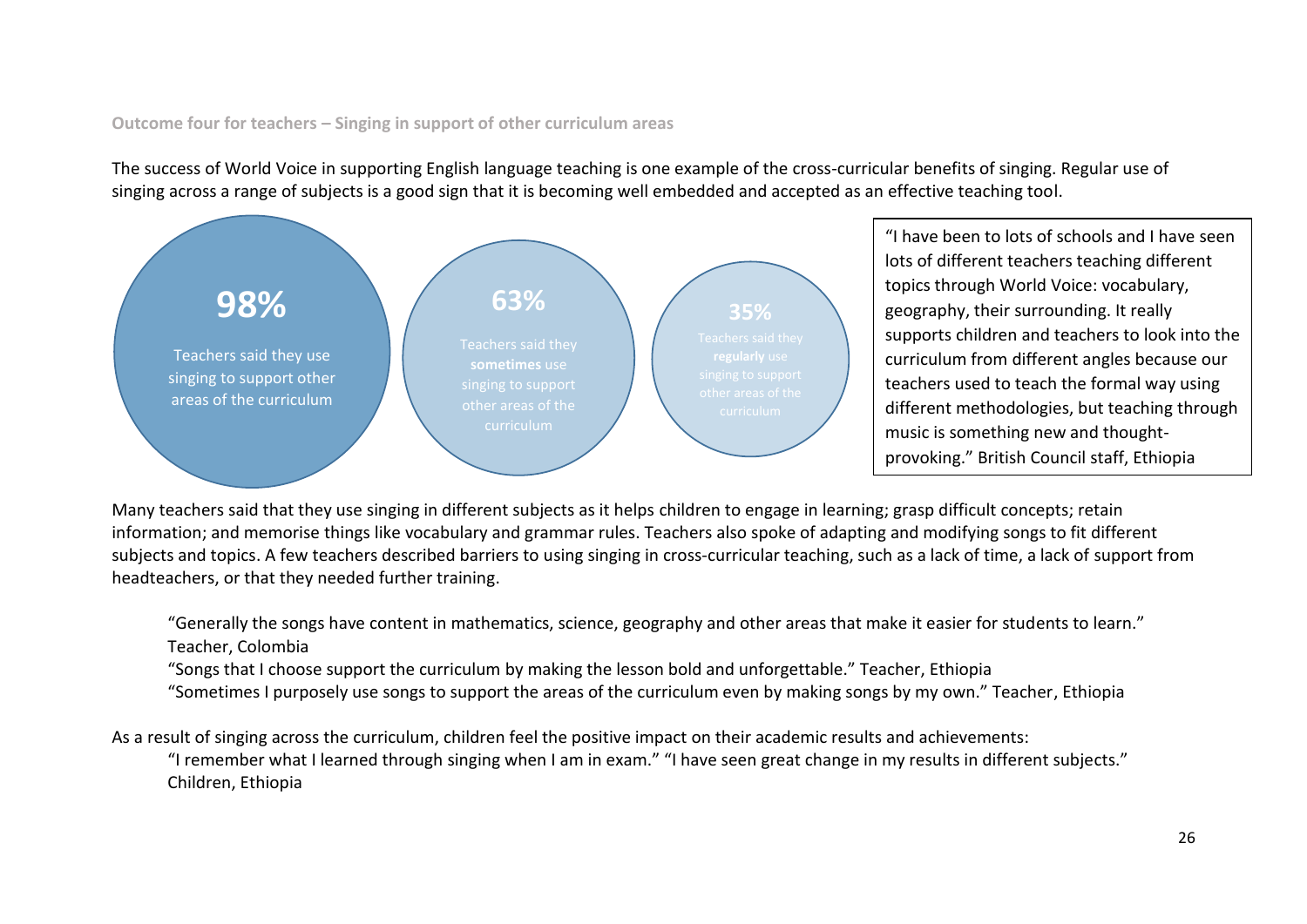#### **Outcome five for teachers - Wellbeing**

As much as World Voice has had a positive impact on children's wellbeing, it has helped teachers deal with challenges, find joy in their classrooms, and improve their own mental health: "[Because of World Voice I have] Improved mental health and the ability to express." Teacher, Palestine



"I have heard from others and feedback that they were scared of using music/singing regularly. But the relationship with the students changed as they were on the same level as the students and this was new for them. It was a very flat, not hierarchical relationship. This was very interesting and positive for them. This brought them a new sense of joy, working alongside their students." Batuta staff, Colombia

"Teachers tell me: when the children are happy, we are happy and parents are happy!" Master Trainer, Nepal

For teachers in Greece who were working in very challenging circumstances, often facing troubling and upsetting situations, the impact of World Voice on their own wellbeing was important: "[It was a] very bonding experience for teachers when delivering the training but also when using the activities. They were really inspired and felt joy taking part in the training. It was beautiful. It was also important how they came really closer to children through World Voice. They worked as equals! The teachers who were afraid at first were the ones discovering along with the children. They were able to link with other people in a better way." British Council staff, Greece

For one of the Batuta musicians involved in World Voice Colombia, it has revived their love of music: "I have a history of very harsh conservatoire training as an early music harpsichordist. This programme has shown me that music can be connecting and collaborative. Today I took my harpsichord out of the case and played it, the first time in over a year. I had given up on music as it had become so painful, but now I see a whole new approach and feel motivated to bring my music back to life." Teacher, Colombia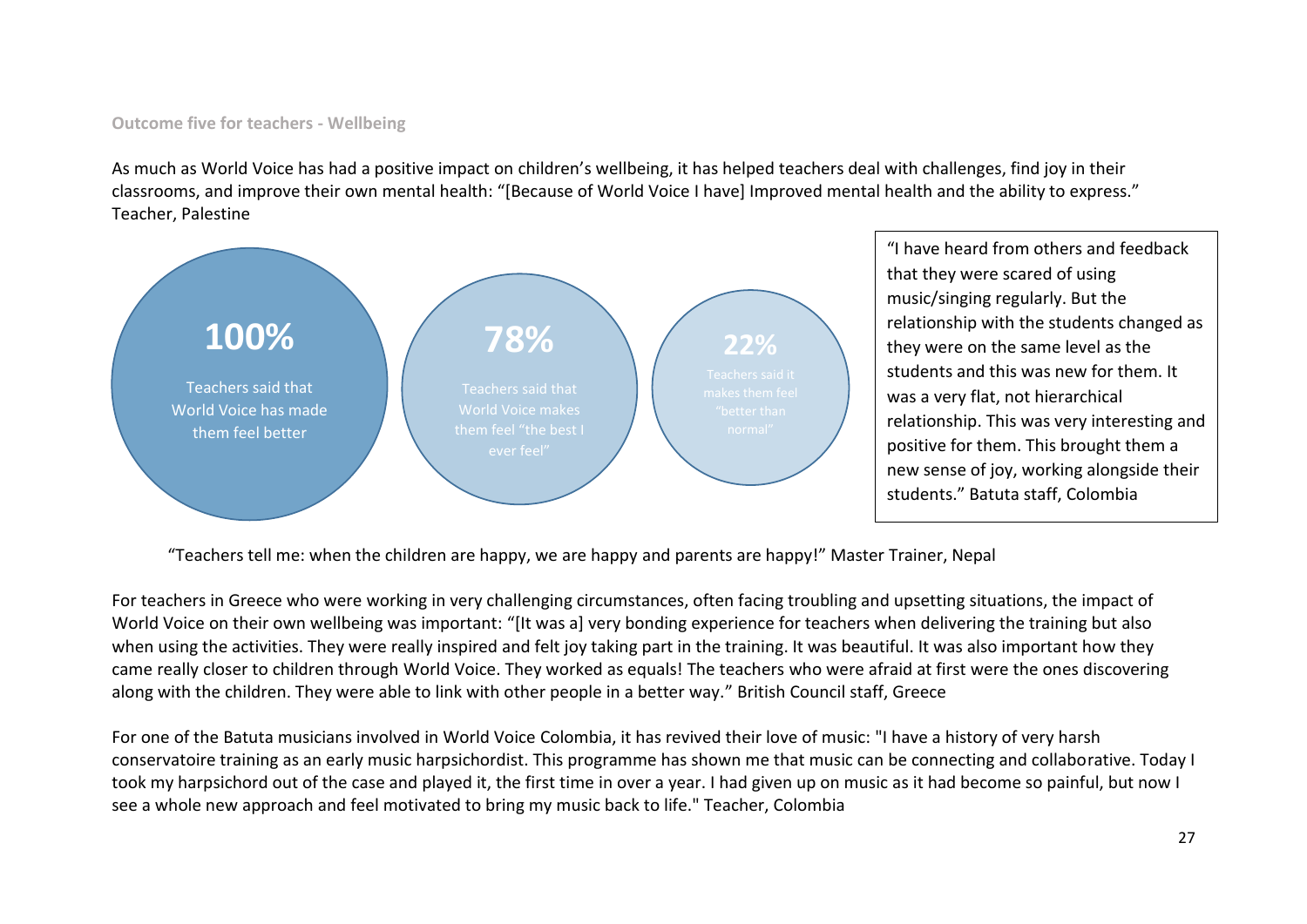#### **Outcomes for policy**

World Voice sought to have strategic, national impact in each of its host countries by influencing changes in governmental policy—particularly changes to education policy leading to greater inclusion of singing and other cultural activities.

Policy change is challenging to influence; it was agreed early on that policy level change was beyond the threshold of direct accountability for the World Voice programme. The British Council's ability to affect changes in policy is significant and unique, particularly given how the organisation is positioned to develop strong relationships and partnerships (for example with Ministries of Education) —it is unlikely that World Voice would have had such strong global impact had it not been administered by the British Council.

The outcomes relating to policy change varied greatly from country to country. National sustained legacy is apparent in four out of five countries (Greece is the one exception), and the significant government-level changes seen in some countries are a bonus and beyond expectations. Policy change is a long-term ambition and process, so it is possible that further developments will be seen in future years because of seeds sown through World Voice.

**Colombia:** The key success factor in Colombia was delivering World Voice in partnership with Batuta, a national music education programme. Batuta provided an established national infrastructure through which to roll out the programme. Because World Voice has subsequently become embedded in Batuta's work, it is being successfully sustained.

"Having Batuta engaged is leading to change – they already have engagement with the government because they are partially funded by them and Batuta is like a national policy itself. It's also important because Batuta is set up to be there for vulnerable children who need it most. The Ministry of Education however is very difficult because it's so bureaucratic. For them to say they're going to make it part of the general curriculum - that's very hard, a long, long way to go. At least the seed has been planted with Batuta." British Council staff, Colombia

"The legacy is that we chose the right partner to implement it - and they have a wide network, they have embraced the methodology and it will continue. It won't continue with the same intensity; it was co-funded and that will be a challenge [to sustain] but the legacy will endure. Batuta receive a big proportion of funding from government and because of that they are in the privileged position of being close to government. They can influence policy and prioritise their goals." British Council staff, Colombia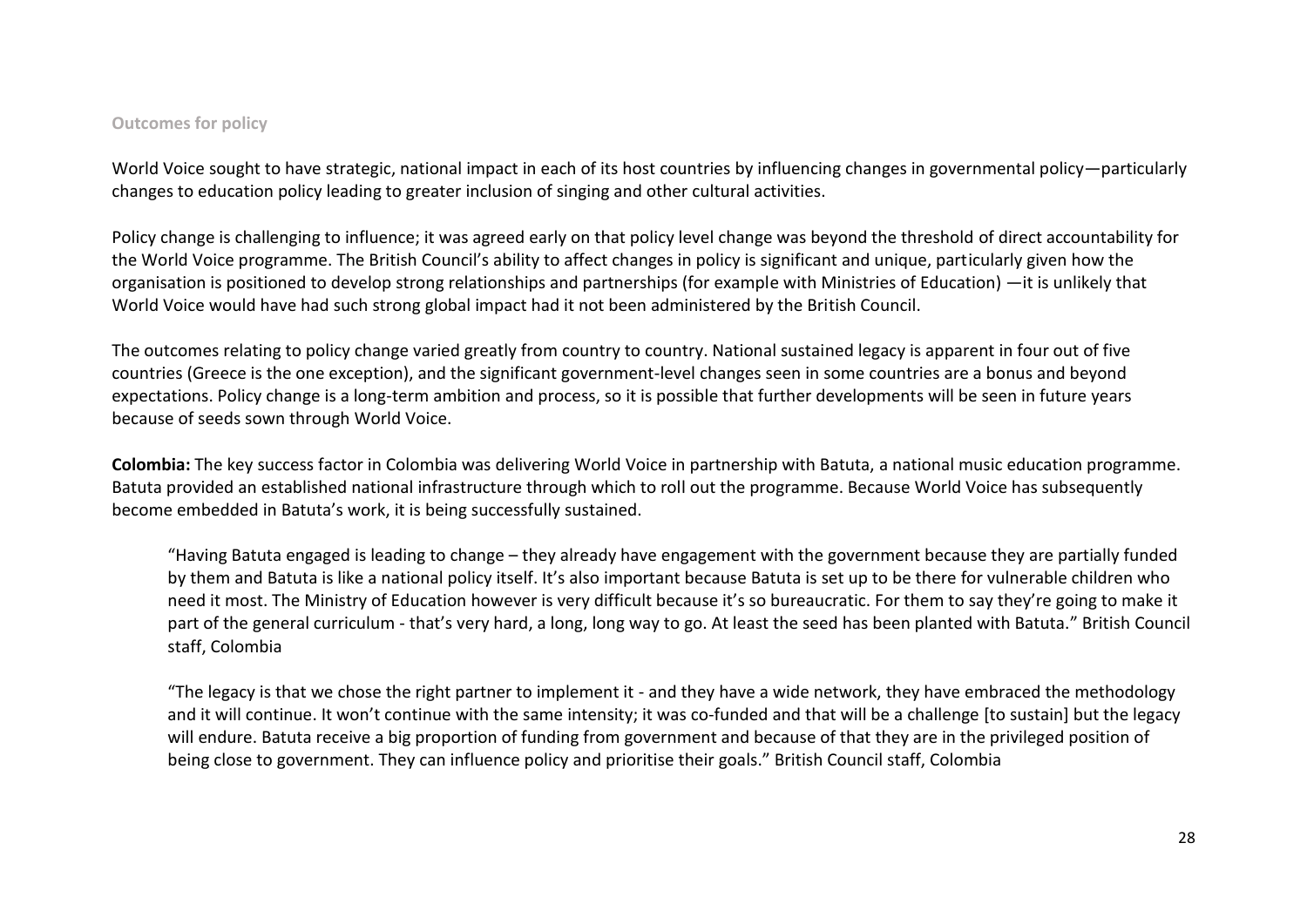**Ethiopia:** In Ethiopia the support of regional educational bureaus enabled World Voice expansion. In 2020 with the support of the British Council office, and driven by an inspirational leader (Zeny Zerfu), World Voice Ethiopia has transitioned into a social enterprise to sustain and develop the programme.

"In terms of policy we are closely working with government. We tried our best for government to support the project. Previously World Voice impact was limited to Addis Ababa. In time we expanded the project through discussion with different regional education bureau – they are autonomous for leading education in their region. Three regions have shown interest. I can't confidently say there has been policy level change yet but they are discussing it. It's a work in progress!" British Council staff, Ethiopia

**Greece:** This is the only country of the five where World Voice was a short-term project. Whilst it was highly impactful, it resulted in little sustained legacy. There is a huge amount of desire for it to resume but funding limitations have prevented this so far. Whilst World Voice hasn't continued, it did lead to other positive outcomes such as a partnership with Save The Children and other refugee support agencies.

"Not aware of any legacy. It is something I regret as there were not the conditions to develop it further in Greece. It was not sustainable and our partnership with British Council ended. My dream was to do it in other camps with refugee and Greek schools." Partner organisation, Greece

**Nepal:** Significant national change was achieved in Nepal because World Voice aligned with government and Ministry of Education priorities. Ultimately World Voice led to singing becoming part of the Nepalese national curriculum. Government advisors became involved in the programme early on and approached the British Council team to help rewrite the curriculum. They saw World Voice as a way of enlivening arts education (which was a priority) and they recognised the importance of World Voice as a tool for teaching English language.

"Nepal is one of the shining stars in terms of embedding into national policy. One of the most gratifying aspects is that it is interweaved with government policy. There are aligned objectives with government, which is one the most significant outcomes, and generations of teachers and pupils are going to benefit from that. There is a very good and active British Council office in Nepal and a government that listens. We formed a really good working relationship. Ended up with a really good curriculum document which is still being used." World Voice Artistic Director

"There was a desire to include plenty of Nepali songs in the training because the government is concerned that Nepali music and culture are being squeezed out in favour of popular styles." UK Trainer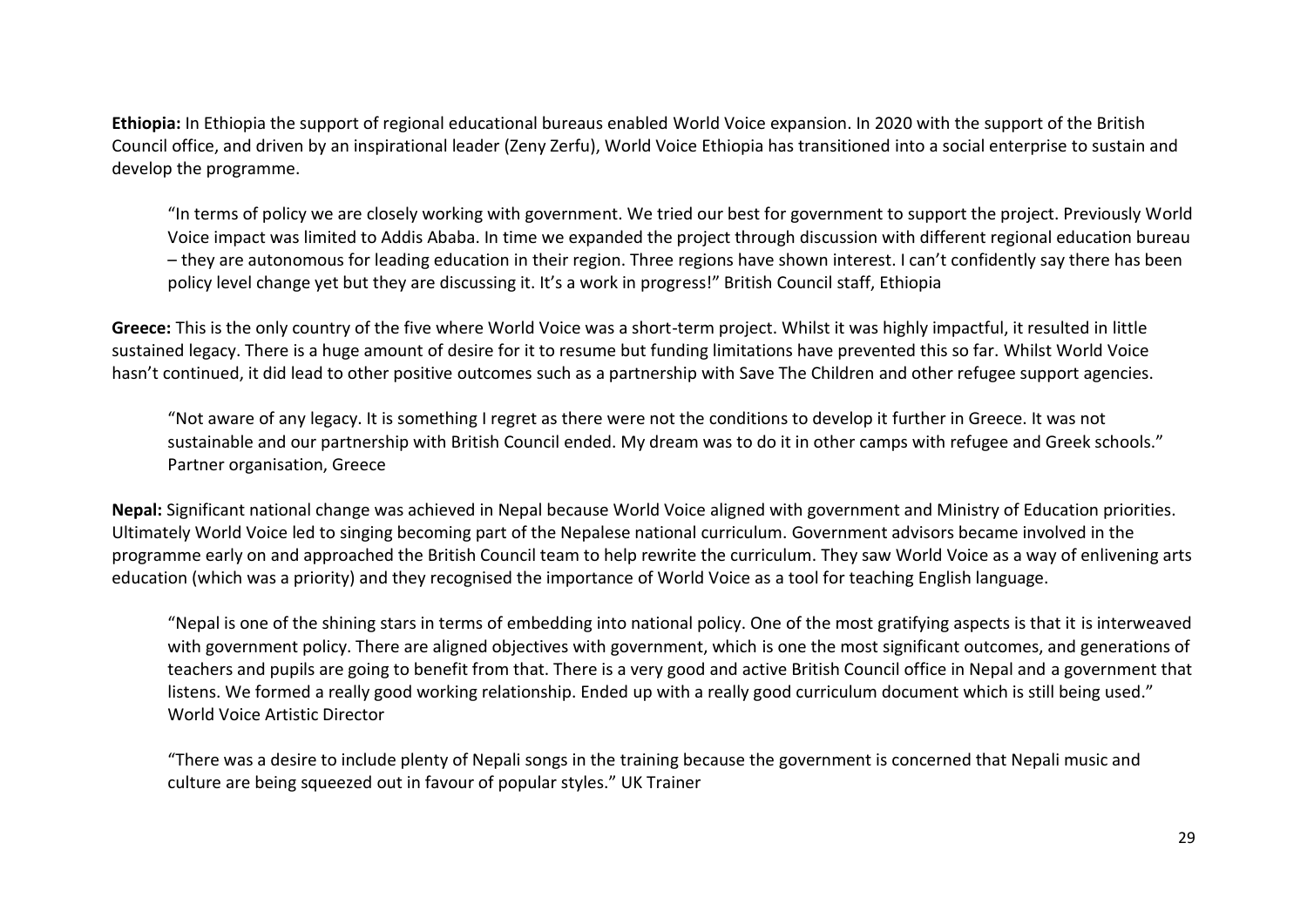"Brought governmental and private stakeholders into a public forum to discuss music and education. World Voice was given presentation platform amongst panellists and audiences who represent key leaders working towards music education in Nepal." Evaluation report, Nepal

**Palestine:** in Palestine World Voice also aligned with priorities of key partners: United Nations Relief and Works Agency for Palestinian Refugees in the Near East (UNRWA) and the Ministry of Education.

Early in the programme a commitment was made to rolling training out to many teachers via the partnership: "After first group training in 2016 it was approved to train all English teachers in West Bank in World Voice techniques." Partner, Palestine

Since the start there were clearly identified shared objectives between World Voice ambitions and the priorities of UNRWA, the Ministry of Education and the British Council Palestine office.

"We have schools run by UNRWA and by the Palestinian Authority. UNRWA adopts standards of the UN and is committed to inclusive education—music is one of the tools of including and engaging all kinds of children in learning. It has been part of UNRWA's work for the last 5 years." Master Trainer, Palestine

"The main partner for World Voice has been UNRWA who operate schools for children of refugees, managing about 20% of the schools in the West Bank and Jerusalem. UNRWA really appreciate the programme and they see the impact of the programme on those involved. I think clearly with a significant group of people - schools, teachers, students - it has introduced a new methodology and has had a very good impact. It's what they really like and appreciate from the British Council—UNRWA and the Ministry of Education wanted us to enrich the curriculum and ultimately improve the learning for children in very difficult circumstances. In some ways it's a small, niche project but it complements what we do for Connecting Classrooms and the Teaching for Success English teaching programme. World Voice along with perhaps only one or two other programmes is focused exclusively on creativity in schools and that's really important actually; there's not a lot of room for arts in Palestinian curriculum as they have a lot to get through and no specialist teachers." British Council staff, Palestine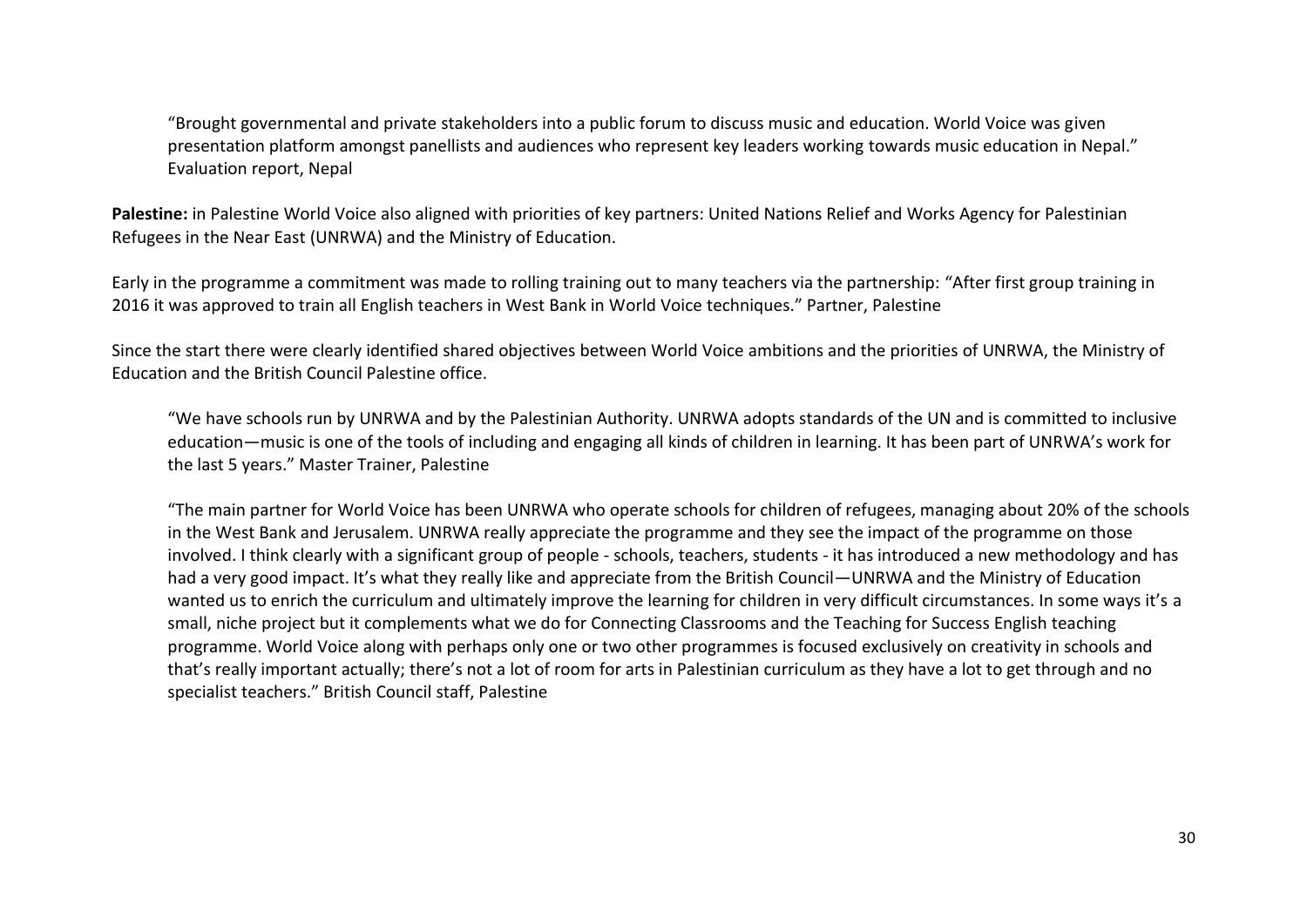## **3.3. Successes and challenges across all countries**

We assessed the successes and challenges across countries through a series of 'process questions' (which look at the effectiveness and functionality of a programme) asked in interviews, and through reviewing reports from British Council country staff.

Successes and challenges are categorised by the following themes:

- Participants the experiences of World Voice participants
- Place the importance of the programme being rooted in the specific context of each country and locality
- Partnerships the involvement of partner organisations
- Profile how World Voice has been profiled, communicated, and celebrated
- Personnel the teams and individuals involved in delivering World Voice
- Training and resources the effectiveness of World Voice as a teacher training programme that uses a 'cascade' model to spread training and resources more widely

#### **Successes**

#### **Participants**

- Overall children had fun and were able to work with each other and their teachers in new, creative, and joyful ways
- Children were more enthusiastic about attending school and participating in learning because of World Voice
- Singing gave children who had experienced immense trauma a sense of freedom and helped them feel like children again
- In some cases, there was a ripple effect as children took songs back to their families and shared the benefits of World Voice more widely
- Through World Voice children developed a stronger sense of identity, place in the world and connection to others
- Performances and sharing events were powerful moments of community celebration for children and audiences alike
- Some children voluntarily became young singing leaders and took the initiative to teach songs to others
- There were several examples of how World Voice intersected with gender issues. In some cases, boys, often teenage boys, did not want to sing but through the programme became confident and engaged in singing and leading. In other places girls observed as being reluctant, shy, or discouraged to begin with became more confident and sociable through singing
- There are numerous examples of how World Voice was found to be effective for teaching children with special educational needs and disabilities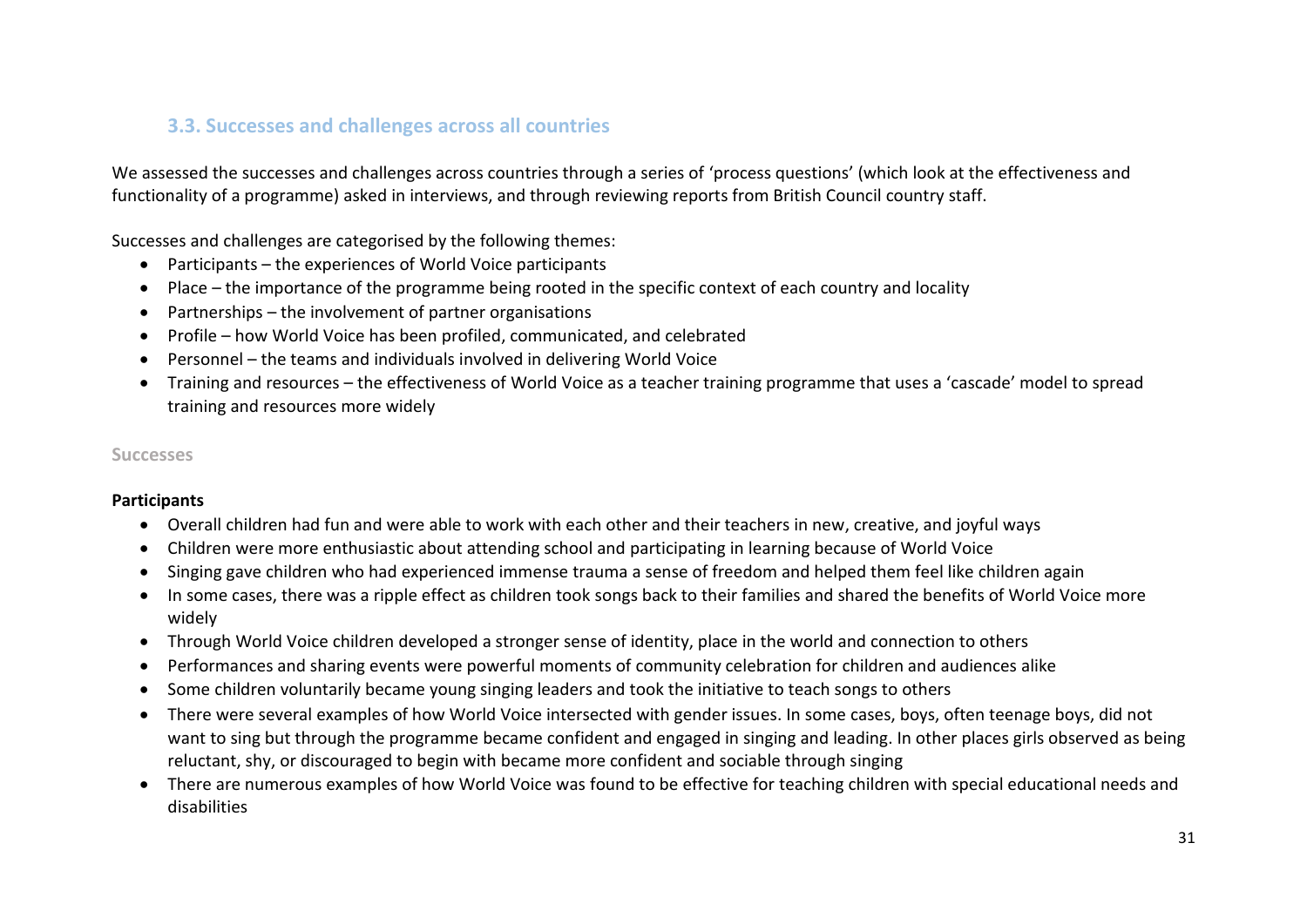## **Place**

- An important success factor has been listening to and respecting the priorities of each country and establishing World Voice with a key strategic goal in mind. A nuanced and sensitive understanding of the context at country, region and city level is essential
- All five countries have relatively formal education systems, and World Voice has provided a new methodology in response to this that has offered a more enjoyable, dynamic, and interactive way of teaching and learning—the combination of a structured methodology and the attraction of a more dynamic teaching and learning style have drawn people into World Voice
- The importance of translating songs accurately and providing authentic information about cultural context was emphasised by multiple interviewees
- World Voice can be used to celebrate the tradition and culture of the country through song—commissioning local musicians, the use of local repertoire and local language versions of the World Voice Handbook have enhanced this

## **Partnerships**

• Partnerships have been central to embedding and sustaining World Voice successfully. Partnership between the British Council, Ministries for Education and key national agencies has enabled World Voice to become wide-spread and sustainable

## **Profile**

- World Voice has become a well-recognised and respected name and brand—it enabled people to feel that they were part of a significant world-wide programme
- In some countries setting up World Voice choirs that performed publicly helped raise awareness of the benefits of singing and increase support for the programme

## **Personnel**

- The delivery teams in every country were flexible and solutions-focused
- The individuals involved were committed, dedicated and collaborative
- There are many individuals whose passion for the programme has been infectious and increased the impact. In particular, the outstanding commitment of some Master Trainers helped to promote and expand World Voice, and support and energise teachers
- The success of World Voice depends on key people and teams on the ground advising on programme design, coordinating programme activities, inspiring participants, cascading training/resources and supporting teachers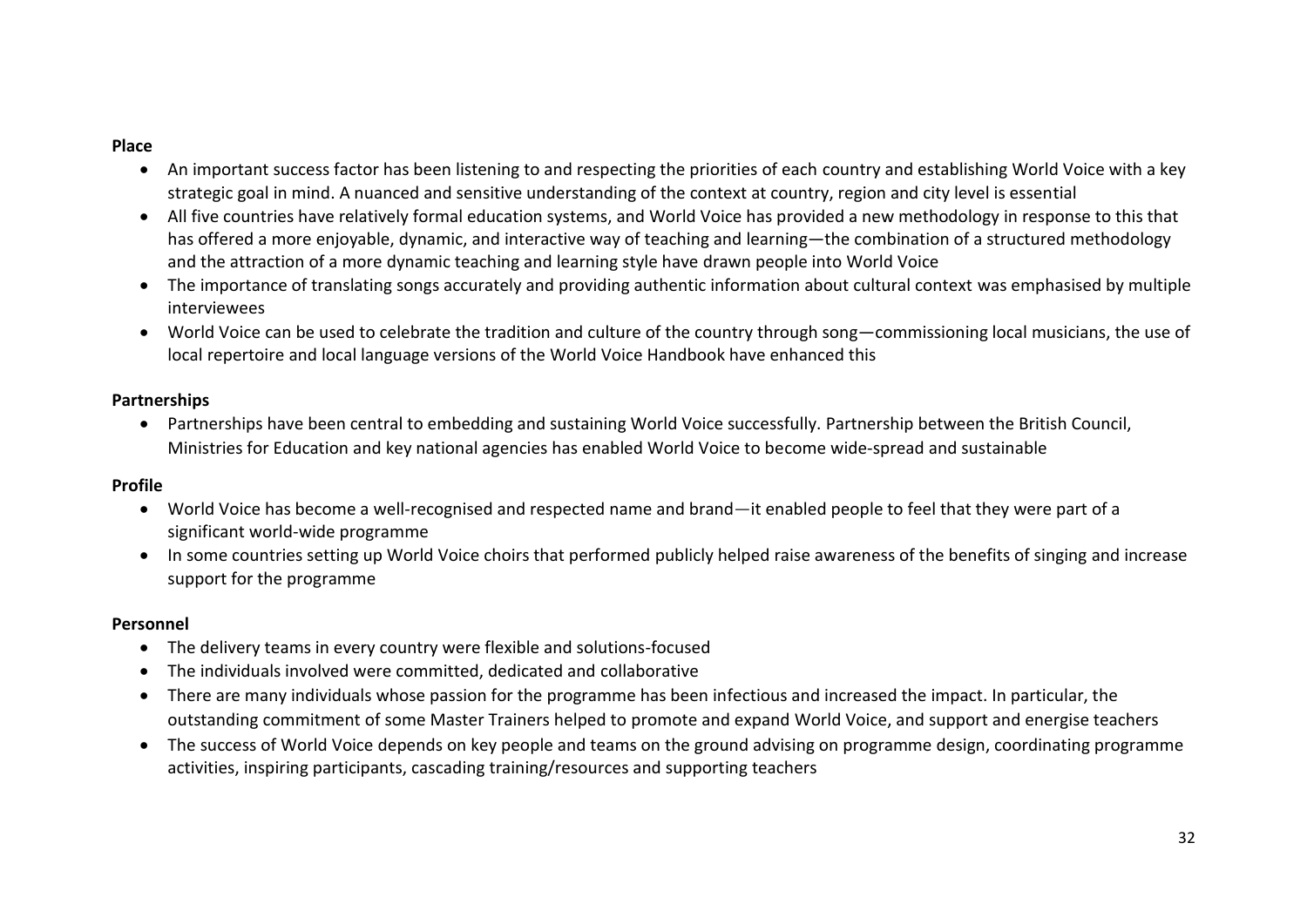• The World Voice Artistic Director and World Voice Trainers received positive praise in all countries, and are regarded as respectful, empathetic, professional, and inspirational leaders

## **Training and resources**

- The programme focused on face-to-face training, and this direct engagement between teachers and trainers has been highly valued
- The training is regarded as high quality and inspirational
- Many people are keen to explore online training in the future given the financial and environmental costs of trainers delivering short training programmes in multiple countries, and feel the COVID-19 pandemic is extra motivation to explore online and blended (digital, remote, and face-to-face combined) models
- Trainers and teachers throughout the programme felt the benefits of being part of a community of practice, and felt that opportunities to network and connect could be further developed in future
- World Voice resources have been well received and seen as essential to creating a sustainable legacy beyond training. Resource needs varied from country to country and these local contexts need to be explored further

## **Challenges**

## **Participants**

- Generally, it was more difficult for children in remote regions to access the programme because of challenges with communications, transportation, and other logistical issues
- There were some issues with a lack of continuity for children where their teacher trained in the World Voice methodology left the school and the training wasn't passed onto other staff
- In some circumstances, girls faced barriers to involvement if singing wasn't supported by their family for religious or cultural reasons

## **Place**

- Political sensitivities, conflict, disruption, and national disasters were evident and impactful in all countries
- World Voice was a large logistical operation and often challenging with travel issues, lack of transport, lack of electricity and Internet connectivity
- There were challenges specific to working in refugee camps including:
	- o Communication with children and families. The suggestion of a cultural mediator was noted as a possible solution
	- o The transient nature of a camp makes it difficult to build relationships with children and track their progress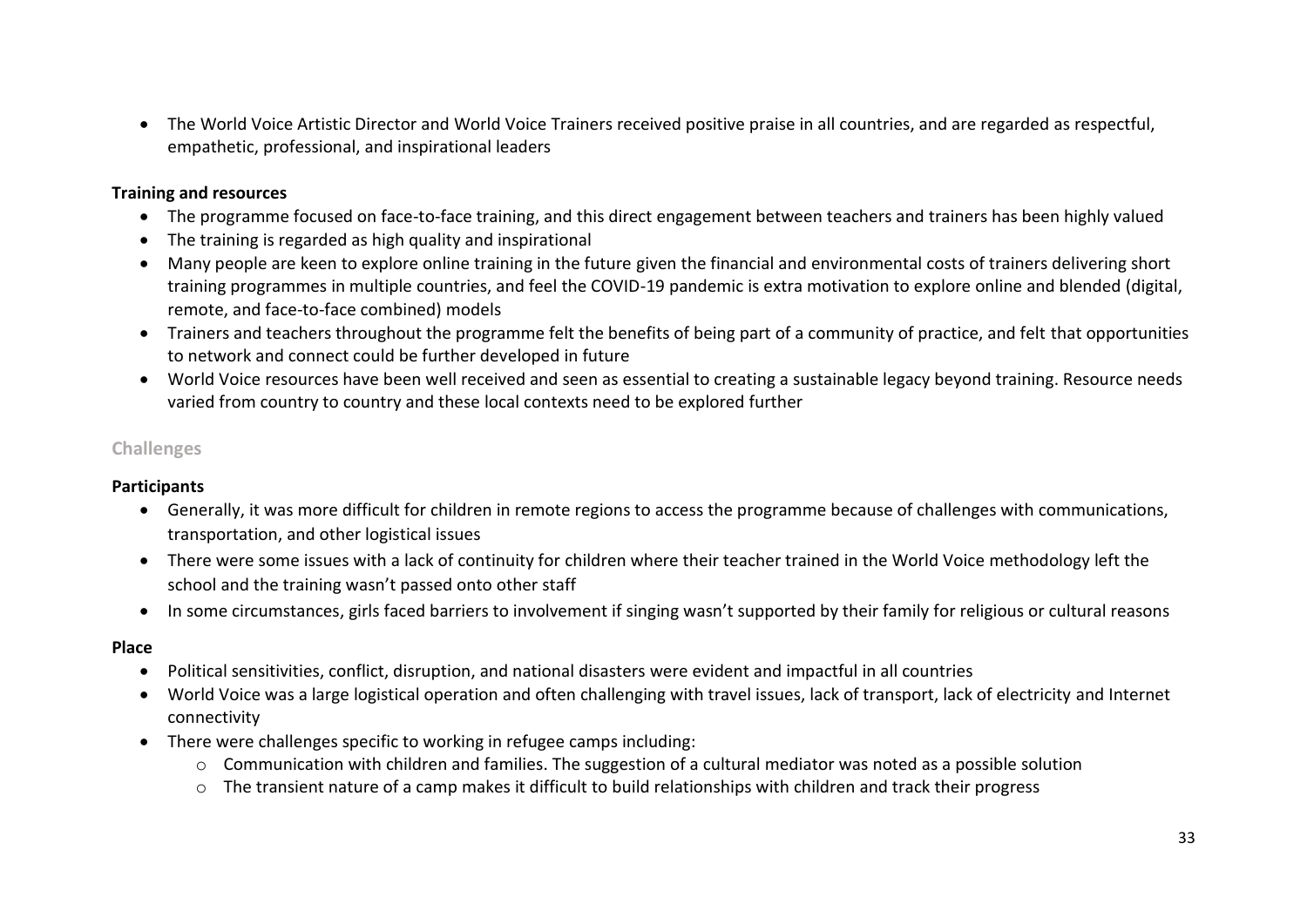• The World Voice programme sometimes had to compete with other British Council projects making it more challenging to achieve buyin from some regions

## **Partnerships**

• Support and engagement from government departments affected the success of the programme in each country differently; from positive relationships in some, to a more challenging relationship in others where systems and structures hindered progress

## **Personnel**

- In some cases, it was challenging to convince gatekeepers like headteachers of the importance and purpose of World Voice at the start of the programme. Sometimes establishing the programme in schools was a big challenge and project managers/coordinators had to be persistent to gain traction
- Some older, senior, or experienced teachers were resistant to adopting the World Voice approach
- Some teachers were not willing to continue with the programme and mentioned several challenges after attending the training. There was some drop-out because of teachers lacking interest and motivation; this was particularly notable in countries where teaching isn't a well-supported or well-respected profession

## **Training and resources**

- The degree to which teachers have continued using World Voice in their regular practice is variable, and in some cases, there seems to be a gap between training and implementation. Perhaps the greatest challenge is how to ensure that all the participating schools and teachers use World Voice tools daily or regularly and turn World Voice into a longer-term strategy. Regular check-ins, monitoring and training are needed to fully embed World Voice as part of school culture and achieve sustained impact
- Keeping the programme alive and active in schools in the long term has been a challenge—linked to this, several countries expressed the desire to track the longevity of World Voice in schools more closely
- Ongoing training has been a challenge. When the World Voice UK trainers are not present there is a lack of support, and there have been difficulties cascading learning to other Master Trainers and teachers
- Teacher turnover was challenging and set some schools back as the programme had to be reintroduced
- It has been an ongoing challenge to help the teachers develop belief in the programme and implement the methodology in their classes
- Technology limitations prevented some teachers from accessing resources
- Some teachers needed more time to master the songs and struggled with the speed with which they had to translate a training session to the classroom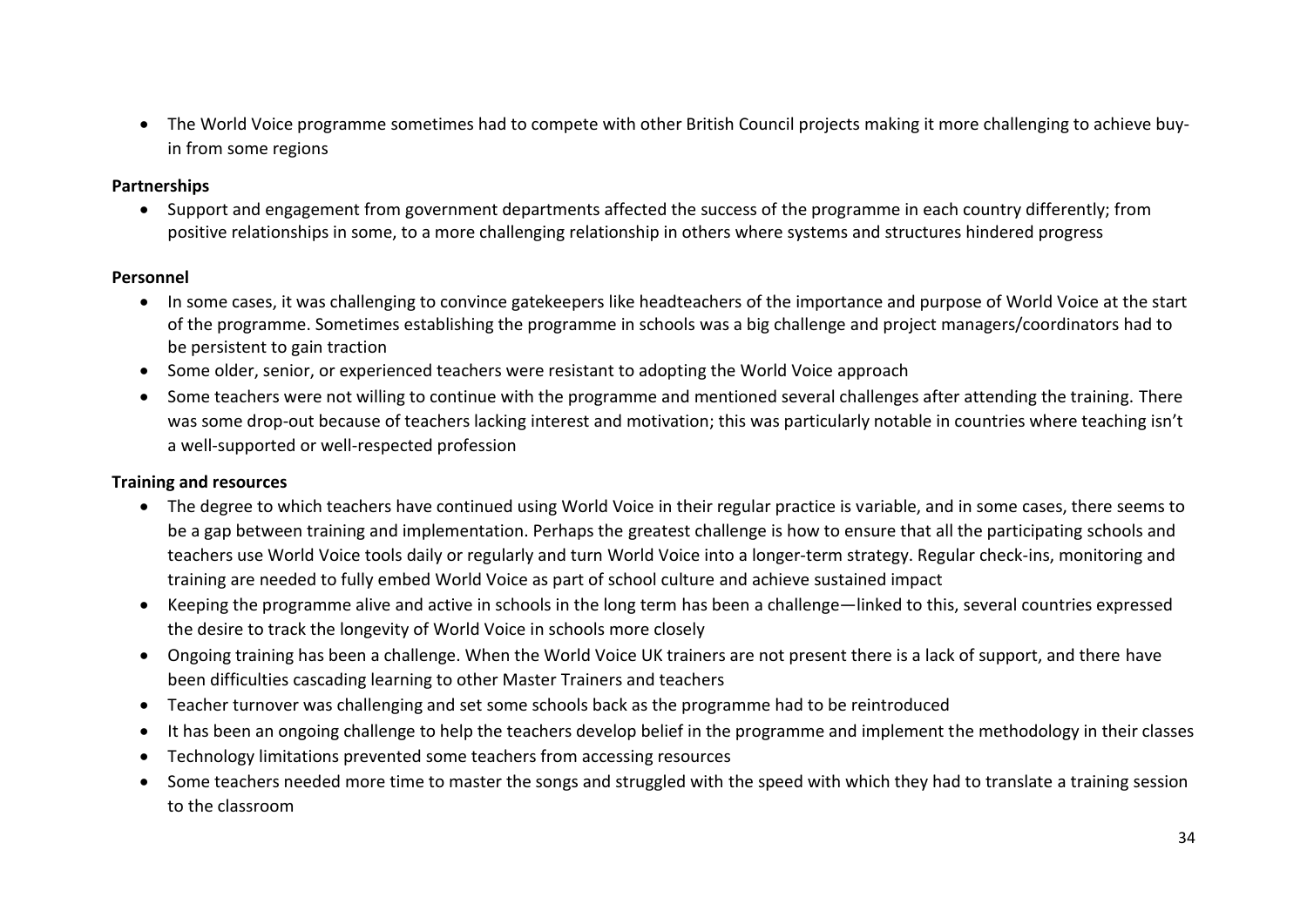## **4. Country portraits**

## **4.1. Colombia**

*"…it's clear to me the World Voice programme in partnership with Batuta has such integrity and strength in its shared aims. The potential to reach so many thousands of children and teachers, through the networks already established, is extraordinary. Especially at this time, when the end of the conflict here looks further away than recently imagined, I so hope the programme can be fully supported to reach its potential." World Voice Trainer report*

## **Key features**

**Start date**: September 2014 **Training visits**: March 2016 and October 2016 **Top-up training:** September 2019 **UK Trainers:** Jane Wheeler, Sharon Durant **Number of teachers trained:** Approximately 175 **Number of children involved:** Approximately 2000



Partner organisations: World Voice has been delivered by a unique partnership between the British Council and Batuta, a national music education programme, with some input from the Ministry of Education.

Socio-political context: Civil conflict and poverty dominates the socio-political context in Colombia, which means that many children participating in World Voice live amongst violence and challenging, complex circumstances.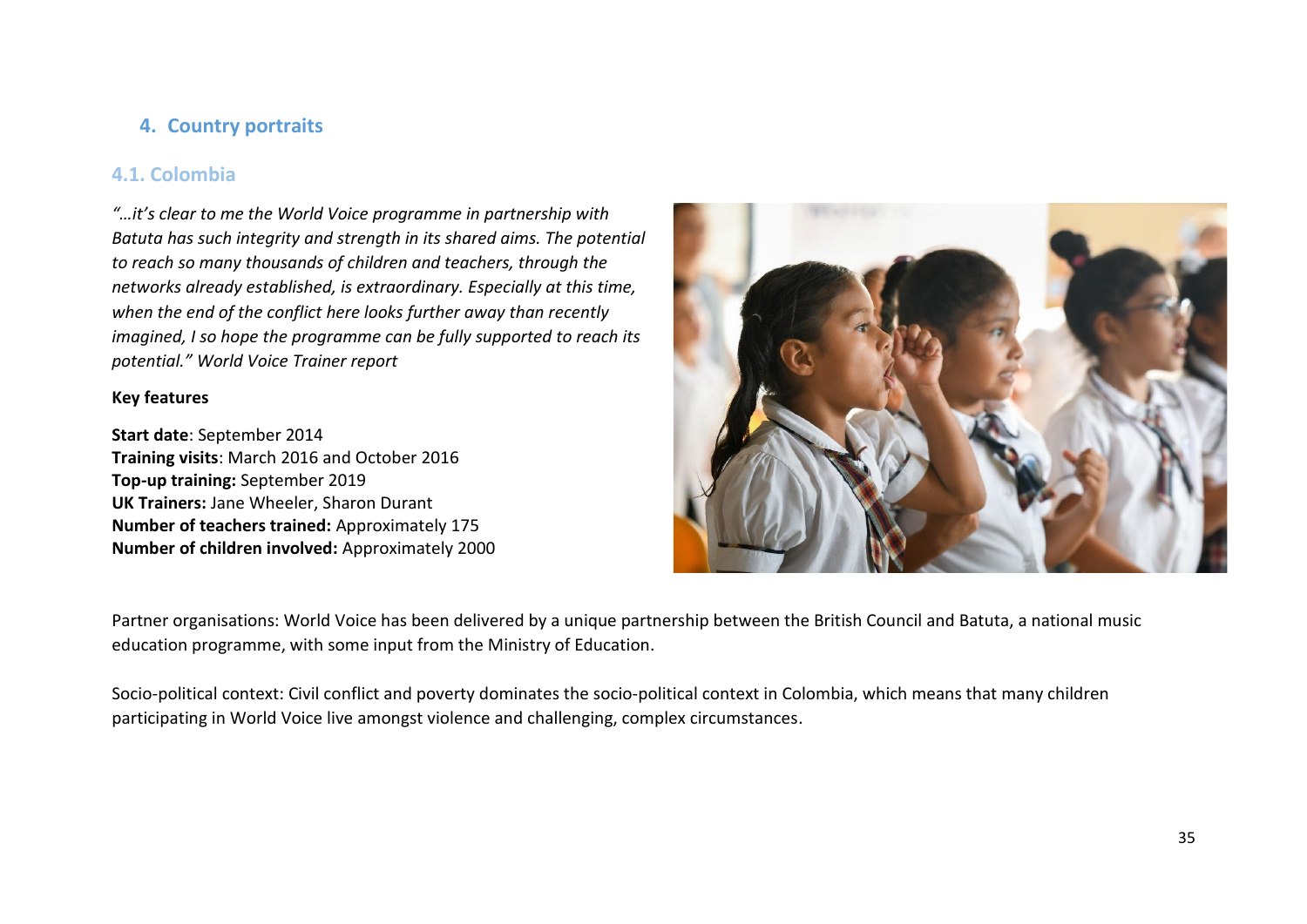| <b>Key outcomes</b> |                                                                                                                                                               |
|---------------------|---------------------------------------------------------------------------------------------------------------------------------------------------------------|
| $\bullet$           | Strong evidence of increased wellbeing, musical skills, and English language development amongst children                                                     |
| $\bullet$           | Children have become more connected to their natural environment                                                                                              |
| $\bullet$           | Children living with complicated social issues and violence have experienced the benefits of World Voice deeply                                               |
| $\bullet$           | Teaching and learning has become more joyful, which has led to better interaction between teachers and children                                               |
| $\bullet$           | There is a wide network of teachers using World Voice in their practice - evidence suggests that most trained teachers continue to<br>use World Voice         |
|                     | World Voice has become embedded in Batuta's pedagogy, practice, and strategy                                                                                  |
| <b>Successes</b>    |                                                                                                                                                               |
| $\bullet$           | The strength of the partnership with Batuta: both organisationally and the relationship between Batuta musicians and<br>schoolteachers                        |
|                     | Master Trainers are Batuta teachers: they are already very experienced, talented musicians, learning to teach music in a different<br>way through World Voice |
| $\bullet$           | The methodology being based upon "showing [and doing] rather than telling"                                                                                    |
| $\bullet$           | The enthusiasm and energy of the UK Trainers                                                                                                                  |
|                     | The World Voice Songbook has been successful and well received - this includes a significant increase (500+) in access to online<br>resources during COVID-19 |
| $\bullet$           | World Voice has elevated music from "just music" to something with much wider benefit                                                                         |
| $\bullet$           | Development of a WhatsApp group and peer learning opportunities for teachers                                                                                  |
|                     | Teachers who had the opportunity to connect with World Voice practitioners internationally enjoyed and benefitted from this<br>connection                     |
|                     | Success with older children, boys, and children with special educational needs and disabilities                                                               |
| <b>Challenges</b>   |                                                                                                                                                               |
| $\bullet$           | Bureaucracy at the Ministry of Education and resistant headteachers made it challenging to establish the programme                                            |
| $\bullet$           | Some teachers were resistant to adopting a new method because they felt tied to traditional practice and pedagogy                                             |
| $\bullet$           | Some schools were traditional with their methodology and they felt that the programme was very different and disruptive                                       |
| $\bullet$           | Issues with online connectivity for schools in remote and disadvantaged areas                                                                                 |
| $\bullet$           | Some struggles to secure partnership funding                                                                                                                  |
|                     | Moving from Batuta's conservatoire-based approach to a more collaborative, creative approach and incorporating generalist<br>teachers into the work of Batuta |

 $\mathsf{r}$ 

 $\overline{\phantom{0}}$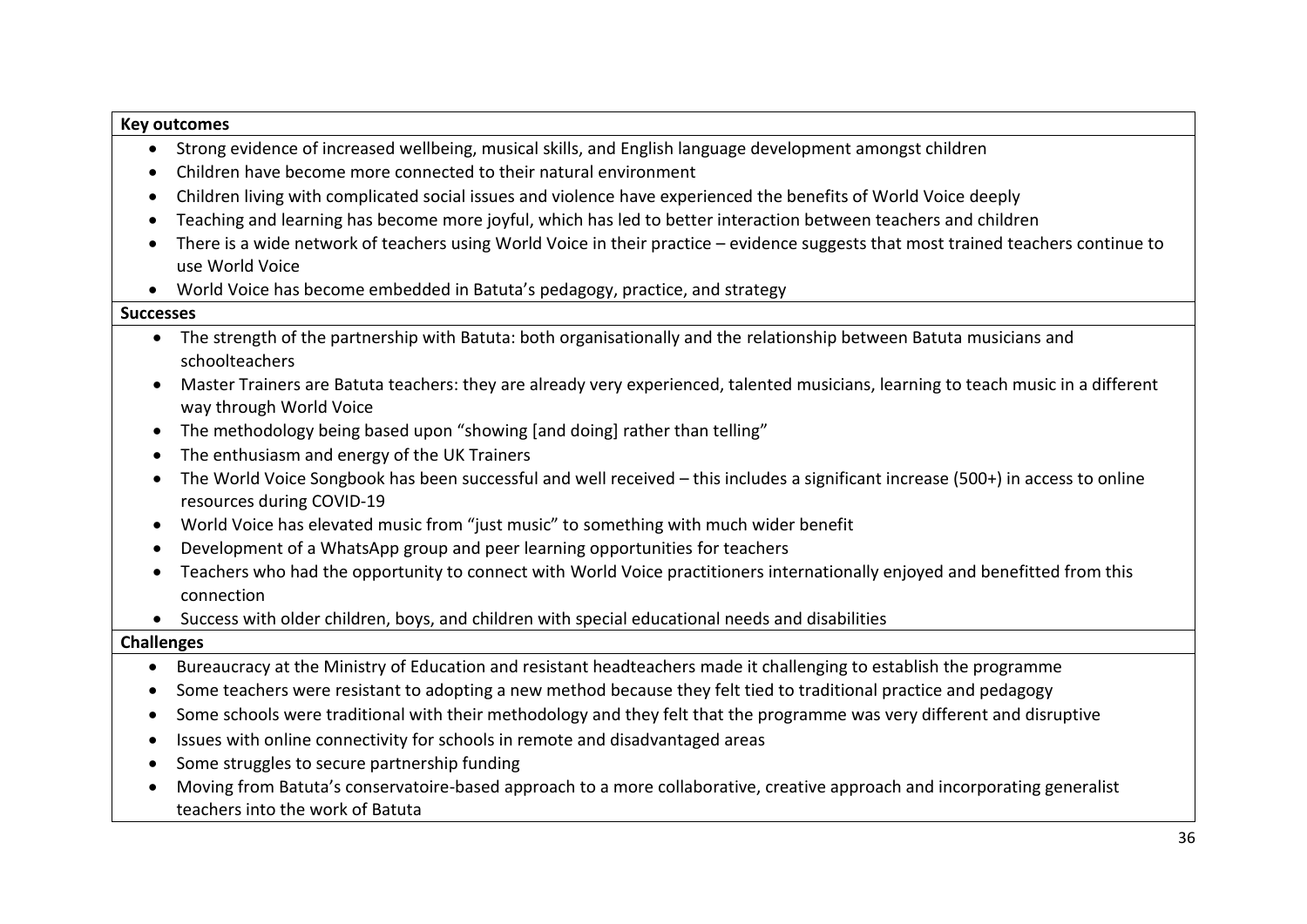- Attendance at teacher training sessions wasn't always consistent
- Logistical challenges, eg the challenges of flights and transportation when bringing Master Trainers together in one place
- Insecurity of teachers about their capacities for building skills it was a challenge helping teachers develop self-belief
- Some frustration that not enough teachers were involved

## **Conditions for success**

- Dedication and commitment of the teachers to the ideals of World Voice
- The structured methodology and cascade approach to teaching and learning
- The partnership with Batuta resulting in the programme becoming fully embedded
- The team, led by UK leaders who were experienced, flexible and creative
- Communicating that World Voice is a worldwide initiative, that it is bigger and wider than just Columbia
- The World Voice brand and identity
- That it's fun: games, rounds, dancing, the physicality of World Voice
- Online tools and resources
- The cultural aspect of the programme drawing in multiple languages, different countries, and traditions
- The existing skills of Batuta teachers positioned them well to train other teachers

## **Legacy and the future**

There is a desire to extend reach and fulfil the potential to reach thousands more children by:

- developing the skills and reach of the Master Trainers;
- ensuring that existing World Voice teachers stay motivated and continue to use World Voice;
- bringing together a wider pool of teachers in the next phase.

The ongoing partnership with Batuta is key, and Batuta continues to use the World Voice methodology. To reach more schools in future involving a partner with better access to schools nationally would be a strength.

**Recommendations for Sing Up from interviewees in Colombia**

- Emphasise to all involved that this is part of a worldwide programme
- Having a strong, robust, respected, local delivery partner is key. Continuous dialogue with the local partner is essential to staying flexible and adaptable to local context
- Continue to develop a common evaluation methodology across all countries
- More promotional materials are needed to convince headteachers that World Voice is valuable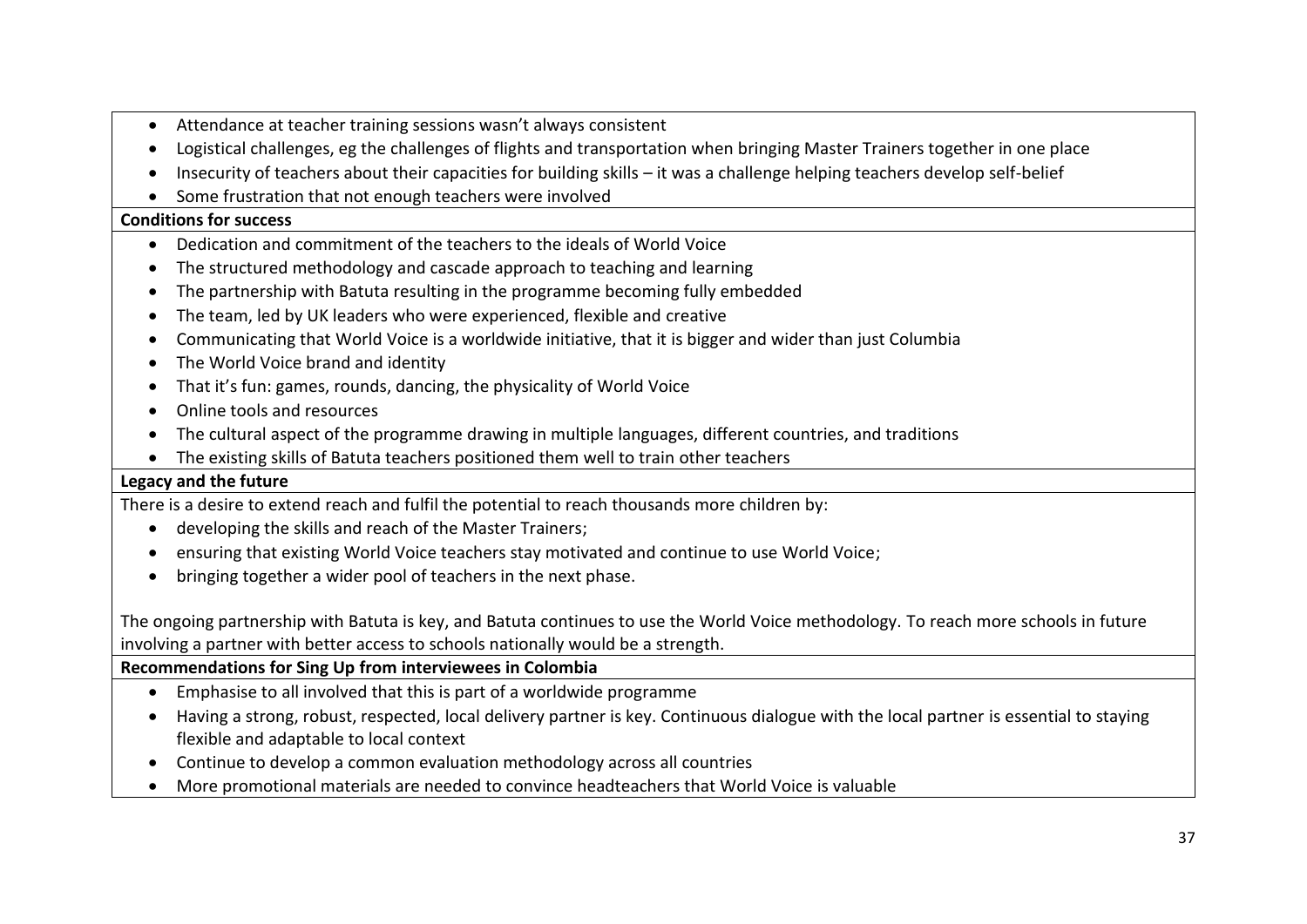- An understanding of the context of the country and the cities/rural areas is essential. The social, cultural context of each area is fundamental
- One of the most important things is that all the people involved feel passionate about it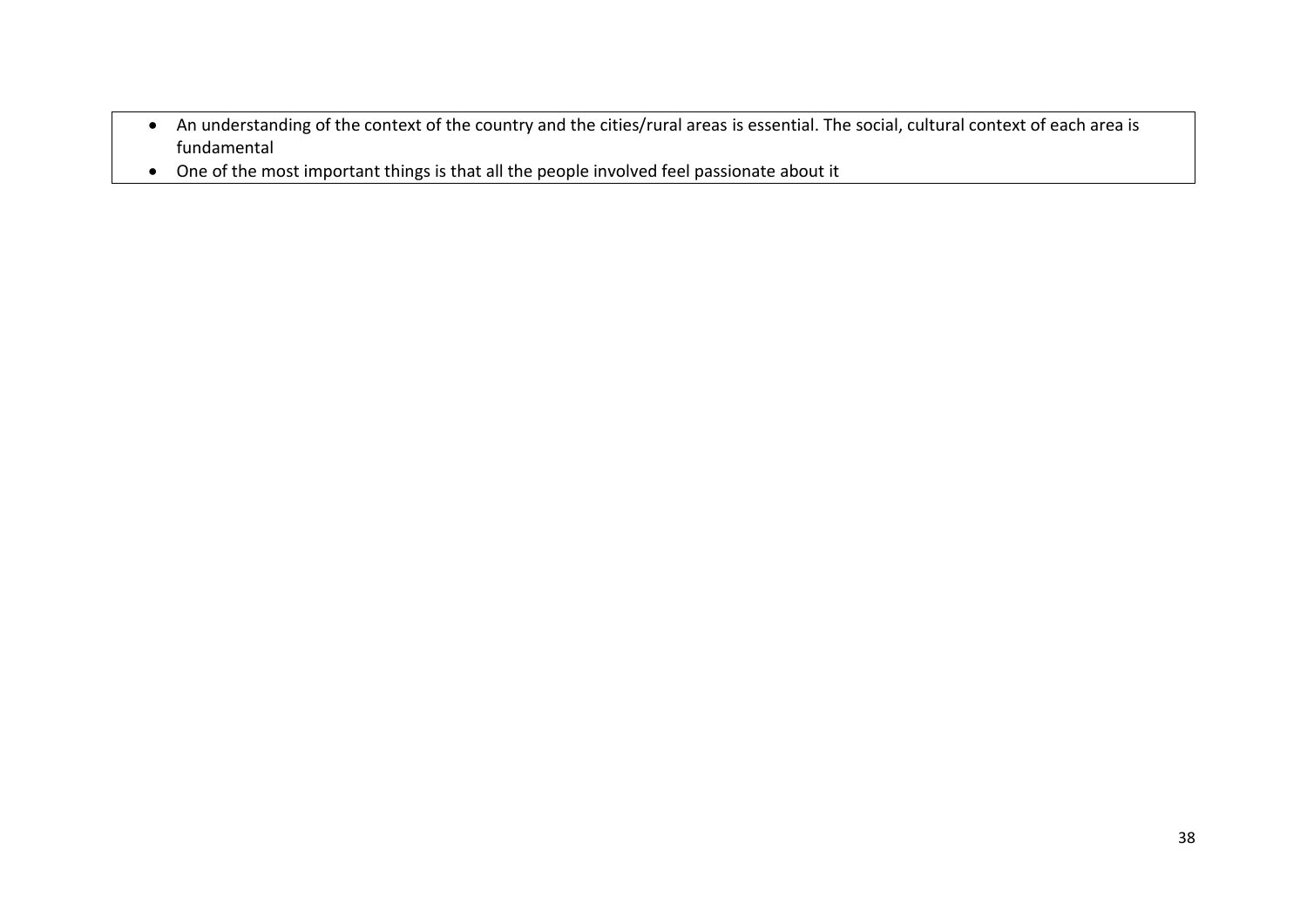## **4.2. Ethiopia**

*"For me the children 'came alive' through the project. It was fabulous, they just lit up the room. I didn't see one unhappy student the whole time and I went into all of the school. The students just loved it." British Council staff, Ethiopia*

## **Key features**

**Start date:** 2013 **Training visits:** 2014-2018 **UK Trainers:** Richard Frostick, Lin Marsh **Number of teachers trained:** Approximately 865 **Number of children involved:** Over 300,000



**Partner organisations:** World Voice has been delivered by a partnership between the British Council, Ministry of Education and Child Fund International, Addis Ababa Education Bureau, Gondar orphanage and school, Tigray Education Bureau and Child Hope.

**Context:** There is political unrest in different parts of Ethiopia, especially in the region of Tigray; this makes travel very difficult in the regions where there is conflict. Lack of power and poor access to technology in schools are common issues.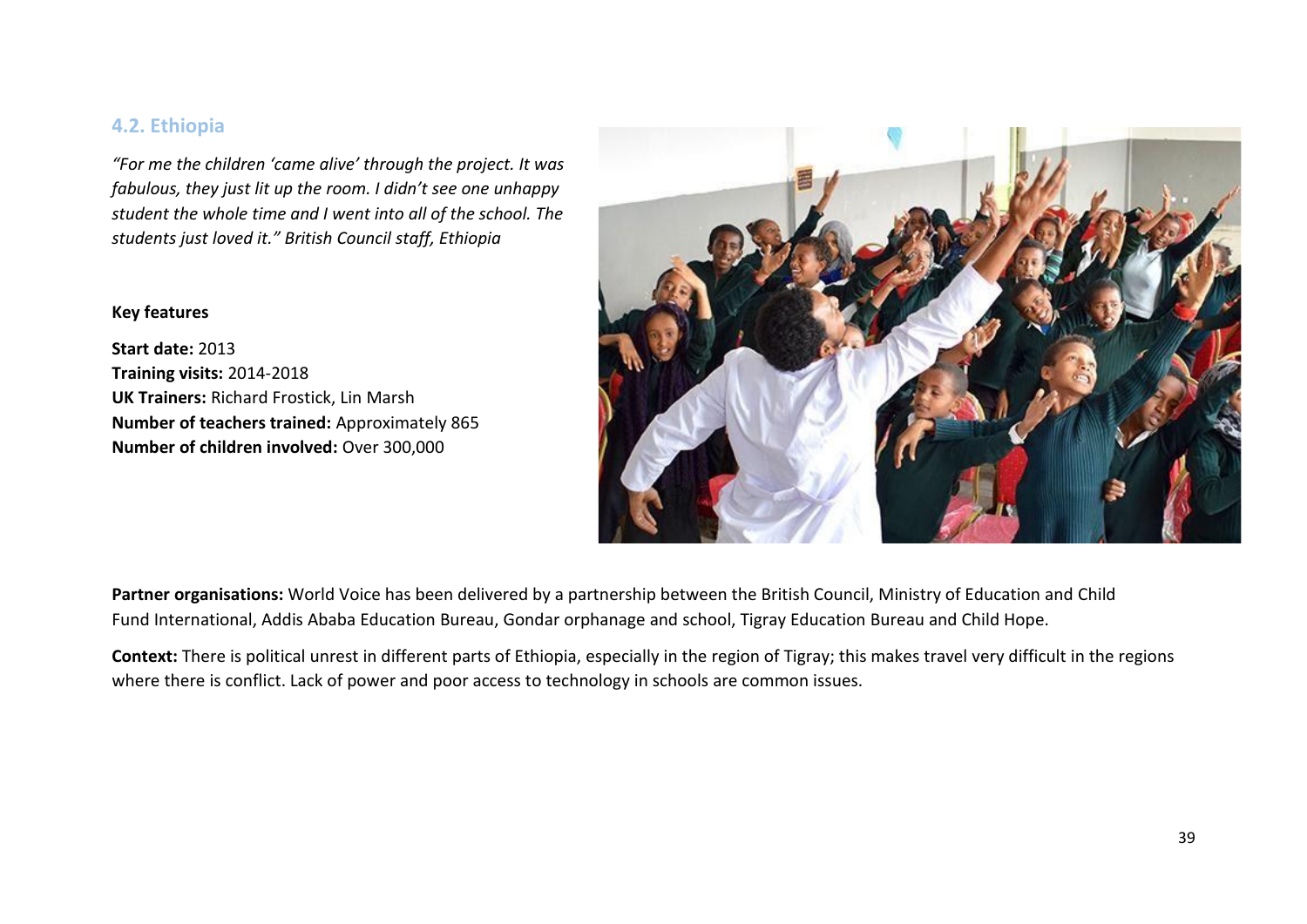## **Key outcomes**

- Increased wellbeing and joy in schools
- Children are more motivated to come to school
- Changes in behaviour, engagement and interaction between children and teachers
- A very well-established network of skilled and passionate Master Trainers
- A social enterprise has been established to continue World Voice

#### **Successes**

- Working with boys who at first weren't engaged but became so over time
- Companionship of teachers: English teachers worked together with music teachers in a very supportive and collaborative way
- Master Trainers put together a CD with ten songs and used it extensively. Many of the teachers now use this resource regularly
- The World Voice Handbook worked well as a course guide and was used extensively by all the trainees. It was an ideal complement to the Word Voice Songbook and other online resources
- Key individuals: Master Trainer Zeny her experience and commitment to the programme was key to its success and its legacy. There was a World Voice Champion who was a constant presence throughout the programme
- Using singing to raise awareness of health and social issues
- Schools found that the creative approach was complementary to their usual teaching style. They found it a solution to challenges of teaching – particularly as it is not resource-heavy
- Organising mass concerts and events. The children were incredibly proud to perform
- Using World Voice as a tool to teach English became well accepted in the education system
- Involvement of the Ministry of Education and Education Bureau in Addis Ababa

#### **Challenges**

- Infrastructure: travel, roads, lack of electricity, Internet connectivity
- Ensuring resources could reach teachers
- It was felt that involving a larger cohort of teachers for the legacy visit would have had more success and impact
- Teachers needed more time to develop their skills and to be trained more than two times a year
- Shortage of songs that could be used across the curriculum
- Political unrest in different parts of Ethiopia made travel difficult
- The challenge of World Voice competing with other British Council initiatives
- Bringing regions beyond Addis Ababa on board
- Establishing consistent communication and reliable processes for ongoing monitoring of World Voice across schools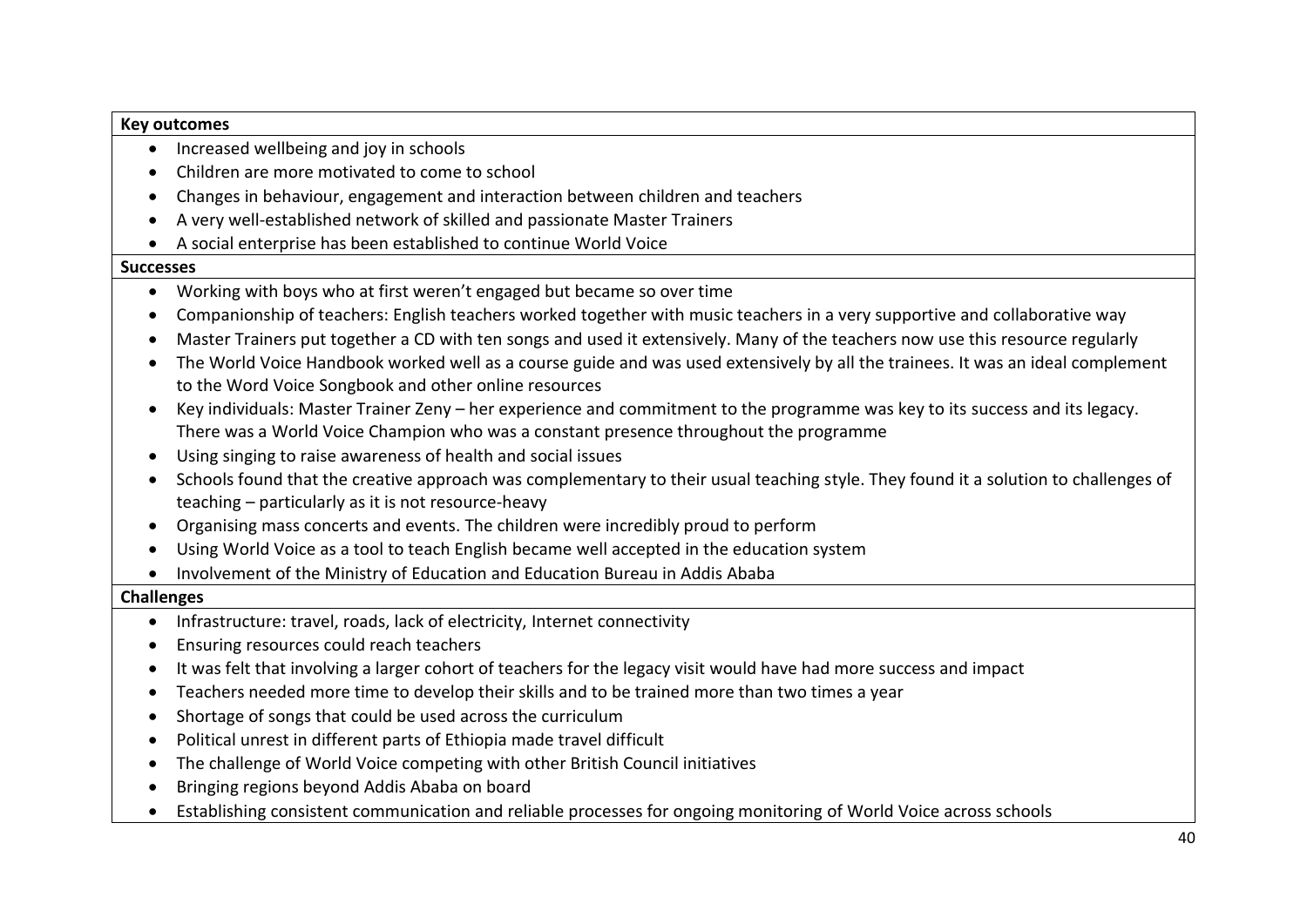- Financial shortage: it was a small project with a relatively small budget which made it difficult to scale up
- It was a challenge to work at policy level: for the government to adopt World Voice at policy level, there needed to be more dedicated government engagement and budget
- Making it part of the curriculum across a whole school and embedding it in other subjects and curriculum areas
- Sometimes teachers lacked motivation for music this was compounded by the fact that teaching isn't seen as a well-respected profession so many teachers lack motivation
- Using school days for training was complained about by teachers and administrative staff

## **Conditions for success**

- Hiring four assistant trainers from government schools
- Partnerships: Addis Ababa Education Bureau with Tigray Education office, Gondar orphanage and school
- High profile performances in Addis Ababa, and for the British Council 75th Anniversary, DFID international Conference, and Ethiopian English Teachers Association international conference
- Taking World Voice beyond Addis Ababa and into other regions
- Working with Child Fund to scale World Voice up in different regions
- The cascade model: a methodology based on sharing and transferring skills and knowledge
- Flexibility with how the programme was used finding the best fit and best value for Ethiopia
- British Council Ethiopia being flexible and supportive of Master Trainers
- Moving World Voice from the British Council Ethiopia arts portfolio to the Schools Programme enabled more partnerships and opportunities
- Exchange of learning and resources between Master Trainers and UK Trainers
- Strong Country Director involved in building partnerships
- Teachers together felt like they were part of a community of teachers
- Mentoring and peer support amongst teachers
- Teachers acting as ambassadors
- Encouraging environment for Master Trainers with good, smooth communication
- Effective project team support and provision of resources from the UK
- Encouraging, motivating and highly committed UK Trainers

## **Legacy and the future**

- Ambition to continue improving the quality of education in Ethiopia through World Voice
- Further development of the newly established World Voice social enterprise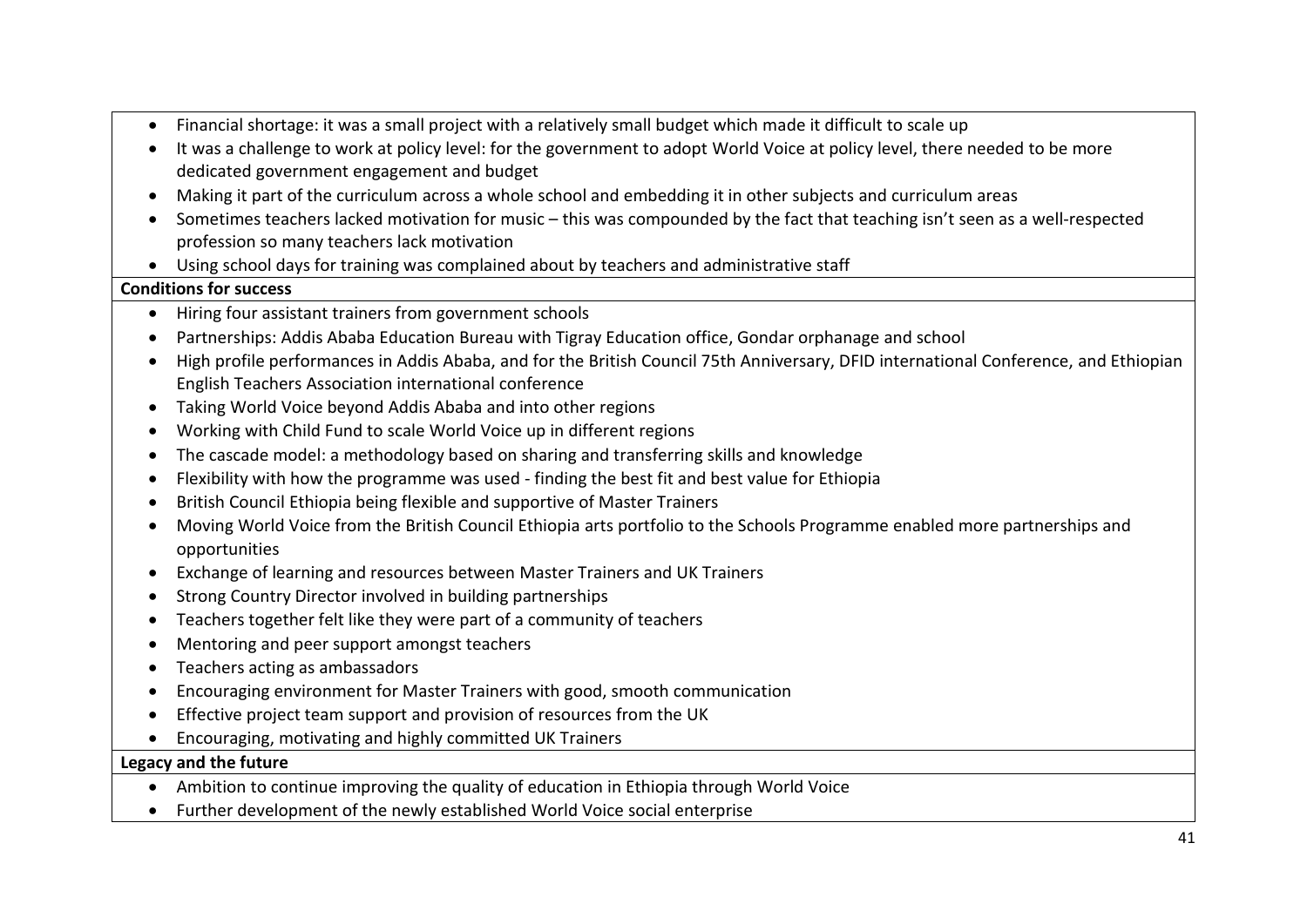- A desire to try to include more teachers and students more training needed to underpin growth
- Continue to partner with Child Hope to provide training
- Develop engagement at national government level
- Design World Voice regional 'clubs' or networks providing ongoing support and resource-sharing for World Voice teachers
- Young leaders to continue developing their skills and confidence children leading other children

## **Recommendations for Sing Up from interviewees in Ethiopia**

- Work closely with partners
- Have consistent systematic follow-up mechanisms and evaluation processes for schools
- Make sure there are opportunities for people to share their experiences and reflect on the programme
- Organise annual events, online or if possible face-to-face, to provide a platform for children to work together
- Expand World Voice to more disadvantaged areas in Ethiopia (and other parts of the world) particularly to refugee camps and to children experiencing trauma
- *"One of the treasures from World Voice is collecting songs from Ethiopia from different tribes. I would love to send this message to the new organisation [Sing Up], to share what we have, to share with other countries." Master Trainer*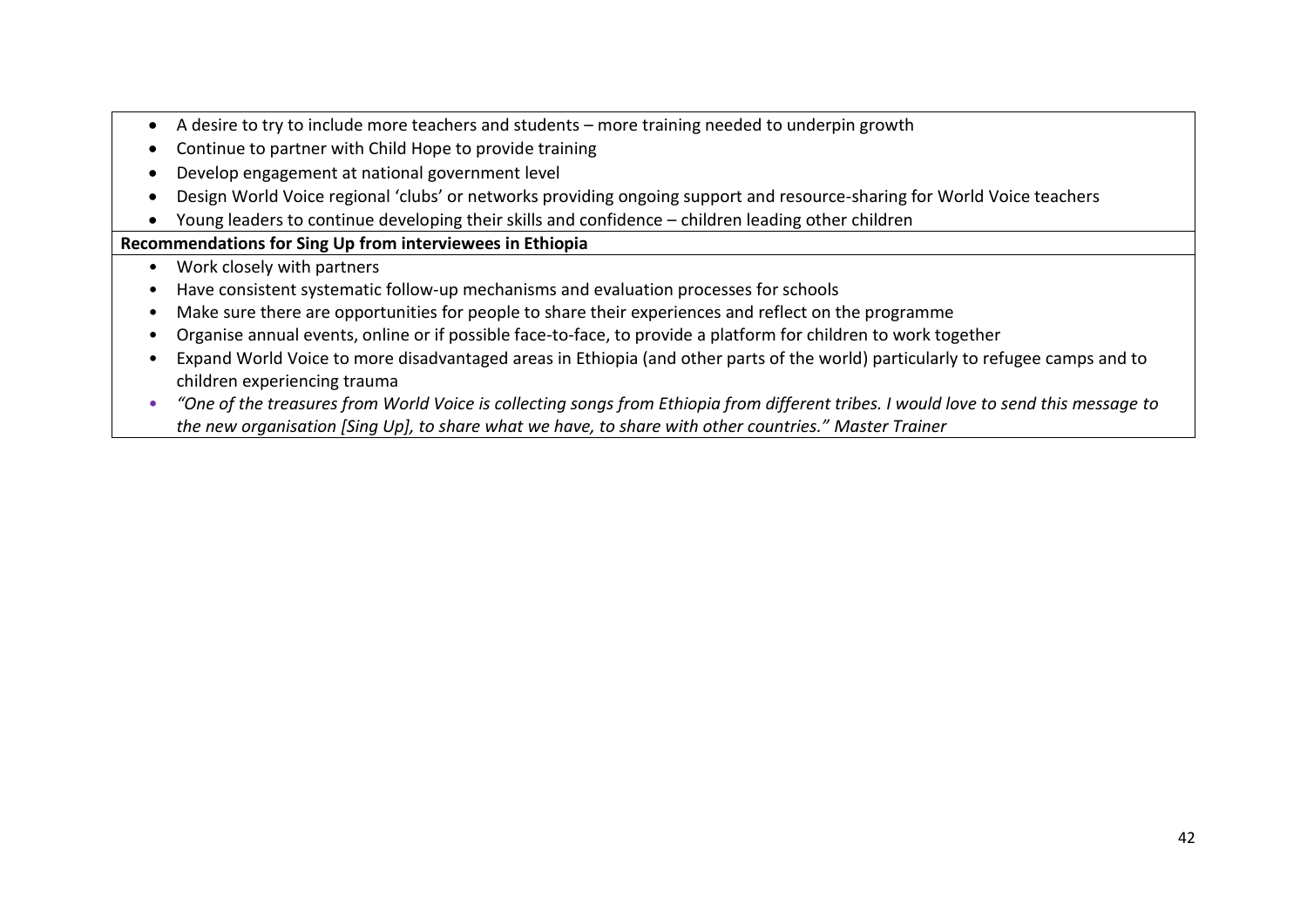## **4.3. Greece**

*"It was the happiness that this project brought, the smiles, the laughter, this was apparent from the beginning. This was the first obvious thing you could recognise. The improvement in wellbeing was the most important." British Council staff, Greece*

## **Key features**

**Start date:** 2017 **Training visits:** 2017-2018 **UK Trainer:** Jane Wheeler **Number of teachers trained:** Approximately 64 **Number of children involved:** Approximately 875



**Partner organisations:** World Voice has been delivered by a unique partnership between the British Council and UNICEF, with Save the Children, Skaramagas refugee camp, Athens Conservatoire and ELIX.

**Socio-political context**: There are many refugee camps in Greece. Skaramagas refugee camp was set up in 2016. Families and children in the camp are from different nationalities and they live in a particularly challenging context. People living in the camp are usually in transit, so many families arrive and leave regularly, and the situation is unstable.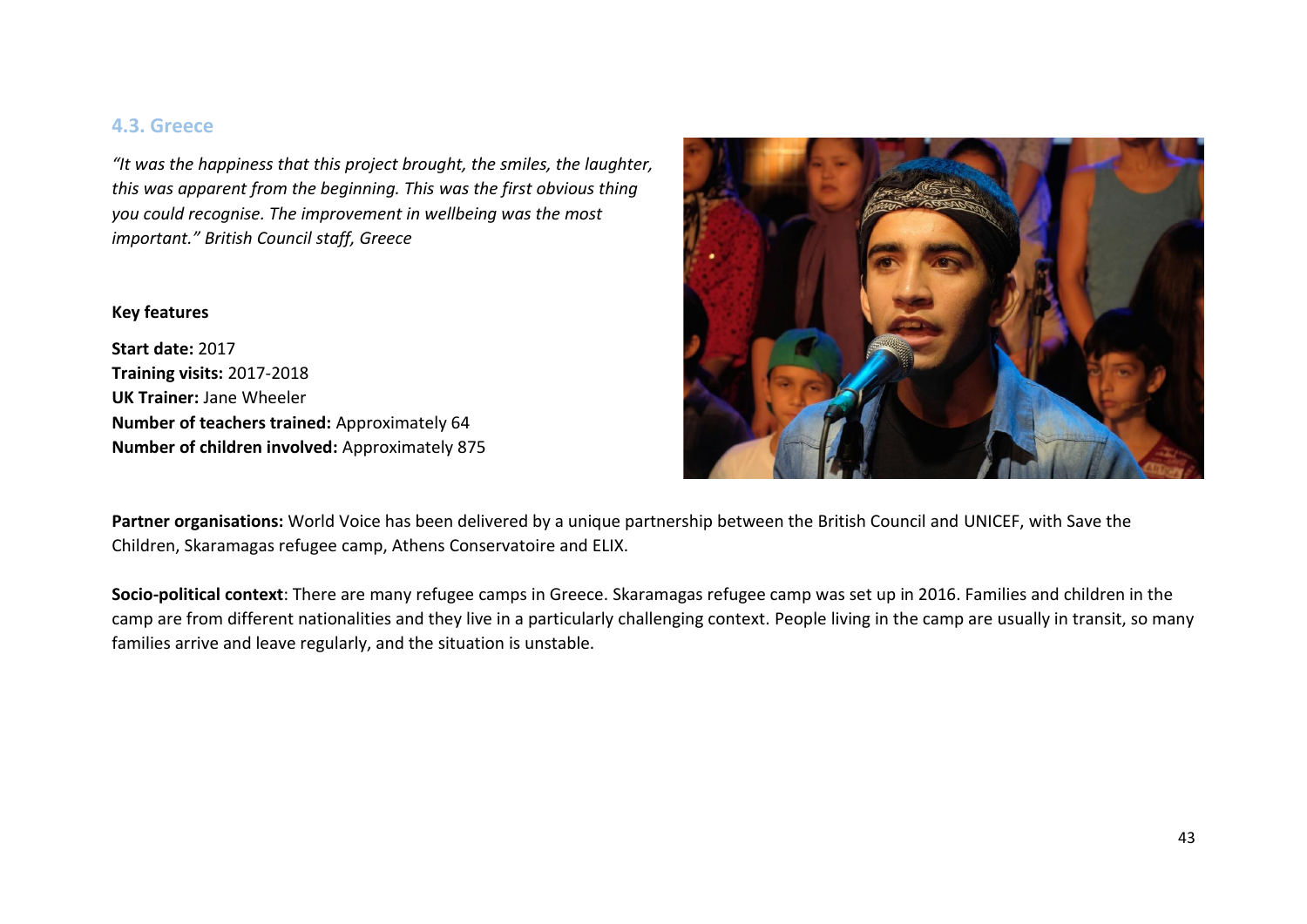## **Key outcomes**

- Wellbeing: joy, escape, expression, inspiration, engagement, focus
- Children's sense of confidence and self-belief
- The psychosocial benefits of singing for children facing profoundly challenging and unsettling circumstances
- Cooperation and connection with others: learning how to work in a group, re-engaging with society in a new place, acceptance and empathy between people from different cultures
- Helping children get ready to learn: routines, structure, return of 'normality' in daily life and education
- Some evidence that teachers continue to use World Voice in their schools though longer-term legacy is less apparent in Greece than in other countries

#### **Successes**

- Performance was a powerful community celebration for the children and audience
- Commitment across all personnel: British Council staff, UK World Voice Trainers, UNICEF and Skaramagas staff
- The attitude of the team: flexible, finding solutions, supportive, good organisation
- Success of the May 2018 concert. This unique experience enabled further integration of young refugees into society
- Teachers valued the methodology because they saw the impact on children's mental health
- The cascade model
- The opportunity to connect children together from different camps
- Core purpose of World Voice language learning; social and emotional learning
- Innovative programming use of different cultures and languages
- Sharing of resources online
- The wide range of styles and vocal practices in the World Voice Songbook

## **Challenges**

- Uncertainty: unpredictability in refugee camps, with many people coming and going all the time; uncertain future in terms of securing funding
- Became a short-term project rather than a longer-term programme
- Working at the Skaramagas camp: fluid conditions at the site made long-term planning impossible; working in such vulnerable contexts entails risks and requires flexibility and innovative solutions; space and access is also a problem
- Scheduling was a challenge as teachers could not come out of school for training
- Stimulating and motivating teachers to use this approach in the classroom teachers were reluctant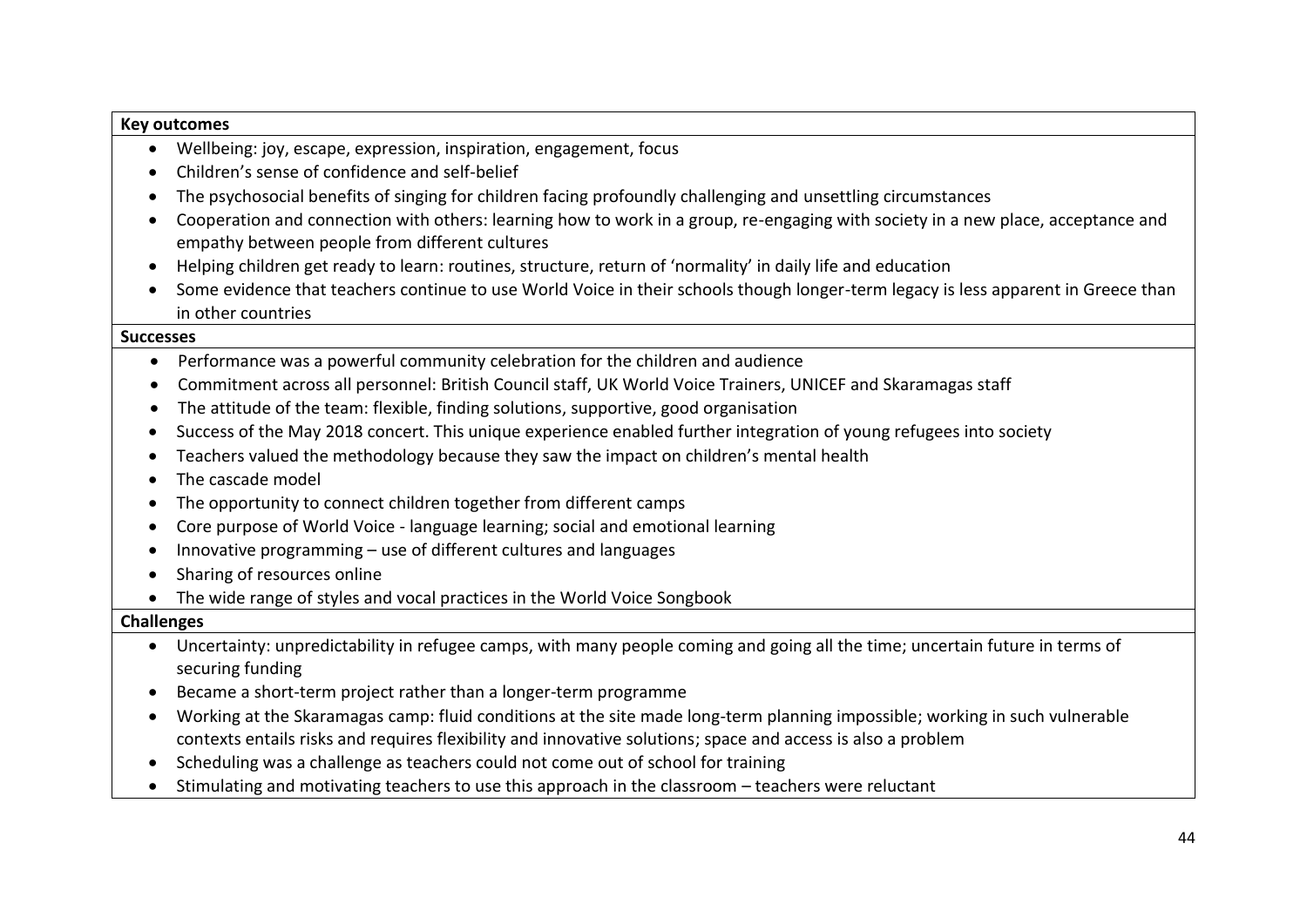- Debate over how much music is part of the curriculum in Greece and therefore if/how World Voice would be embraced in the longterm
- Getting the formal education sector on-side and to accept the programme within the school environment. Bringing teachers/educators on board by convincing them of the value of World Voice
- Convincing people in the refugee and education world (UNICEF in particular) that this was a methodology that worked and that helped with school readiness – to start with the Ministry of Education were resistant as they wanted the focus to be on subjects like maths though they did become convinced of World Voice over time

## **Conditions for success**

- The final concert an opportunity to showcase the work and celebrate what the children had achieved
- Successful administration and management
- UK trainers' relationship with the Master Trainers resulting in a collaborative approach towards planning and delivery
- Ability to be flexible and adaptable, especially in refugee camp settings
- A pedagogy that was new and innovative to Greece and the refugee camps
- The administrative team who connected with everyone and were passionate advocates
- Local partners (eg UNICEF) who knew the context
- Involvement of a conservatoire
- *"The children loved it because they were doing a project that wasn't about being a refugee. Treating them just like other children, rather than being about acclimatising or integrating them." British Council staff*

## **Legacy and the future**

- There is a strong passion for the World Voice Programme to continue in Greece, particularly given there are many more refugee camps and thousands of children who would benefit
- Potential for wider use of World Voice in schools in Greece generally, particularly those with refugee students

## **Recommendations for Sing Up from interviewees in Greece**

- Understand needs of the participants survey the population, understand challenges and social issues and address the need
- Flexibility: each country is different and the context should be reflected. It is important to build a story and a narrative about how World Voice is impactful within the context to convince others of its importance
- Research the construction of the local educational system and where music sits within it
- Find the teachers who are most reluctant and lacking confidence and support them to develop more confidence through World Voice
- Test a hybrid/blended model. The power of the project is based on face-to-face collaboration but some of the experience could be transferred to digital platforms without losing the quality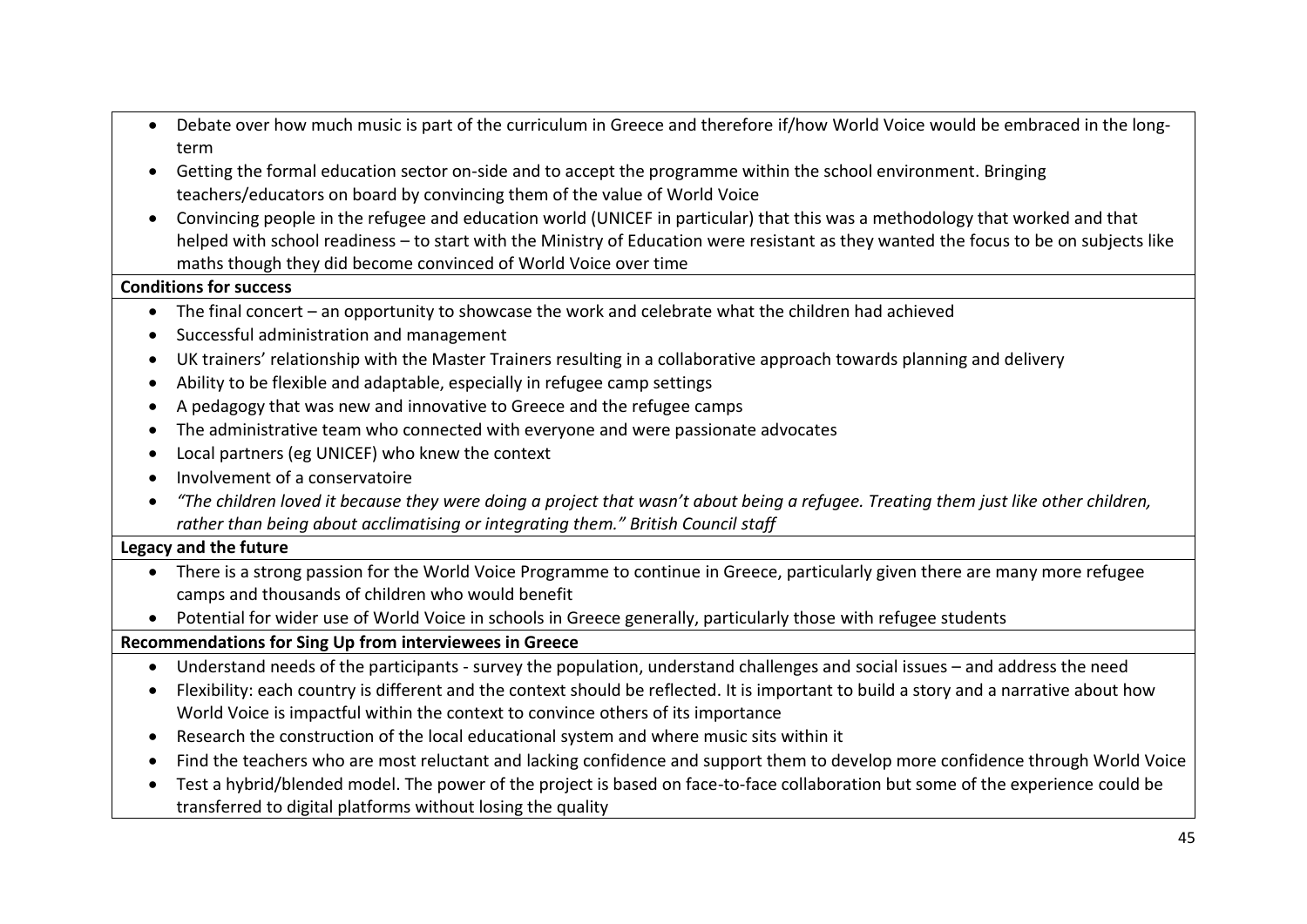- Someone at country-wide level who believes in the power of World Voice is important to long-term success and sustainable impact
- Create a network of Master Trainers across countries
- It would be useful to bring people together from other countries online; explore how countries could work together to develop new ideas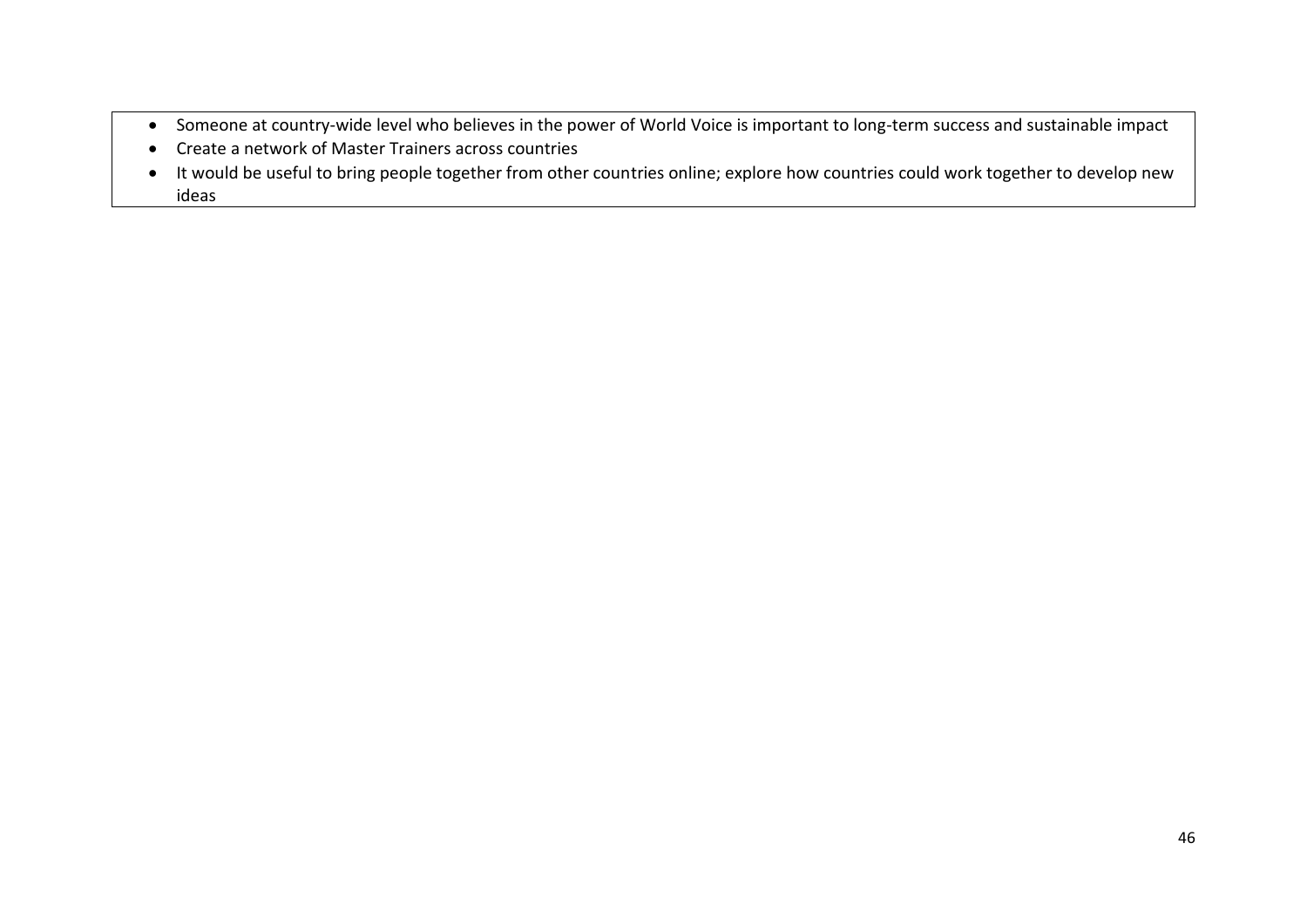## **4.4. Nepal**

*"They realised the importance of music in the curriculum at a central level – in policy. They saw that music is part of life." British Council staff, Nepal*

#### **Key features**

**Start date:** Fieldwork began in April 2014 and the first visit was in February 2015 **Training visits:** 2015-2019 **UK Trainers:** Richard Frostick, Jane Wheeler **Number of teachers trained**: Approximately 300 **Number of children involved:** Approximately 4850



**Partner organisations:** World Voice has been delivered by a partnership between the British Council and the Ministry of Education, working with government schools.

**Context:** An unstable political situation prolonged the start of the World Voice project in Nepal. There is much poverty in the country and it is also susceptible to natural disasters. An earthquake on 25 April 2015 killed thousands of people, destroyed rural villages, and damaged buildings in Kathmandu. There are many remote areas in Nepal that often have unreliable Internet access. Government schools have limited resources.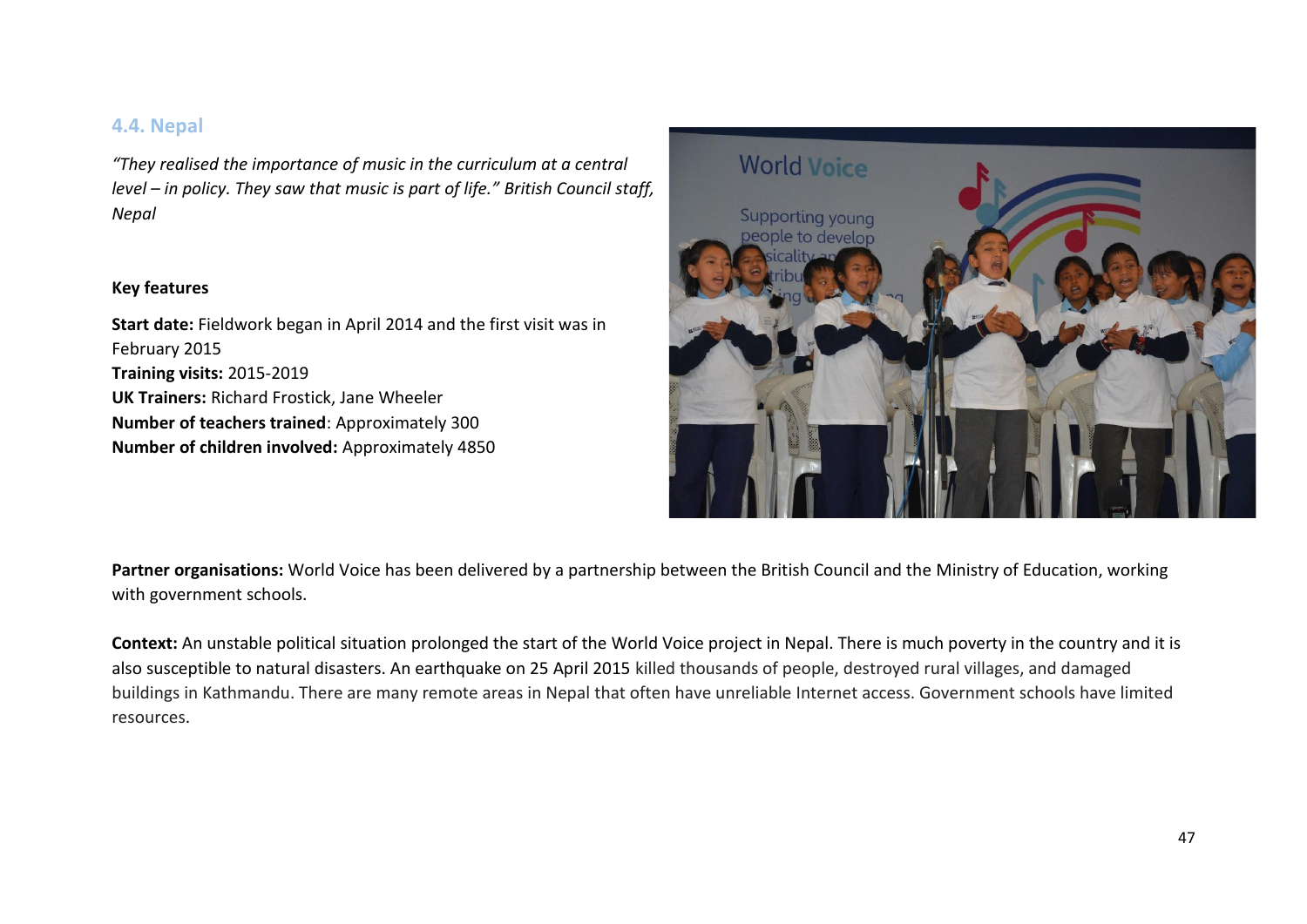#### **Key outcomes**

- Teachers were introduced to more interactive, practical methods, which transformed the atmosphere in classrooms and teacherstudent relationships improved
- World Voice contributed directly to re-writing the music curriculum
- World Voice supported people to recover and heal from the 2015 earthquake

#### **Successes**

- A government that was interested and paid attention
- Involvement of a well-known musician and composer as Master Trainer
- Creating a Nepalese version of the World Voice Handbook
- Teachers expressed enthusiasm for the potential of the World Voice principles and practices, and for the Songbook and Handbook. Teachers took a new interest in the Handbook once it had been translated, having been guided through some of the activities and other related activities, and requested that further accessible resources are made available online and via WhatsApp
- Wide-spread use of Nepalese repertoire
- Development of a new manual: 'Music across the Curriculum', combining local curriculum and World Voice content
- Good working relationship with the Master Trainers who brought their own songs to the programme
- The strategic nature of the programme and how it was built into educational policy
- Support and commitment of British Council

## **Challenges**

- Sustained training: when UK World Voice Trainers are not present there is a lack of support, and there have been challenges cascading learning to other Master Trainers and teachers
- Poor Internet access. It was better to provide CDs and DVDs rather than relying on online connectivity
- Lack of a dedicated project manager resulted in it being a challenge to regularly monitor quality assurance in schools, particularly in remote regions
- The programme was paused for an extended period in the middle which meant momentum and continuity was lost
- Immediately after the training most of the teachers tried to incorporate the approach in their daily teaching but apathy of school management, lack of resources and lack of motivation meant this didn't always last
- Smaller number of Master Trainers than hoped
- Difficulty engaging with schools in the first instance
- Changing the traditional way of thinking sometimes met with resistance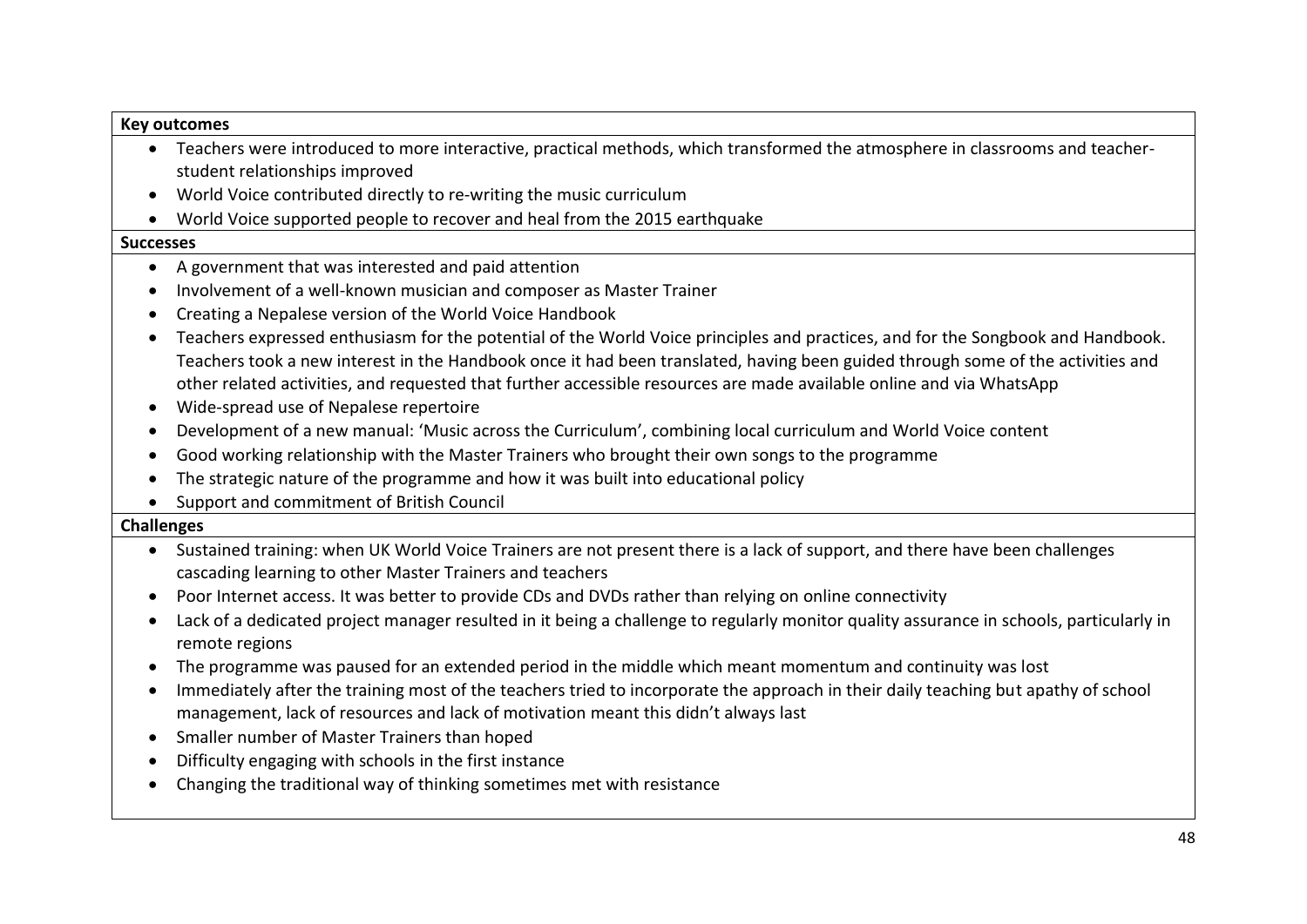## **Conditions for success**

- Co-operative stakeholders, particularly schools and the British Council team
- Working with the Ministry of Education from the start
- Creating the World Voice Nepali curriculum it was specific to Nepal but infused with the ethos of World Voice
- Good spread of engagement across the country
- Cross-curricular aspect of World Voice is very important to teachers and children

## **Legacy and the future**

- A film about World Voice is being produced to promote the programme
- Opportunity to renew and revisit the collaboration with the Ministry of Education to see if there is scope for further collaboration
- Desire for follow-up programme, or an alumni programme with a common platform, so that those involved can continue to share and learn
- Dialogue between governments would be powerful. "*A cultural exchange helping to build respect between countries and cultures, which could be part of peace in the world." British Council staff, Nepal*

## **Recommendations for Sing Up from Nepalese interviewees**

- Be active online and on social media to tell the story of World Voice
- Maintain the relationship with government and other strategic partners
- Connect more with parents to help them understand the impact of World Voice
- Harness teachers' interest and incentivise Master Trainers to independently cascade learning to schools that aren't directly involved in the programme
- Provide further training for teachers and Master Trainers. Establish a follow-up programme for all the individuals involved so far to share their learning. *"I really want to bring Master Trainers and teachers together to take this further" British Council staff*
- Nepali teachers would value learning from case studies from other places in the world. They would also like the chance to share World Voice Nepal recordings and films with other countries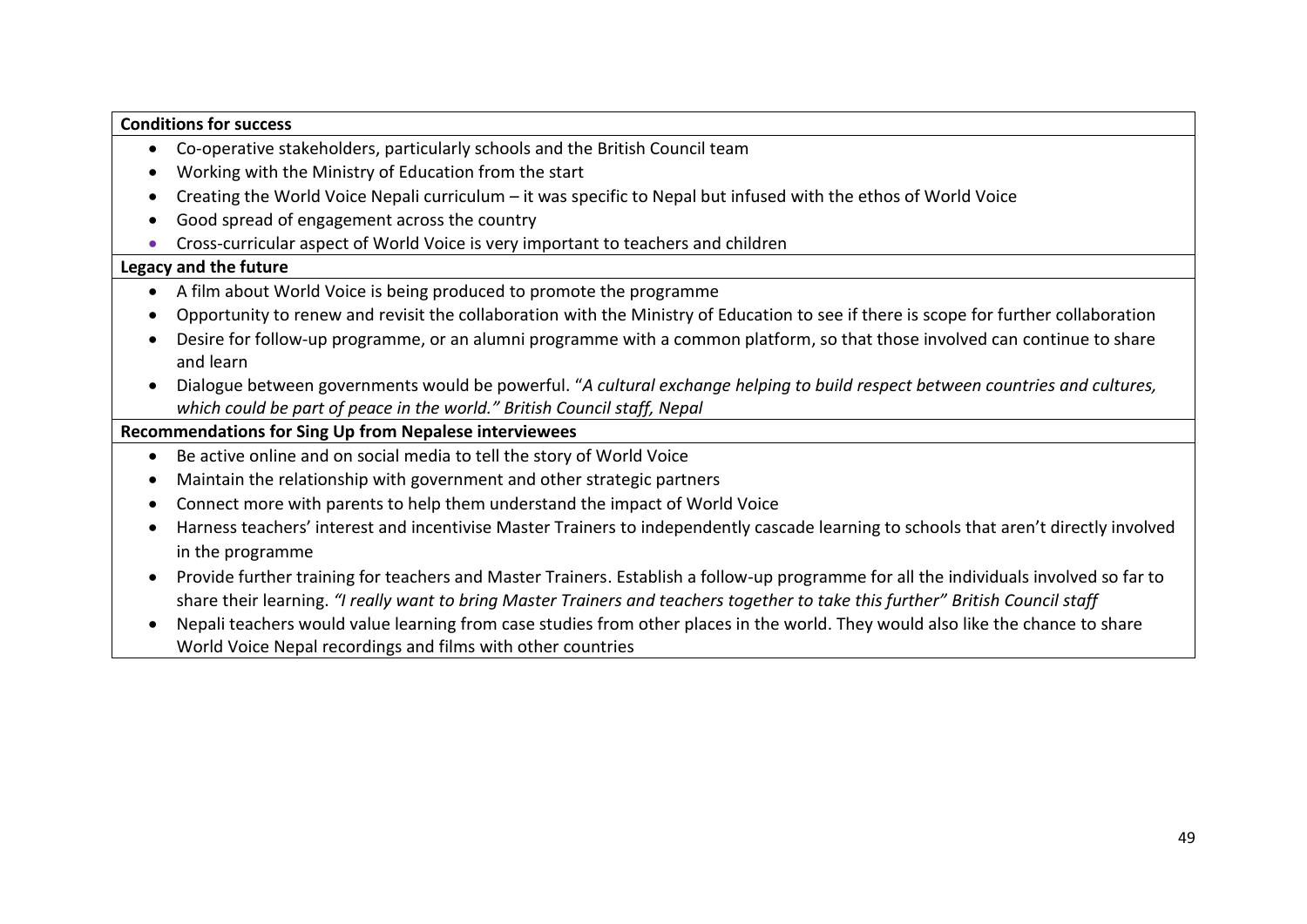## **4.5. Palestine**

*"Integrating music into teaching English and using clapping, rhyming, writing songs for children or using new words. Music has become part of their discipline." Partner, Palestine*

## **Key features**

**Start date:** 2014 **Training visits:** 2015-2019 **UK Trainers:** Richard Frostick **Number of teachers trained:** Over 2000 **Number of children involved:** Approximately 116,000



**Partner organisations:** World Voice has been delivered by a partnership between the British Council, the Ministry of Education and UNRWA, working with English Language teachers. The Edward Said Conservatoire has also supported the programme

**Context:** The political situation in Palestine is unstable with ongoing tension and conflict in the region. There are many travel restrictions.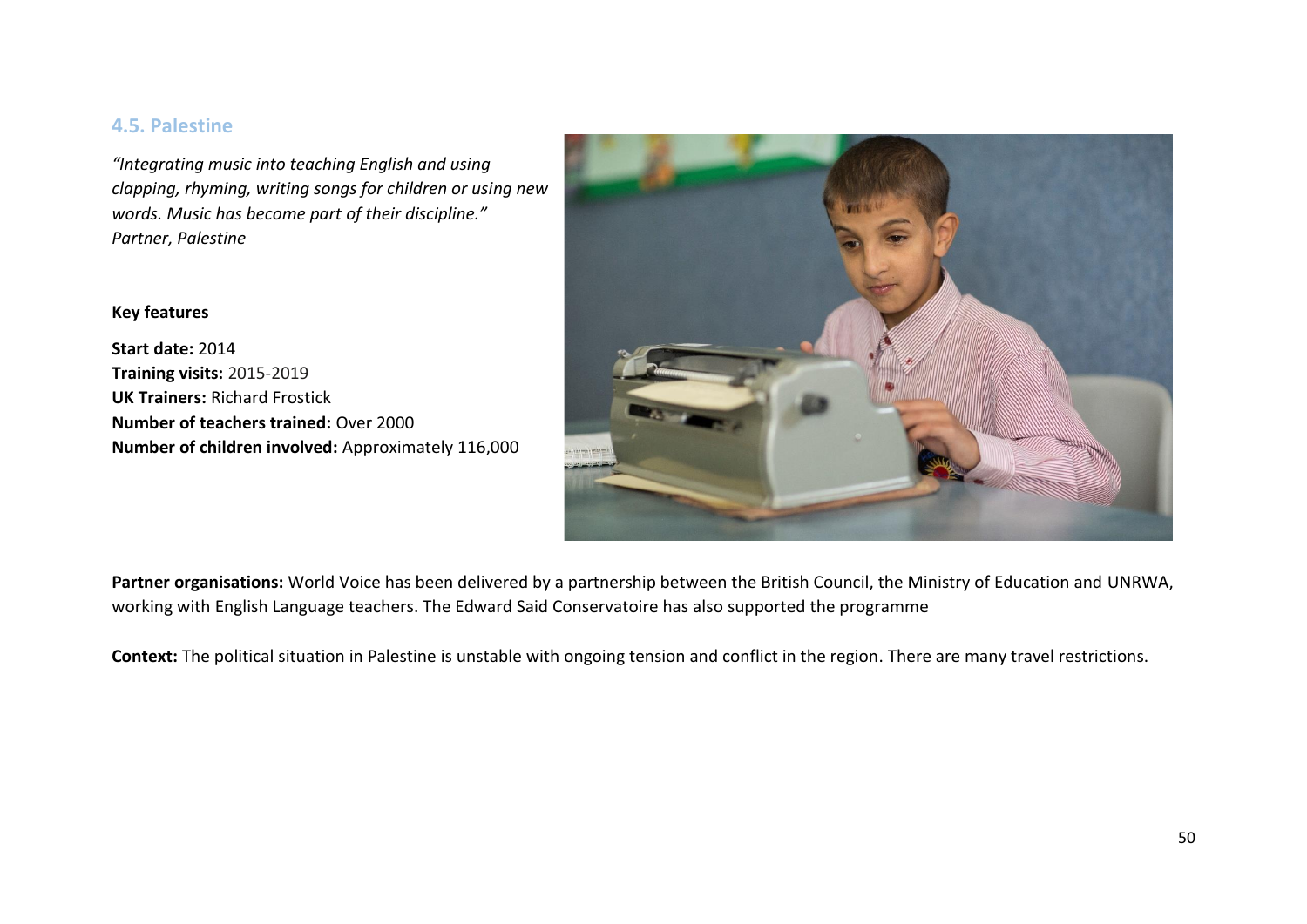## **Key outcomes**

- Language development: marked improvement in children's English language skills
- Children have improved attitudes to learning; musical skills; and improved team-work skills
- Joy and psychosocial support for children in traumatic and stressful circumstances
- World Voice is respected and loved across Palestine amongst parents, teachers, UNRWA and the Ministry of Education

#### **Successes**

- Palestine is the standout World Voice case study. It is a model of best practice in terms of the programme becoming fully embedded and integrated
- Visibility of World Voice across Palestine
- The need for psychosocial support and relief from profound daily stress: World Voice proved its ability to make a significant contribution to this
- Good strategic partnership working between British Council, UNRWA and the Ministry of Education
- Involvement of Edward Said Conservatoire
- Respect for and relationship with the World Voice Artistic Director (amongst teachers, UNRWA, Ministry of Education)
- The integrated approach towards using music to teach English
- Working in a special educational needs school
- Setting up choirs that gave World Voice a public platform
- Teachers formed a WhatsApp group that remains active
- Online resources continue to be used
- Teachers have embraced the use of music across the curriculum
- Cascade model worked and achieved good coverage across the territory

## **Challenges**

- Politics and sensitivity of the situation in Palestine
- Formality of the education system and expectations around priorities in education. Master Trainers have needed to convince colleagues that music is important – some teachers had reservations about using music in class and some parents rejected the idea
- Performance in March didn't take place due to COVID-19 and this has stalled progress with developing World Voice choirs
- Sometimes bringing everyone together was difficult, especially in the West Bank
- Some challenges with lack of confidence amongst Master Trainers
- The heavy load of teaching: teachers needed more space to develop and sometimes struggled to fit it in alongside other responsibilities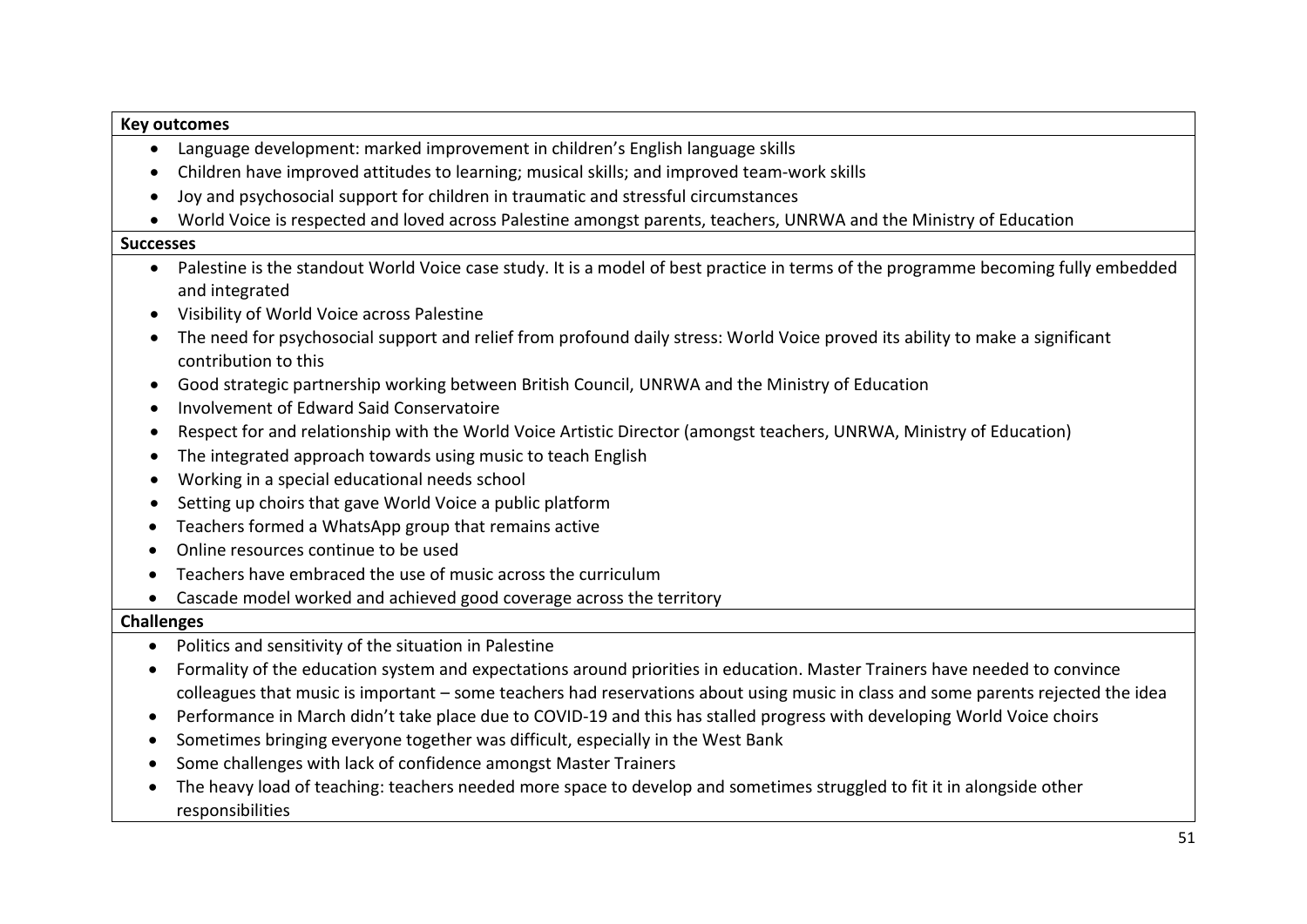## **Conditions for success**

- Inclusive ethos
- Developed at a policy level with support from the government and UNWRA
- Inspirational nature of UK trainers
- Teachers' determination to embrace World Voice
- Methodical cascading method

## **Legacy and the future**

- World Voice is well-embedded and widely used—World Voice trained teachers are so enthusiastic about it that they continue to promote and use it
- There were discussions on how World Voice can support and contribute to the training of special educational needs teachers
- Continued involvement of UNWRA and Edward Said Conservatoire is crucial

## **Recommendations for Sing Up**

- Tap into the expertise of each country in particular
- Understand the political situation and landscape, and devise the programme case-by-case, country-by-country
- Listen to the people who have been involved in the project
- Exchange learning with other countries and institutions
- Continue supporting teachers in the classroom; they need to be motivated externally from Sing Up
- Assign budget for schools to allocate to World Voice activities themselves
- Develop stronger promotional materials
- Encourage the formation of World Voice choirs as this provides a more public platform to celebrate the success of the programme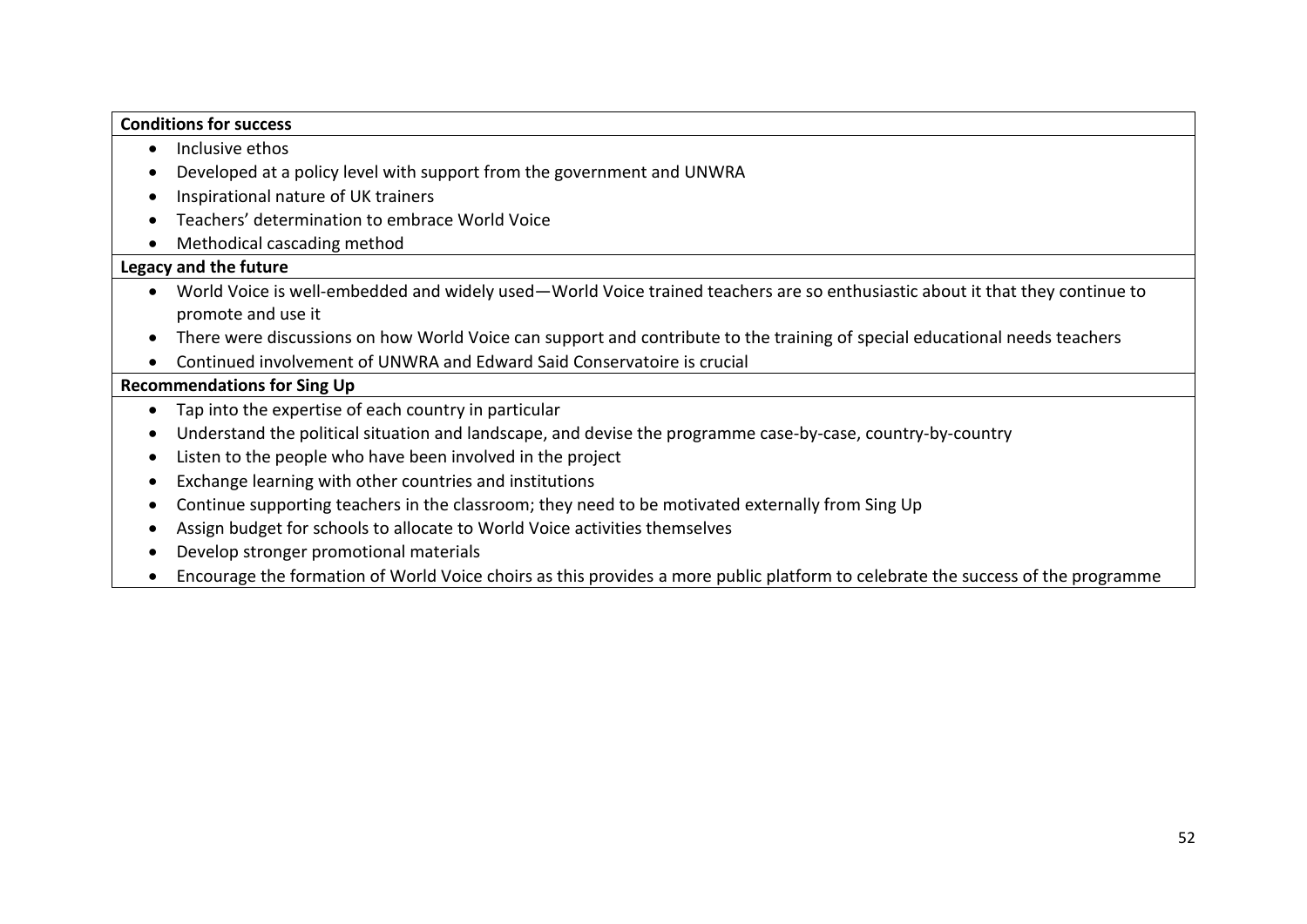## **5. The future of World Voice**

## **5.1. Programme-wide recommendations**

## **Partnership working**

- 1. Engage with all existing World Voice countries as soon as possible to learn about and support their legacy planning where possible.
- 2. When beginning to work in new countries take time to understand the unique context and complexities. Develop the programme based on local need. Whilst working to the World Voice methodology is important, do not be too rigid or prescriptive; listen to local voice, form good relationships, be flexible and make no assumptions. Identify the key issue to address through singing early on (for example in Palestine it quickly became clear that using singing to enhance English language learning was the key strategic priority). Where possible identify an issue that is a strategic priority at policy/government level (as this enables the programme to become more embedded in the long-term).
- 3. Connect with national agencies, governmental and Non-Governmental Organisations as early in the process of establishing new World Voice countries as possible.
- 4. Find a strong ally at the highest level in each country and ideally someone who is well embedded and likely to become a long-term collaborator.

## **Methodology and resources**

- 5. Continue to establish and embed robust structures and processes for cascading World Voice training and resources.
- 6. Research and develop a blended learning model that includes remote/online training and engagement.
- 7. Celebrate the songs that have been collected. Understand where songs are from, what language they are in and what they are about. Ensure translations are accurate and that contextual information is provided. Continue to build the World Voice Songbook so that it draws upon songs from all countries and communities involved, with songs contextualised in a deep, respectful, and authentic way.
- 8. Get to know the limitations of each country in terms of disseminating resources, particularly resources like the online World Voice Songbook that require Internet access and reliable connectivity.
- 9. Explore the potential for developing more songs about health, social and environmental issues as there is an opportunity to contribute to health and social change priorities across the world.
- 10. Training should be age/setting specific across primary, secondary, and special schools. There is positive testimony about the impact of World Voice on the very few disabled children and children with special educational needs that were involved in the programme. Sing Up should aim to involve more disabled children in the future and develop accessible resources.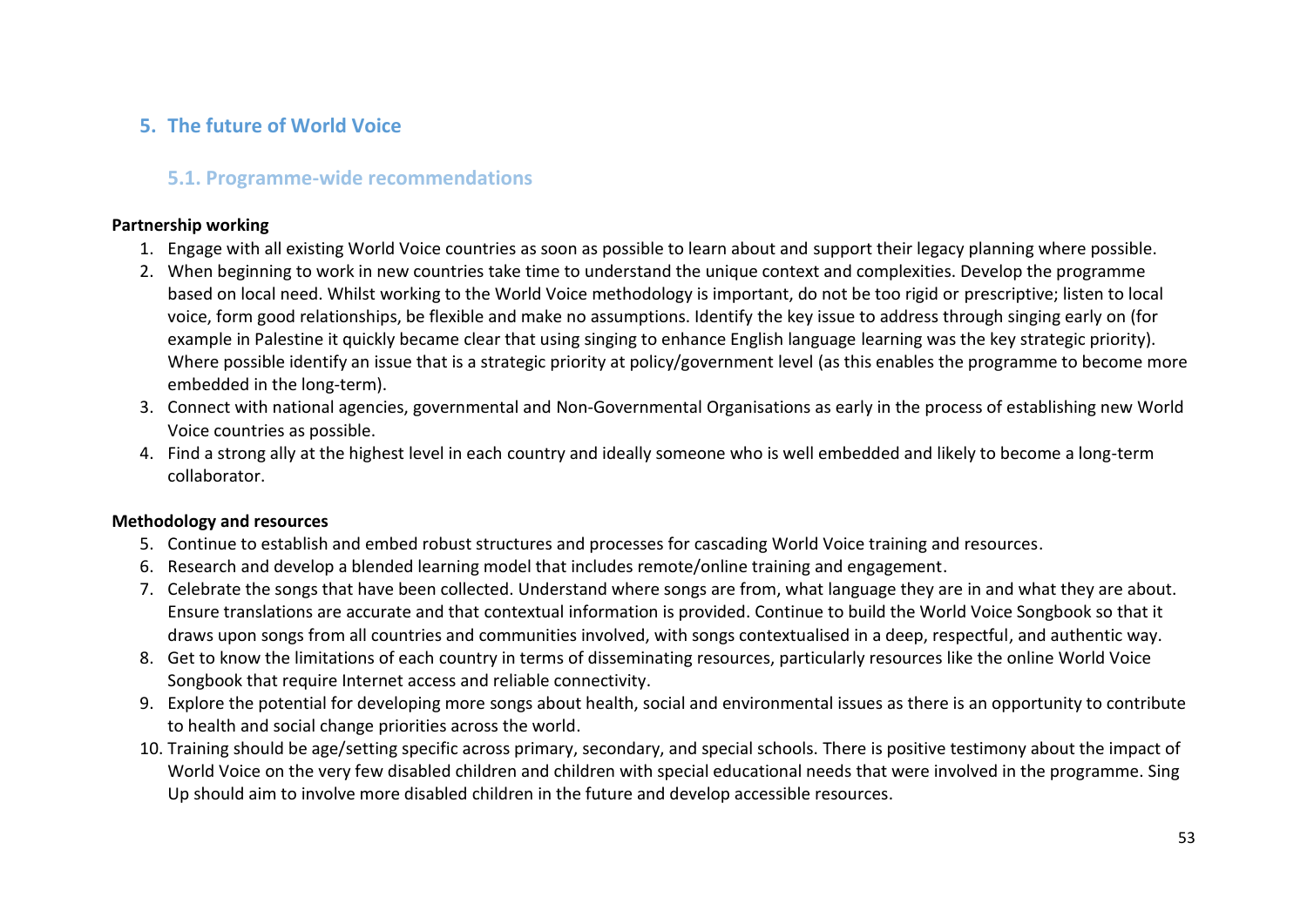- 11. Research and develop the use of technology, for example a World Voice app and use of YouTube, Zoom and cloud technology.
- 12. Continue to focus on the joyful, playful, and interactive aspects of World Voice teaching and learning.

## **Personnel**

- 13. Continue to work with the existing UK World Voice Trainer team but also seek to diversify Trainers to better reflect the diversity of children involved in World Voice across the world (particularly in terms of ethnicity and disability).
- 14. Create more 'community of practice' opportunities for the UK World Voice Trainers to come together and share practice.
- 15. Create opportunities for people across the international World Voice network to come together, connect, collaborate, and share practice.
- 16. *"The programme is all about the people."* Use the existing knowledge of those involved to date and continue to build connections and collaboration with World Voice personnel and participants across the world.
- 17. Ensure that both generalist and music specialists (and other specialist teachers, for example English teachers) are included in the training where possible. Nurture and grow networks of teachers in each country.
- 18. Consider engaging families in the programme. Parents/carers are important allies and advocates for World Voice.
- 19. Continuing to develop a deeply empathetic and reflective team who are highly committed to developing World Voice .

## **Funding and sustainability**

- 20. Explore new financial and fundraising models including social enterprise models and the opportunity for commercial income from wealthier countries to potentially subsidise the programme in ODA (Official Development Assistance) countries.
- 21. Identify a strategic and financial partner early on when developing a new country relationship.

## **Profiling and celebrating World Voice**

- 22. Develop international promotional materials that celebrate the varied outcomes and impact of World Voice.
- 23. Develop the social media presence of World Voice.

## **Attitude and ethos**

- 24. Consider what the UK can learn from World Voice and be humble about the UK's involvement—the UK is an equal partner and collaborator to other countries.
- 25. Value local expertise in each country and combine this with the unique skills and experience of UK World Voice Trainers.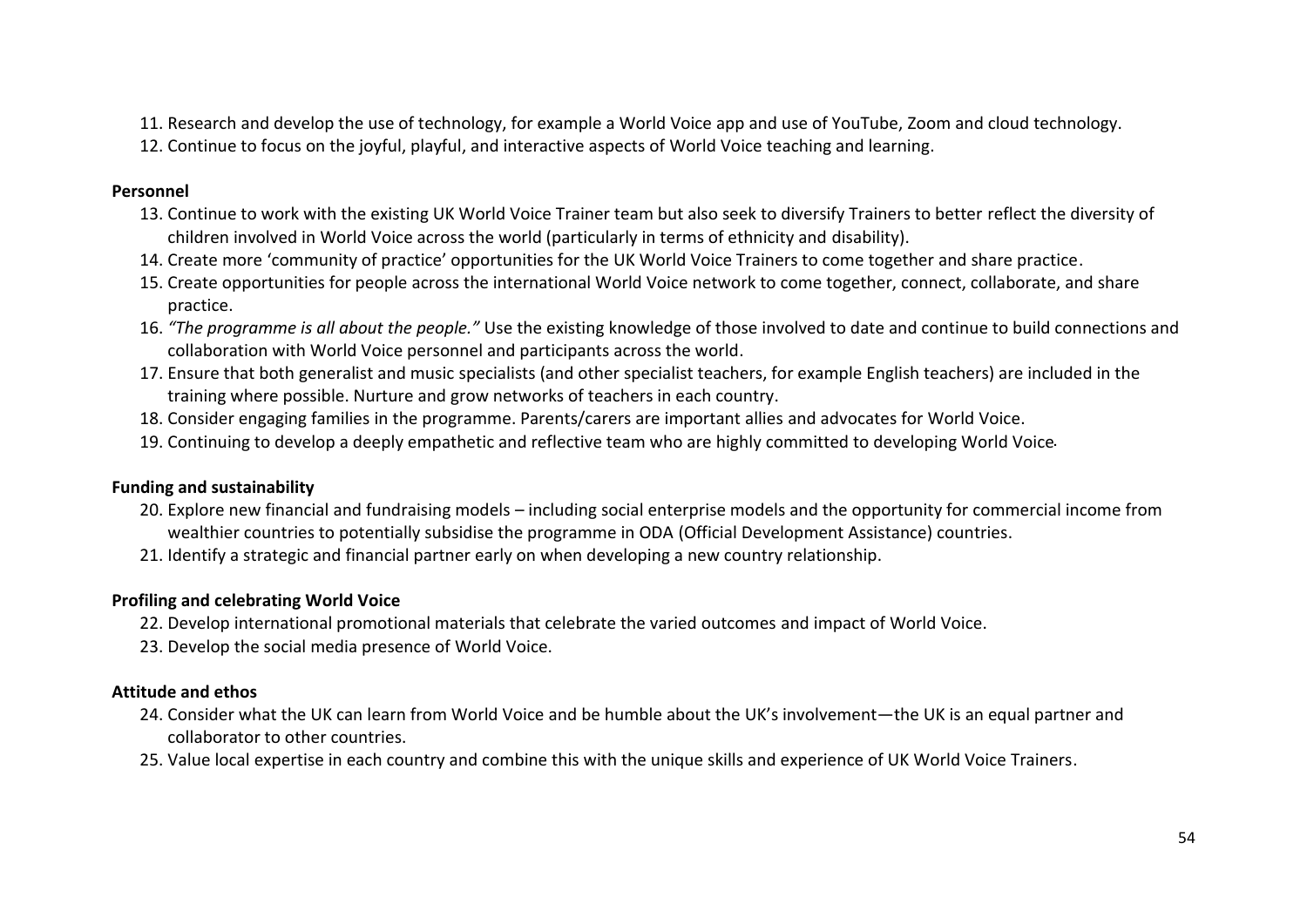26. Build trust through valuing music of the host country. Respect the traditions of the host country and show respect and interest in learning new songs from each country.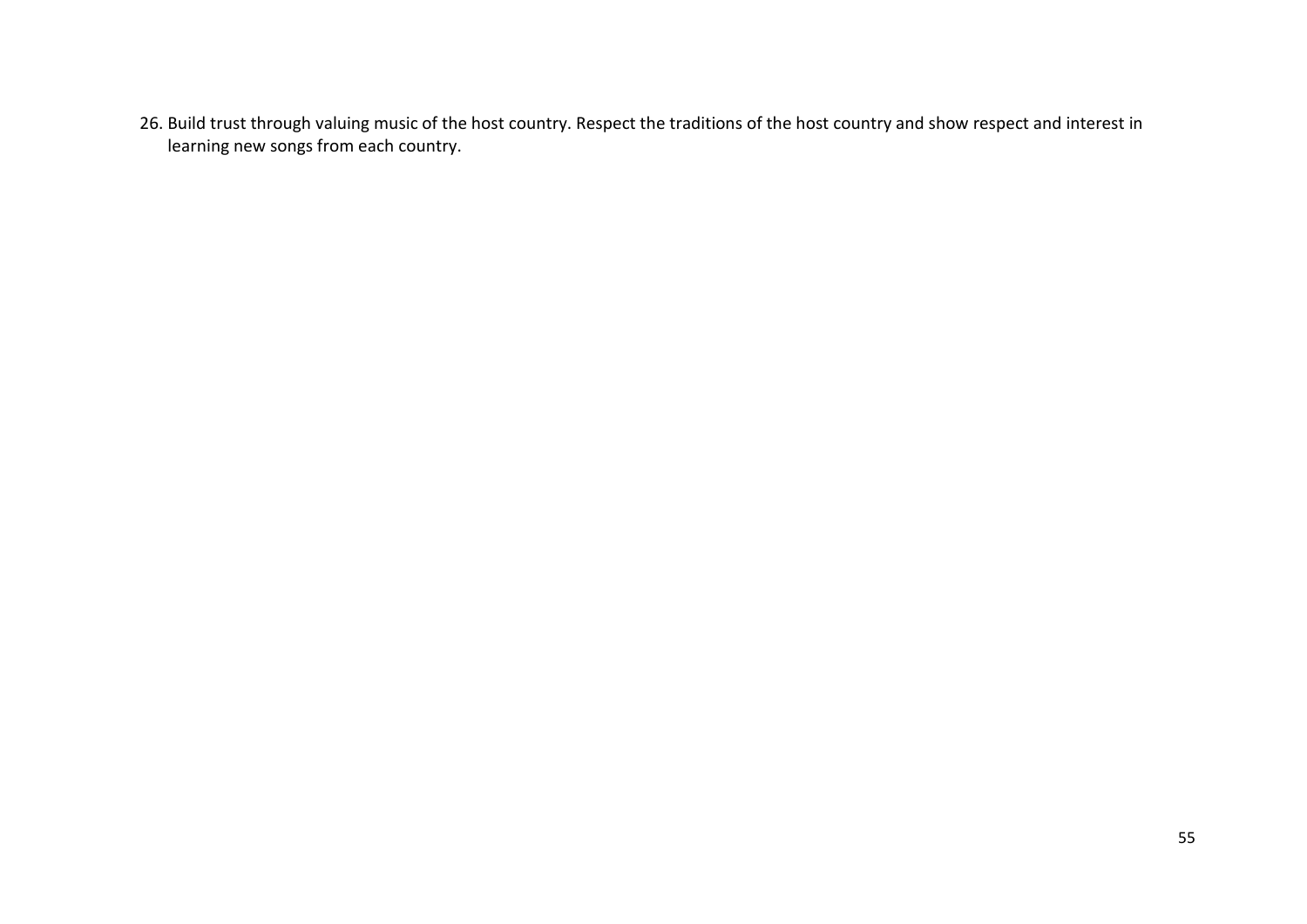## **6. Appendices**

## **6.1. Evidence sources**

## **British Council UK interviews**

Cathy Graham OBE, Director of Music, British Council (UK) Catherine Burgis, Resources and World Voice Programme Manager 2016-20, British Council (UK) Bridget Whyte, World Voice Programme Manager 2013-17, British Council (UK)

## **World Voice UK interviews**

Elin Llwyd - World Voice Trainer (Zimbabwe, Rwanda) Jane Wheeler - World Voice Trainer (Nepal, Greece, Colombia) Lin Marsh - World Voice Trainer (Ethiopia) Richard Frostick – World Voice Artistic Director and Trainer (Ethiopia, Nepal, Palestine) Sharon Durant - World Voice Trainer (Colombia) Ian Young - World Voice Trainer (UK, Bangladesh, Sudan and India)

## **Colombia evaluation evidence**

## **Reports**

World Voice visit report by Jane Wheeler 2014 Colombia Stage 2 Evaluation Totals (Evaluation of March 2016 workshops and resources) World Voice Overseas Visit Report (Workshop/Legacy visit to Bogata) by Jane Wheeler 2016 World Voice Overseas Visit Report 2 (Teacher Training), by Jane Wheeler 2016 2018/19 Reporting for Global Evaluation World Voice Yearly Evaluation Report 19-20 World Voice Colombia teachers Stage 2 evaluation forms 2016 Batuta evaluation top up training report 2019

## **Interviews**

Luis Gonzalez- Co-ordinator - British Council (Colombia)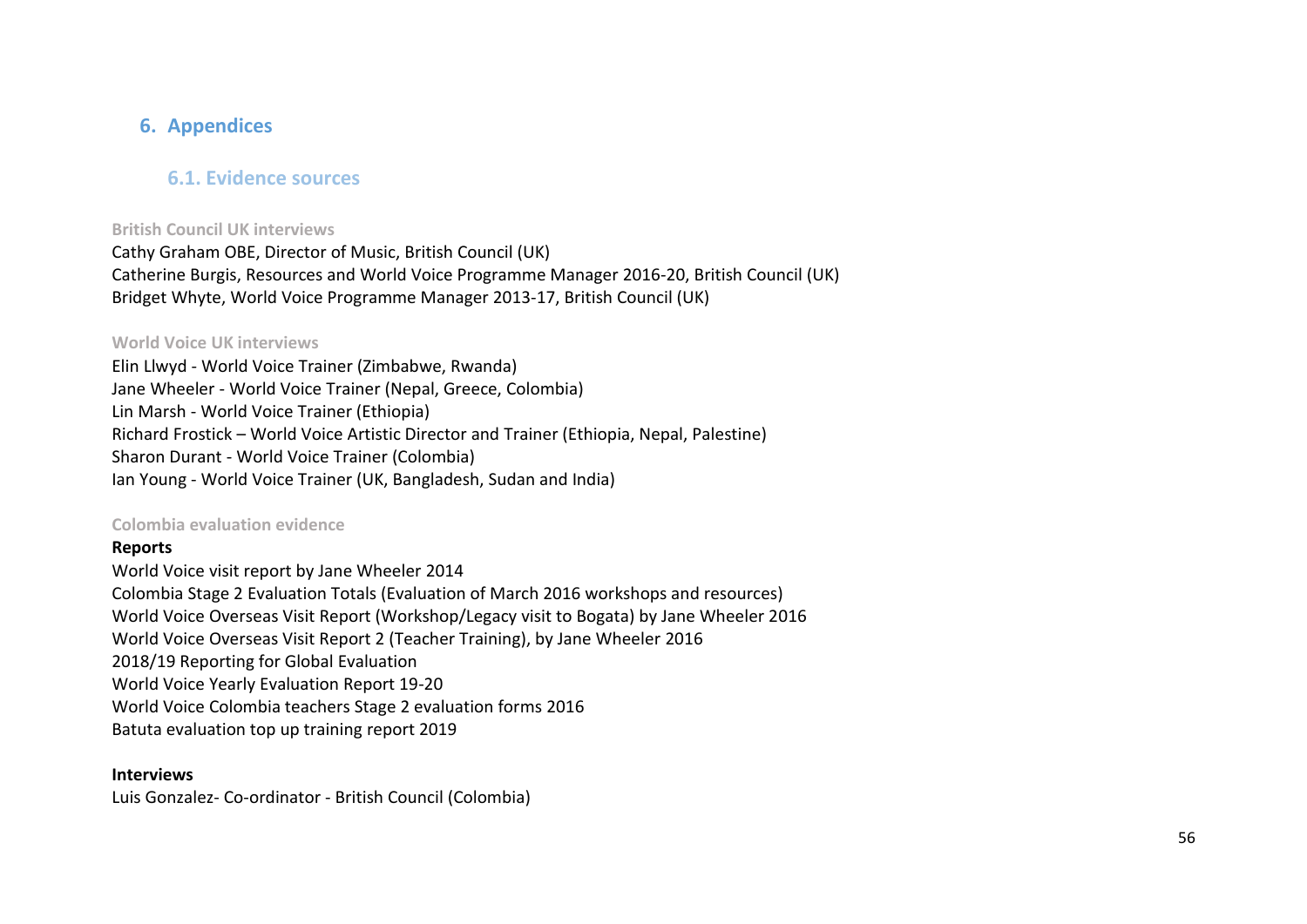Carolina Gomez - British Council (Colombia) Sylvia Ospina - Arts Director – British Council (Colombia) Carolina Gomez - Arts Project Officer - British Council (Colombia) Catherine Surace Arenas - Batuta (Colombia) Angie Mohica – teacher (Colombia) María Ester Ruíz - teacher (Colombia) Nelly Valencia - Master Trainer (Colombia) Ronald Alexander Sayago - Master Trainer (Colombia) Ramón González - Batuta coordinator (Colombia)

## **Video/audio** World Voice Video March 2019

## **Ethiopia evaluation evidence**

## **Reports**

World Voice Ethiopia Workshop Visit report by Richard Frostick, 2013 World Voice Ethiopia First Legacy Visit report by Richard Frostick 2014 World Voice Visit report by Elinor Kruse 2016 World Voice Ethiopia Top up Visit report by Richard Frostick 2014 World Voice Ethiopia Training Visit report by Richard Frostick 2018 2017/18 Yearly Reporting World Voice Ethiopia Teacher evaluation forms

## **Case studies**

Teaching Music in a Natural Way - Binyam Getachew (English teacher) 2017-18 English and Music Working Together - Tsion and Samira (music and English teachers) 2017-18 Adding Movement to Music - Kebron Gebre Exerbier (aesthetics and music teacher) 2017-18 The Difference Between Two Years - Grade 5 students 2017-18 How World Voice Promotes Inclusion - Africa Andinet primary school 2017-18 Taking World Voice Outside the Classroom - schools across the project 2017-18 Discovering Music by Song - Misikir, a Grade 7 student (age 14) 2017-18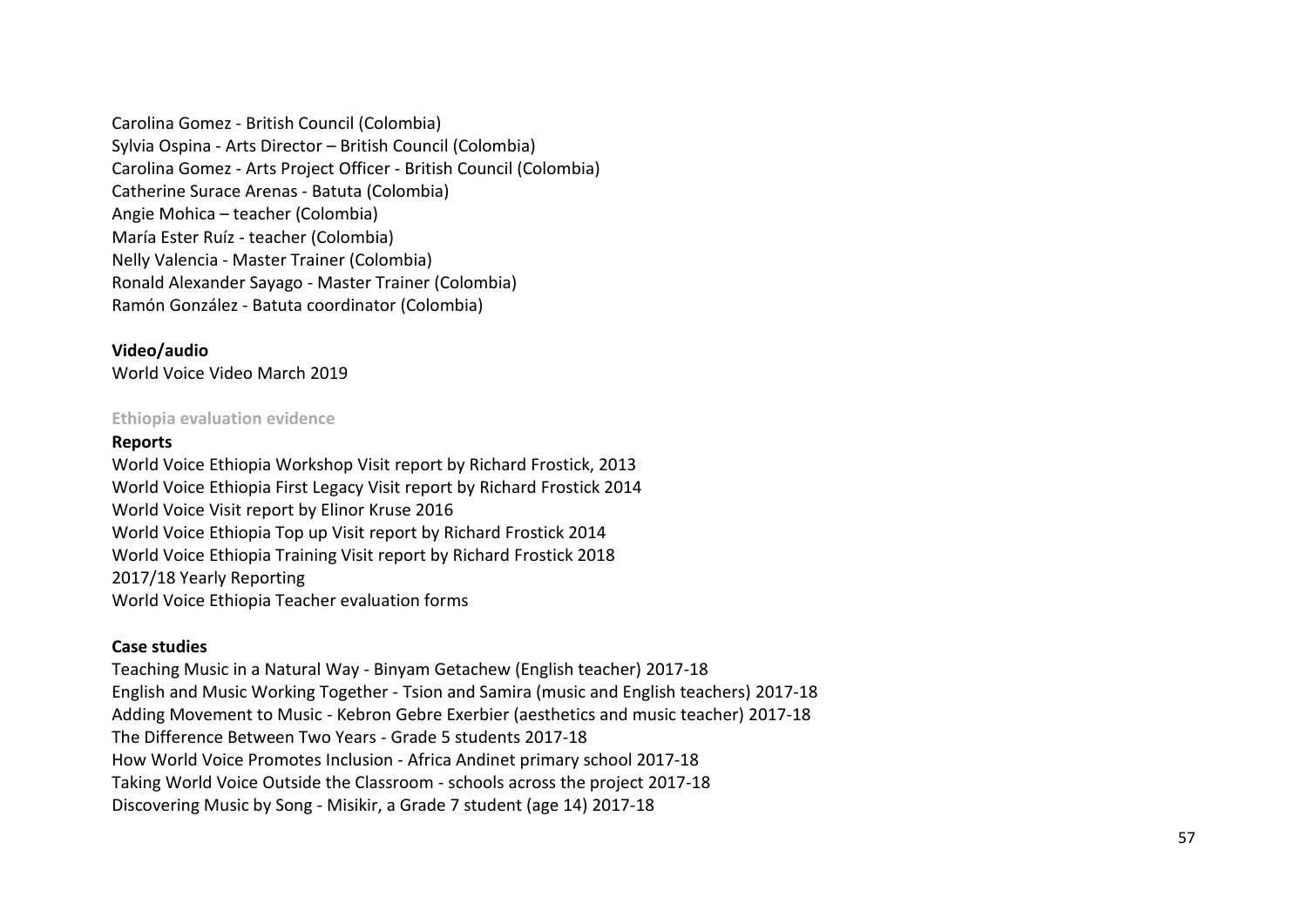When Learning Becomes Practical - Sirash (English teacher) 2017-18 Adding Movement to Music-Kebron Gebre Exerbier (aesthetics and music teacher) 2017-18

#### **Interviews**

Adane Melese - Education Program Specialist – Child Fund Ethiopia Inku Fasil – Co-ordinator - British Council (Ethiopia) Martha Hardy – Co-ordiantor – British Council (Ethiopia) Tsegaye Alemneh – Musician for World Voice and Schools programme - British Council (Ethiopia) Wubet Girma - British Council (Ethiopia) Zeny Zerfu – Master Trainer (Ethiopia)

#### **Greece evaluation evidence**

#### **Reports**

History of World Voice in Greece; summary of World Voice Children's concert May 2018 2017/18 and 2018/19 yearly reporting documents World Voice Visit 1 Workshop Report 2017 World Voice Visit 2 Report 2017 World Voice Visit 3 Report 2017 World Voice Concert Prep Report 2018 World Voice Concert Prep Report 2018 World Voice Final Performance Report 2018 World Voice teachers Stage 2 evaluation forms 2017

## **Interviews**

Anastasia Andritsou – Country Director, British Council (Greece) Eirini Kareta - Co-ordinator - British Council (Belgium) Fani Morali – Master trainer (Greece) Maria Nomikou – Project Manager, British Council (Greece) Naoko Iamoto – Head of Education, British Council (Greece) Natasha Ramantza - Education Manager, Elix (Greece) Niki Xenou - Partnerships and Programmes Manager - British Council (Greece)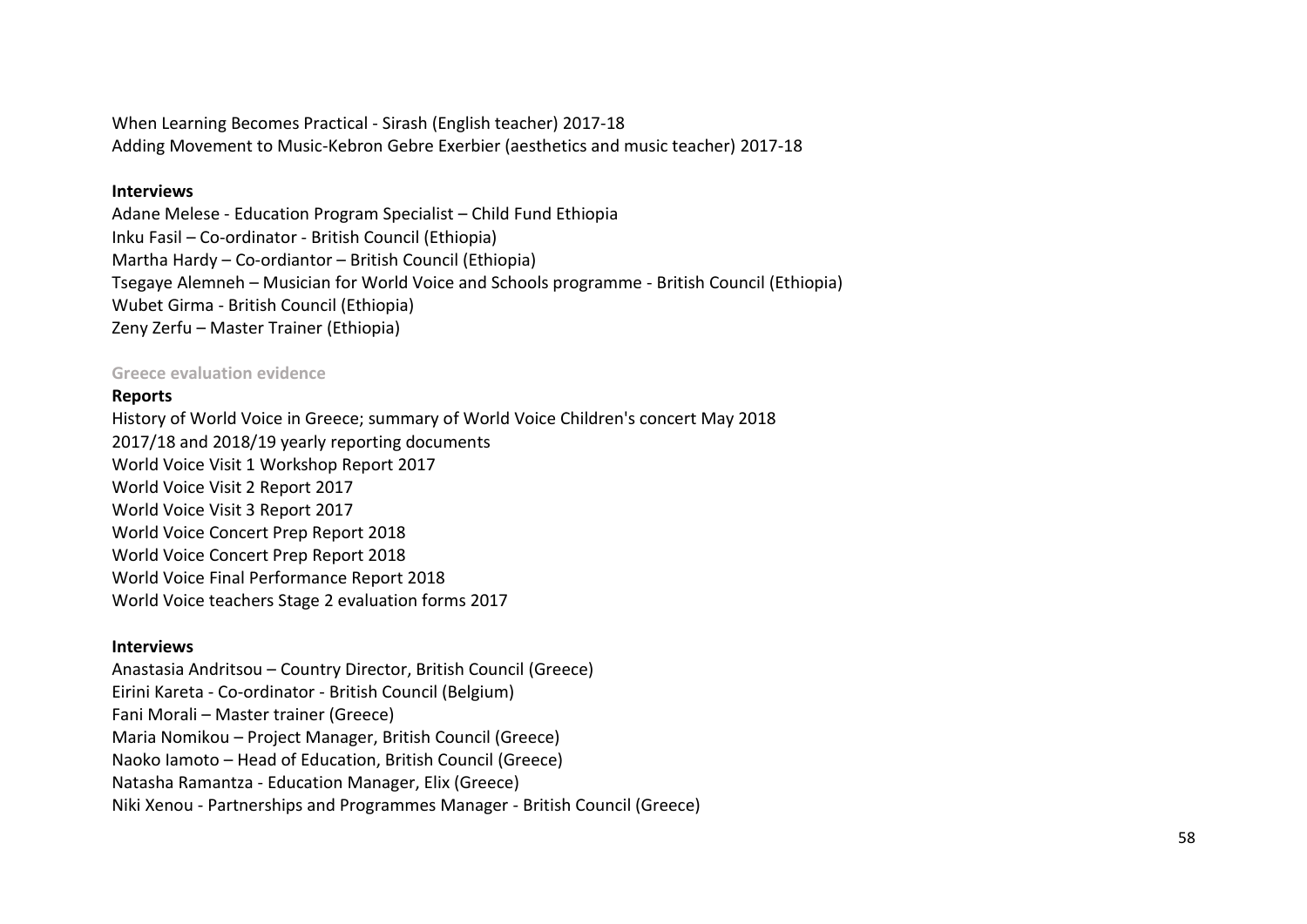## Nikos Ziaziairis, Master Trainer (Greece)

**Nepal evaluation evidence**

## **Reports**

World Voice Nepal - Workshop Visit report by Richard Frostick 2015 World Voice Nepal First Legacy report by Richard Frostick 2015 World Voice Nepal Second Legacy Visit report by Richard Frostick 2015 Nepal Yearly Evaluation Report 2017-18 Nepal Yearly Evaluation Report 2018-19 - (Echoes in The Valley Music Festival) Evaluation Template - Jane Wheeler experiences of 5-day training and filming project 2020 World Voice Legacy Report - Legacy Training, Film making – by Jane Wheeler 2020 World Voice Highlights: Overview and feedback (phone calls to teachers 3 years on) Qualitative report on World Voice by Foundation for Development Management (FDM) 2019

## **Video/audio**

Four audio interview recordings

## **Interviews**

Dipendra Bajracharya - Master Trainer (Nepal) Nhooja Tuladhar - British Council Arts team (Nepal) Pradeep Bomjan - Lead Master Trainer (Nepal) Robin Dangol – Co-ordinator - British Council (Nepal)

#### **Palestine evaluation evidence**

**Reports**

Scoping visit report 2014 First workshop visit to Palestine report by Richard Frostick 2014 World Voice Yearly Evaluation Report Template 19-20 2016/17 Yearly Reporting form World Voice Teacher Stage 1 - Baseline evaluation form summary Visit report 2016